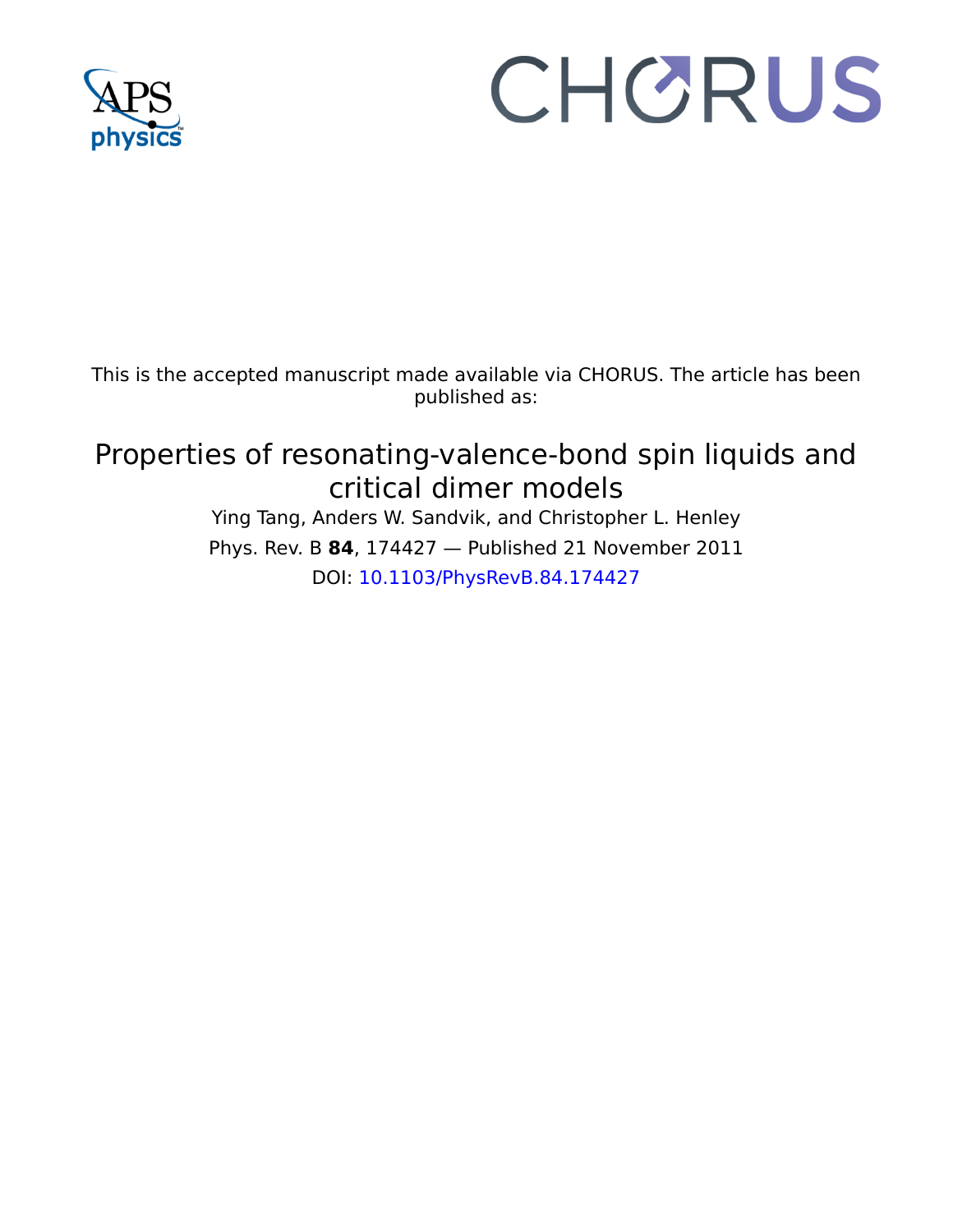# Properties of Resonating-Valence-Bond Spin Liquids and Critical Dimer Models

Ying Tang and Anders W. Sandvik

Department of Physics, Boston University, 590 Commonwealth Avenue, Boston, Massachusetts 02215, USA

Christopher L. Henley

Laboratory of Atomic and Solid State Physics, Cornell University, Ithaca, New York 14853-2501, USA

(Dated: October 12, 2011)

RVB than in the CDM. We further study both models in their comparison be understood in the framework of a mapping to a "height" controscan be understood in the framework of a mapping to a "height" controscant  $W/L$  introdu soluti (VBS) correlations are critical, unit<br>intributely like the self-action and critical constrained in the critical method in the stationary of the stationary of the stationary of the stationary of the stationary of th We use Monte Carlo simulations to study properties of Anderson's resonating-valence-bond (RVB) spin-liquid state on the square lattice (i.e., the equal superposition of all pairing of spins into nearestneighbor singlet pairs) and compare with the classical dimer model (CDM). The latter system also corresponds to the ground state of the Rokhsar-Kivelson quantum dimer model at its critical point. We find that although spin-spin correlations decay exponentially in the RVB, four-spin valence-bondsolid (VBS) correlations are critical, qualitatively like the well-known dimer-dimer correlations of the CDM, but decaying more slowly (as  $1/r^{\alpha}$  with  $\alpha \approx 1.20$ , compared with  $\alpha = 2$  for the CDM). We also compute the distribution of monomer (defect) pair separations, which decay by a larger exponent in the RVB than in the CDM. We further study both models in their different winding number sectors and evaluate the relative weights of different sectors. Like the CDM, all the observed RVB behaviors can be understood in the framework of a mapping to a "height" model characterized by a gradient-squared stiffness constant K. Four independent measurements consistently show a value  $K_{\text{RVB}} \approx 1.6 K_{\text{CDM}}$ , with the same kinds of numerical evaluations of  $K_{\text{CDM}}$  give results in agreement with the rigorously known value  $K_{\text{CDM}} = \pi/16$ . The background of a nonzero winding number gradient  $W/L$  introduces spatial anisotropies and an increase in the effective  $K$ , both of which can be understood as a consequence of anharmonic terms in the height-model free energy, which are of relevance to the recently proposed scenario of "Cantor deconfinement" in extended quantum dimer models. In addition to the standard case of short bonds only, we also studied ensembles in which fourth-neighbor (bipartite) bonds are allowed, at a density controlled by a tunable fugacity, resulting (as expected) in a smooth reduction of K.

PACS numbers: 75.10.Jm, 75.10.Nr, 75.40.Mg, 75.40.Cx

# I. INTRODUCTION

The two-dimensional (2D) resonating-valence-bond (RVB) spin-liquid state introduced by Anderson has been studied extensively during the past two decades, with the hope that it (when doped) might provide an opportunity to understand high-temperature superconductivity in cuprates.<sup>1</sup> Such RVB states, which do not feature any long range magnetic order or broken lattice symmetries (but are believed to exhibit non-local, topological  $order<sup>2,3</sup>$  are also of broader interest in the context of frustrated magnetism, where they were first considered.<sup>4</sup> In studies of specific Hamiltonians, RVB states can be considered as variational ground states. The extreme RVB state built out of only the shortest possible (nearestneighbor) valence bonds (singlets), with equal weights for all bond configurations (which in the case considered here will be on the square lattice), does not have any adjustable parameters (as long as the signs of the wave function are not considered—in the standard RVB all coefficients are equal and positive). One can also parametrically introduce longer bonds in amplitude-product states.<sup>5</sup> In two dimensions these states are spin liquids if the amplitudes decay sufficiently rapidly (exponentially or as a high power) with the bond length. We here report extensive studies of the RVB state, with only short (length 1) bond as well as in the presence of a fraction of bonds (the second bipartite ones of length  $\sqrt{5}$ ).

The search for Hamiltonians with RVB ground states has been an ongoing challenge during the past two decades. One way to approach the problem is through quantum dimer models, in which the internal singlet structure of the valence bonds is neglected. The valence bonds are replaced by hard-core dimers, and different dimer configurations are considered as orthogonal states.<sup>6</sup> The effective Hamiltonians in this space, which describe the quantum fluctuations of the dimers, can have crystalline dimer order (corresponding to a valencebond-solid, VBS, in the spin system) or be disordered (corresponding to a spin liquid). Quantum dimer models have many interesting and intriguing properties, e.g., the special Rokhsar-Kivelson (RK) points at which the wave-function of a dimer model corresponds exactly to the statistical mechanics of classical dimers. $6-9$  On the square lattice the classical dimer model (CDM) has critical dimer-dimer correlations, decaying with distance r as  $1/r^2$  (a rigorous result<sup>10</sup>) which then is also the case at the RK point separating two different VBS states on the square lattice. On the triangular lattice, this isolated spin-liquid point with critical dimer correlations is replaced by an extended liquid phase with exponentially decaying dimer correlations.<sup>11</sup> The same physics can be achieved on the square lattice by introducing dimers between next-nearest-neighbor sites.<sup>12</sup> We will here also provide some further results for the CDM, in order to elucidate in more detail the relationship between the RVB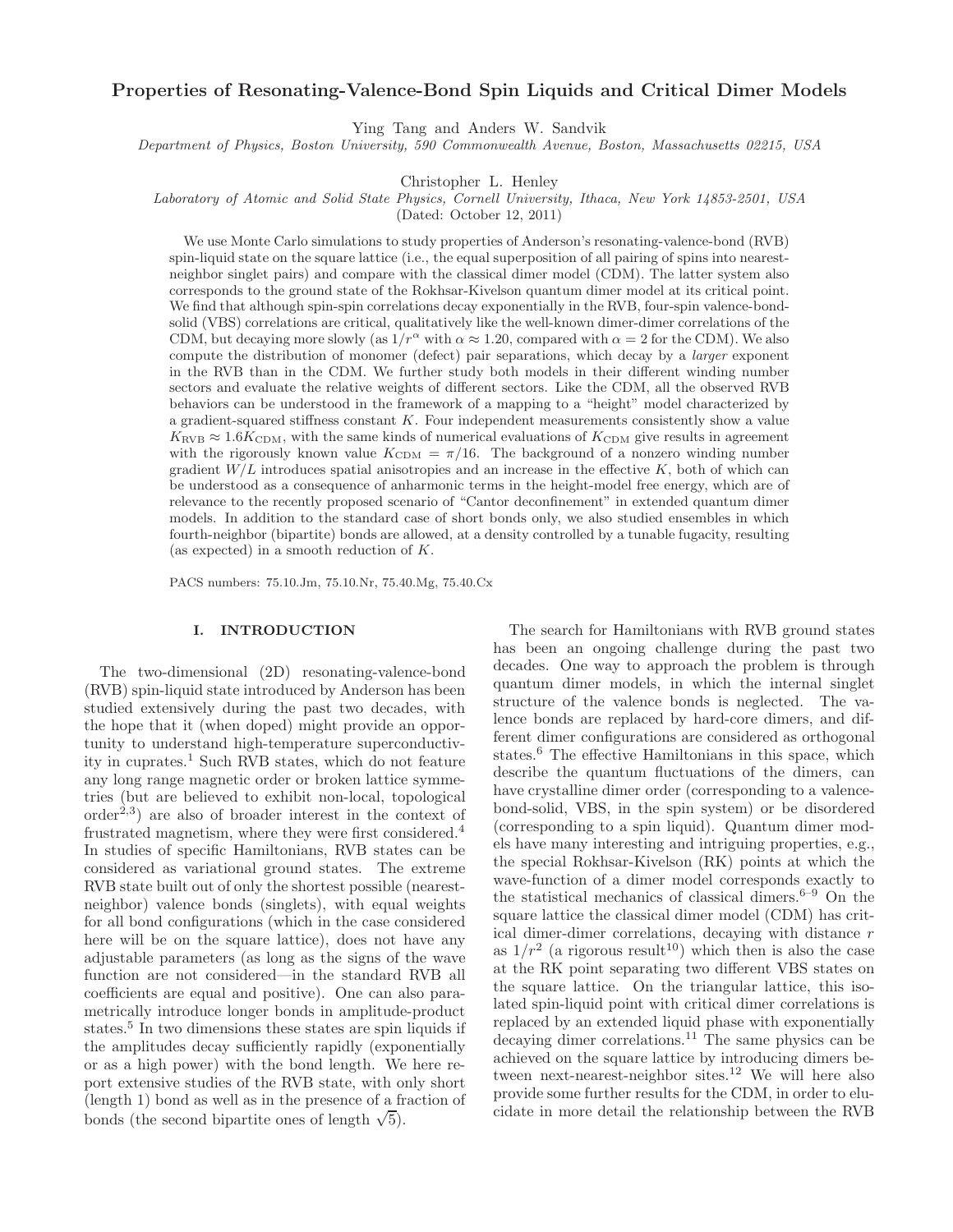and the CDM.

Formally, the quantum dimer models can be related exactly to generalized  $SU(N)$  symmetric spin models.<sup>13</sup> In the limit of  $N \to \infty$  the valence-bond states become exactly orthogonal dimer states. Whether or not the physics of the quantum dimer models can be extended down to the physically most interesting case of SU(2) spins is in general not clear (unless the  $N = 2$  features are built in from the start, as can be done in generalized quantum dimer models<sup>14</sup>). Moessner and Sondhi have devised a procedure to mimic a system of large- $N$  spins by decorating an original lattice of  $S = 1/2$  SU(2) spins with additional spins, and this way a Hamiltonian with spinliquid ground state can be constructed.<sup>15</sup> Very recently, Cano and Fendley constructed the Hamiltonian whose ground state is exactly the short-bond RVB state on the square lattice (without decoration).<sup>16</sup> While this Hamiltonian is a complicated one with multi-spin interactions that are unlikely present in real systems, the achievement is important as it shows that local SU(2) spin models with RVB states do in principle exist also on simple lattices.

#### A. Correlations in RVB and dimer states

Perhaps surprisingly, very few physical properties of RVB spin liquids have actually been computed. While Monte Carlo simulations of amplitude-product states on the 2D square lattice were carried out some time ago, only the simple spin-spin correlations were calculated.<sup>5</sup> They decay exponentially in the case of the short-bond state. On the other hand, the fact that the dimer-dimer correlations of the CDM (or, equivalently, the quantum dimer model at the RK point) decay with a power-law clearly suggests that there should be similar critical correlations also in the RVB state (if the quantum dimer model is qualitatively faithful to it). The dimer-dimer correlations of the RVB state are not physical correlations, however, as the dimer basis is non-orthogonal and overcomplete.

In this paper we use an improved Monte Carlo sampling scheme for valence bonds<sup>17</sup> to compute the physical correlation function most closely related to the dimerdimer correlations of the CDM, namely, the four-spin correlation function

$$
D_{xx}(\mathbf{r}_{ij}) = \langle B_x(\mathbf{r}_i) B_x(\mathbf{r}_j) \rangle, \tag{1.1}
$$

where  $B_x(\mathbf{r}_i)$  is a scalar operator defined on a bond,

$$
B_x(\mathbf{r}_i) = \mathbf{S}(\mathbf{r}_i) \cdot \mathbf{S}(\mathbf{r}_i + \hat{\mathbf{x}}), \tag{1.2}
$$

and  $D_{yy}$  and  $D_{xy}$  can be defined analogously. Here the lattice coordinate of spin i is denoted  $\mathbf{r}_i$  and  $\hat{\mathbf{x}}$  is the lattice vector in the x-direction. The operator  $B_x(\mathbf{r}_i)$ provides a measure of the singlet probability on the bond between site  $i$  and its "right" neighbor, which is larger on a valence bond (in which case the operator is diagonal) than between two valence bonds (where the operator is

off-diagonal and leads to a rearrangement of the two valence bonds). It is therefore appropriate to consider  $B(\mathbf{r}_i)$ as the "quantum dimer" operator to be used in place of the dimer density  $n_x(\mathbf{r}_i) \in \{0,1\}$  in the CDM. Because of the non-orthogonality of the valence-bond basis,  $D_{xx}(\mathbf{r})$ is not, however, identical to the classical dimer-dimer correlation function. The two systems and their dimer correlation functions become identical in  $SU(N)$  symmetric generalizations of the RVB when  $N \to \infty$ .<sup>13</sup>

We will here show that  $D_{xx}(r)$  for the standard  $S =$  $1/2$  SU(2) spins decays much slower than the classical correlator, as  $1/r^{\alpha}$  with  $\alpha \approx 1.20$ . These correlations, which are peaked at momenta  $\mathbf{q} = (\pi, 0)$  and  $\mathbf{q} = (0, \pi)$ , correspond to critical fluctuations of a columnar valencebond-solid (VBS). The power  $\alpha < 2$  in the RVB spin liquid corresponds to power-law divergent Bragg peaks, while in the CDM these peaks are only logarithmically divergent. As a consequence of the non-orthogonality of the valence-bond basis, the RVB is, thus, significantly closer to an ordered VBS state than is the CDM (or quantum dimer model). This result was first reported by us in a conference abstract<sup>18</sup> and in an unpublished earlier version of this paper<sup>19</sup>, and was also found in independent parallel work by Albuquerque and Alet.<sup>20</sup> Here we provide further details on the dimer correlations and their significance.

We also study systems doped with two monomers and compute the distribution function of the monomer separation. A well known result for the CDM is that the monomers are deconfined, with the distribution function  $M(r)$  decaying with the separation r as  $A(L)/r^{\beta}$ , where  $\beta = 1/2$  and the prefactor  $A(L)$  decays with the system size  $L$  in such a way that the distribution is normalized for all L. For the RVB state, we find a more rapid power-law decay, with  $\beta \approx 0.83$ , which still corresponds to deconfined monomers.

It is known that the dimer correlations of the CDM decay as  $1/r^2$  also in the presence of longer bipartite bonds (while non-bipartite bonds leads to a non-critical phase, with exponentially decaying correlations). As we will explain further below and in Appendix B, the exponent  $\alpha$  in this case does not correspond to these leading correlations, however, but a subleading contribution decaying as  $1/r^{\alpha}$  with  $\alpha > 2$ . This exponent and the monomer exponent  $\beta$  are non-universal, depending on details of the model (the fugacities corresponding to the longer bonds).<sup>12</sup> We here also study the RVB including longer bonds (the second bipartite bond, which connects fourth-nearest neighbors as considered previously in the CDM<sup>12</sup>) and find that also in this case  $\alpha$  and  $\beta$  change with the concentration of longer bonds. In contrast to the CDM, the leading dimer correlations are always (at least for the range of parameters studied here) controlled by  $\alpha$ , however, since  $\alpha < 2$  for the RVB.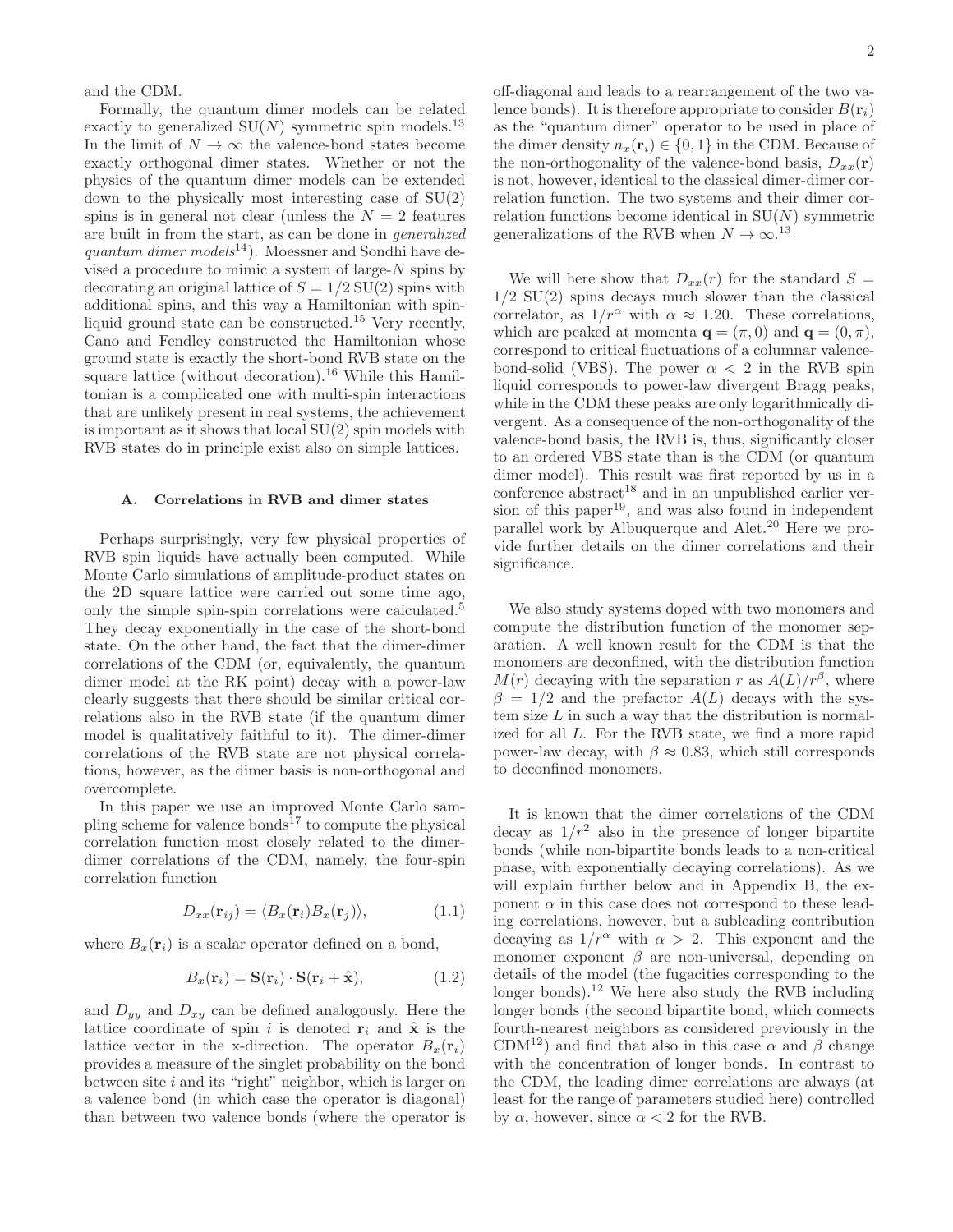

FIG. 1: (Color online) Configurations in different winding number sectors,  $W = (W_x, W_y)$ . Here  $W_y$  is given by the number of bonds crossing the line drawn in the y-direction (since those bonds are at even  $y$ —shifting the bond configuration by one step in the y-direction leads to  $W_y \rightarrow -W_y$ . The last case is the unique configuration in its winding number sector and constitutes the staggered state of the QDM.<sup>6</sup>

#### B. Height representation and topological sectors

A key notion for relating the various results on the CDM and (we believe) the RVB model also, is that of "height model," or equivalently a  $U(1)$  classical field theory. This means that all the long-wavelength behaviors of the system are captured by a coarse-grained scalar field  $h(\mathbf{r})$ . The dimer density operators and monomer defects can all be expressed in terms of  $\bar{h}(\mathbf{r})$ , and the weighting of its configurations is proportional to  $\exp(-F_{\text{tot}})$ , where

$$
F_{\text{tot}} = \int d^2 \mathbf{r} \frac{1}{2} K |\nabla \bar{h}(\mathbf{r})|^2. \tag{1.3}
$$

The height mapping for square-lattice dimers was introduced over twenty years ago.<sup>21–23</sup> The use of such a mapping to explain correlation functions originated earlier (effectively for dimers on a honeycomb lattice) with Blöte, Hilhorst, and Nienhuis.<sup>24</sup>

The key parameter in (1.3) is the dimensionless stiffness constant  $K$ . It can be shown that the exponents  $\alpha$  and  $\beta$  measured in our simulations, as well as the coefficients of a "pinch-point" singularity in the dimerdensity structure factor, and also the ratios of the probabilities of different topological (winding number) sectors, are all functions purely of  $K$ . The details of the heightmodel construction underlying this result are given in Appendix B. It will be shown in Sec. V that all our measurements based on Monte Carlo simulations of the CDM and RVB consistently give the same value of K for a given model, demonstrating the validity of the height model. That is expected for the CDM, for which the height approach is well known; here we show that it is pertinent to the RVB as well.

A related aspect of RVB states and the CDM is that their bond configurations on periodic lattices can be classified according to a topological winding number.<sup>6</sup> We here define the winding number  $W = (W_x, W_y)$  as used in Ref. 25: drawing a path in the y direction,  $W_y$  is the number of x-dimers crossed at even  $y$  minus the number of such dimer crossing at odd y. An equivalent definition<sup>6</sup> uses one of the  $W = 0$  single-domain states, such as the one in Fig.  $2(a)$ , as a reference state. As



FIG. 2: (Color online) (a) Reference state used here for defining the winding number. The direction of the dimers is from sublattice B (open circle) to sublattice A (solid circle). (b) An arbitrary valence bond state, with dimers drawn in the opposite direction, from sublattice A to sublattice B. (c) The transition graph formed by the reference states in (a) and the arbitrary state in (b). The winding numbers correspond to the net fluxes (in units of the system length  $L$ ) defined by traversing the loops formed along the arrows; here  $\Phi_x = 1$ and  $\Phi_y = 0$ , or  $\Phi = (1, 0)$ , which corresponds to winding number  $W = (0, 1)$  in the definition of Fig. 1

shown, a direction can be assigned to loops of the transition graph so that each carries a "lattice flux"; if we call the net fluxes  $(\Phi_x, \Phi_y)$ , then  $(W_x, W_y) = (\Phi_y, \Phi_x)$ [or, depending on exactly which reference state is used and how the y coordinates are assigned, we could have  $(W_x, W_y) = (\Phi_y, -\Phi_x)$ —the signs are normally not important]. This definition can be directly extended to systems with long dimers, by associating that flux (which can have both  $x$  and  $y$  components, for cases where there are bonds not along the x or  $y$  axis) with a line connecting their endpoints. A third definition of the same winding number is (proportional to) the net height difference added up along a path crossing the system in the  $x$  or  $y$  direction, using the rules detailed in Appendix B. The possible winding values for an  $L \times L$  lattice are  $W_x, W_y \in \{-L/2, -L/2+1, \ldots, L/2\}$ . The equalweighted (CDM) ensemble is dominated by the winding number sector  $\mathbf{W} = (W_x, W_y) = (0, 0)$  [as follows from  $\nabla h = 0$  being the minimum of  $(1.3)$ .

Recently, extended quantum dimer models have been considered, with interaction terms that can drive the system into ground states with non-zero  $\nabla h$  in a sequence of commensurate locking transitions.25,26 Quantum phase transitions involving these states are unusual, exhibiting aspects of deconfinement on a fractal curve of critical points (forming a Cantor set, which prompted the term "Cantor deconfinement" for this class of unconventional transitions). This motivates us to also study the CDM and RVB states in different winding number sectors, which (it turns out) also happens to be an effective probe of the states' topological natures. In the case of the RVB, states defined within sectors of different winding numbers are not orthogonal, but become orthogonal in the limit of the infinite lattice (which we will here demonstrate explicitly based on simulations).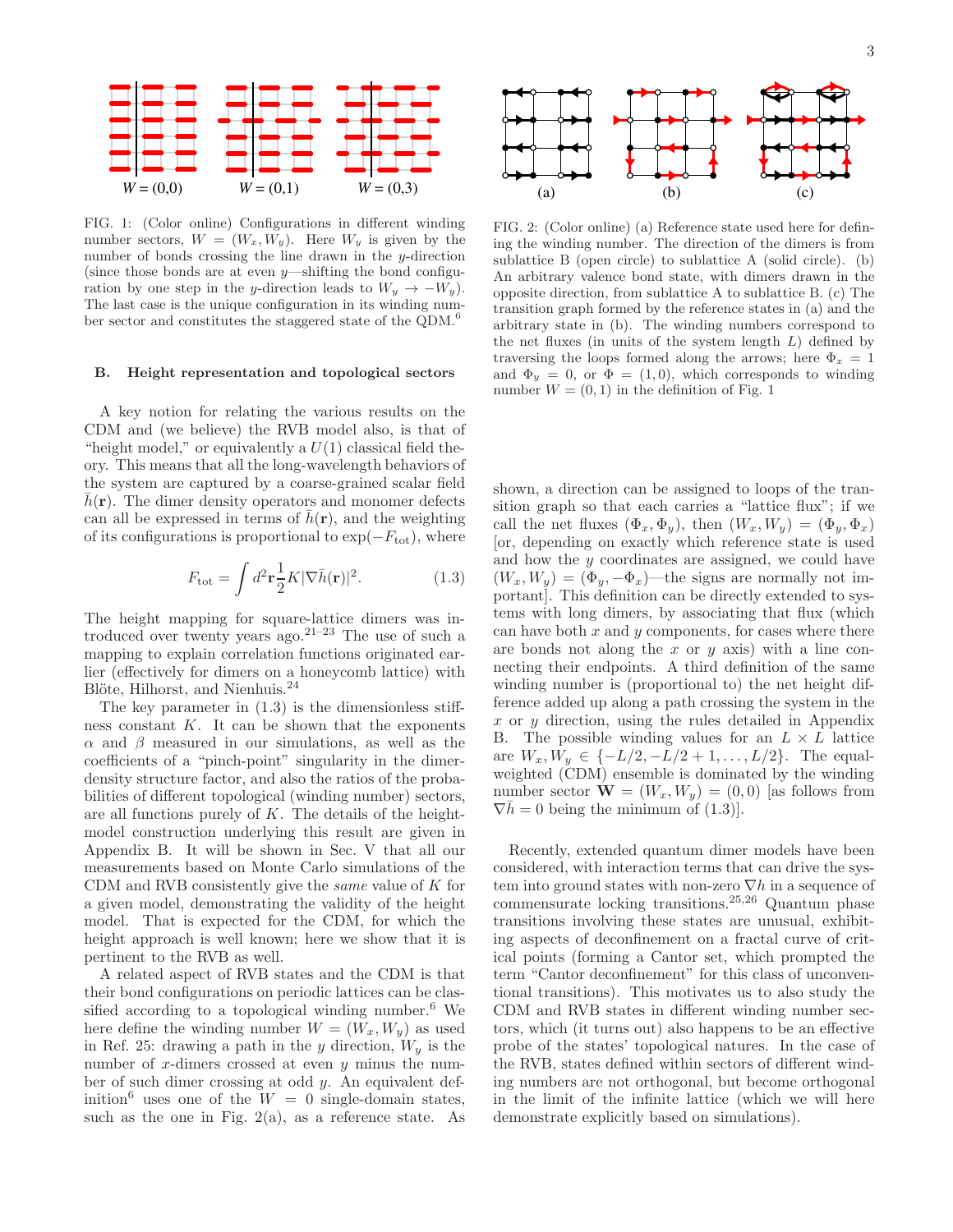#### C. Outline of the paper

The outline of the rest of the paper is as follows: In Sec. II we review the essential features of the valence bond basis that we use for the RVB-state calculations, in particular how to extract spin correlations. The fourspin correlations are re-derived in detail in Appendix A, in an alternative way to a previous treatment of more general multi-spin interactions.<sup>27</sup> In Sec. III we discuss Monte Carlo two-bond reconfiguration<sup>5</sup> and loop-cluster algorithms for sampling the CDM and RVB states. We also discuss the winding numbers and issues related to sampling them either grand-canonically (where there are some ergodicity issues in the case of the RVB) or canonically. In Sec. IV we present results for the standard case of only length-1 dimers and valence bonds, as well as extended models with bonds of length  $\sqrt{5}$ . In Sec. V the results are interpreted in terms of a height model. Detailed derivations of height model predictions are left to Appendix B. In Sec. VI we further characterize the nature of the critical VBS fluctuations in terms of the joint probability distribution of the order parameters for horizontal and vertical bond ordering. We conclude in Sec. VII with a brief summary and discussion.

#### II. THE VALENCE BOND BASIS

We work in the standard bipartite valence bond basis, where a state of  $N$  (and even number) of spins on a bipartite lattice,

$$
|V_{\alpha}\rangle = \frac{1}{2^{N/4}} \prod_{i=1}^{N/2} (|\uparrow_{i} \downarrow_{\alpha(i)}\rangle - |\downarrow_{i} \uparrow_{\alpha(i)}\rangle), \tag{2.1}
$$

is a product of singlets, where the first spin  $i$  of each singlet is on sublattice A and the second spin  $\alpha(i)$  is on sublattice B. With the B sites also labeled as  $1, \ldots, N/2$ , the set  $\alpha(1), \ldots, \alpha(N/2)$  is a permutation of these numbers and the label  $\alpha = 1, \ldots (N/2)!$  in  $|V_{\alpha}\rangle$  simply refers to all these permutations. The signs of the expansion coefficients of this state in the standard  $\uparrow, \downarrow$  spin basis correspond to Marshall's sign rule for the ground state  $|\Psi_0\rangle$  of a bipartite system,<sup>28</sup> i.e.,

$$
sign[\Psi_0(S_1^z, \dots, S_N^z)] = (-1)^{n_{A\downarrow}}, \tag{2.2}
$$

where  $n_{A\downarrow}$  is the number of  $\downarrow$  spins on sublattice A.

An amplitude-product state is a superposition of valence bond states

$$
|\Psi\rangle = \sum_{\alpha} \psi_{\alpha} |V_{\alpha}\rangle, \qquad (2.3)
$$

where the expansion coefficients are products of amplitudes  $h(\mathbf{r}_{\alpha,i})$  corresponding to the "shape" of the bonds (the bond lengths in the  $x$  and  $y$  direction in the case of



FIG. 3: (Color online) Two valence-bond states (left and right) in two dimensions and their transition graph formed by superimposing the two bond configurations (center). One of the spin configurations compatible with the transition graph is also shown, with open and solid circles for  $\uparrow$  and ↓ spins. Each loop has two such allowed staggered spin configuration, and the overlap of two valence-bond states is thus  $\langle V_\beta | V_\alpha \rangle = 2^{n_{\alpha\beta}-N/2}$ , here with the number of loops  $n_{\alpha\beta} = 4$ and the number of spins  $N = 16$ .

a 2D system);

$$
\psi_{\alpha} = \prod_{i=1}^{N/2} h(\mathbf{r}_{\alpha,i}).
$$
\n(2.4)

Our main focus here will be on the extreme RVB state made up of only bonds of length one lattice constant, in which case the expansion coefficients  $\psi_{\alpha}$  are the same for all configurations. We will also later study states including the bipartite bonds of length  $\sqrt{5}$  lattice spacings, examples of which are seen in Fig. 3. The discussion here and in Sec. III will be framed around generic bipartite amplitude-product states, with no restriction on the bond lengths.

#### A. Transition graphs

An important concept in the valence bond basis is the transition graph formed when the bond configurations of the two states are superimposed.5,29 This is illustrated in Fig. 3. The overlap  $\langle V_\beta | V_\alpha \rangle$  between two valence-bond basis states can be simply expressed in terms of the number  $n_{\alpha\beta}$  of loops in the transition graph.

The easiest way to calculate the overlap is to go back to the standard basis of ↑ and ↓ spins, so that

$$
\langle V_{\beta}|V_{\alpha}\rangle = \frac{1}{2^{N/2}} \sum_{S_{\alpha}^{z}} \sum_{S_{\beta}^{z}} (-1)^{n_{\alpha,A\downarrow}+n_{\beta,A\downarrow}} \times (2.5)
$$

$$
\langle S_{\beta 1}^{z}, \dots, S_{\beta N}^{z}|S_{\alpha 1}^{z}, \dots, S_{\alpha N}^{z}\rangle,
$$

where  $S^z_\alpha$  and  $S^z_\beta$  denote spin configurations compatible with the bond configurations  $V_{\alpha}$  and  $V_{\beta}$ , i.e., those that have spins  $\uparrow\downarrow$  or  $\downarrow\uparrow$  on each bond. Terms with any occurrence of  $S_{\alpha i}^z \neq S_{\beta i}^z$  of course vanish, and the double sum, thus, simply counts the number of spin configurations common to the two bond configurations. Since the spins on each bond are antiparallel, the spins along a loop of alternating  $V_\alpha$  and  $V_\beta$  bonds (i.e., the loops in the transition graph) must alternate in a staggered,  $\uparrow \downarrow \uparrow \downarrow \ldots$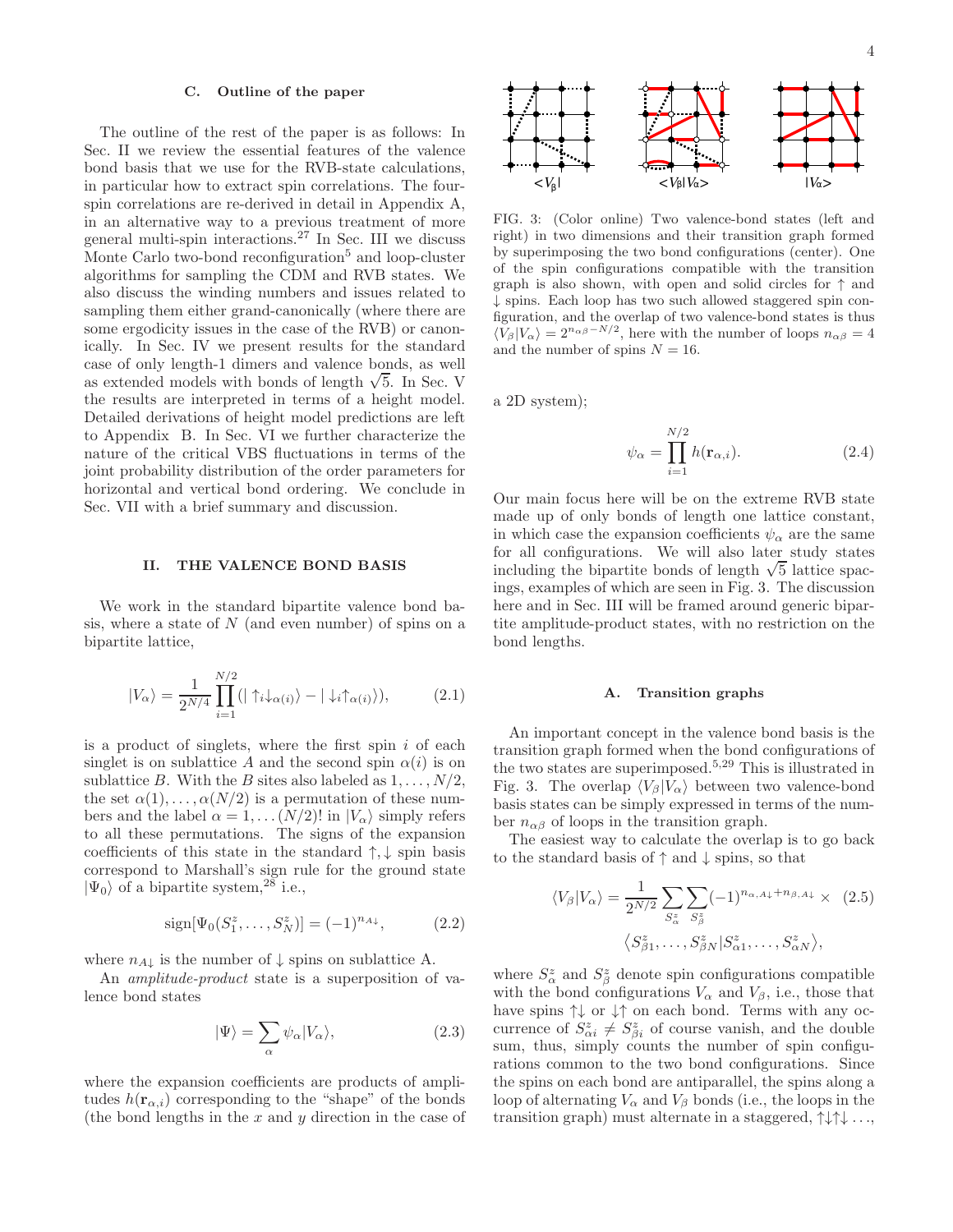pattern. There are two such configurations for each loop. The total number of contributing spin configurations is therefore  $2^{n_{\alpha\beta}}$ , giving the overlap

$$
\langle V_{\beta} | V_{\alpha} \rangle = 2^{(n_{\alpha\beta} - N/2)}, \qquad (2.6)
$$

which replaces the orthonormality condition  $\langle \beta | \alpha \rangle = \delta_{\alpha\beta}$ for an orthonormal basis. For bond tilings  $V_{\alpha} = V_{\beta}$ , we have  $n_{\alpha\beta} = N/2$  and the overlap equals unity.

In calculations with superpositions  $|\psi\rangle$  of valence-bond states, such as amplitude-product states, it is often not practical to normalize the states. It is convenient to write operator expectation values in the form

$$
\langle \Psi | O | \Psi \rangle = \frac{\sum_{\alpha \beta} \psi_{\beta} \psi_{\alpha} \langle V_{\beta} | O | V_{\alpha} \rangle}{\sum_{\alpha \beta} \psi_{\beta} \psi_{\alpha} \langle V_{\beta} | V_{\alpha} \rangle}
$$

$$
= \frac{\sum_{\alpha \beta} \psi_{\beta} \psi_{\alpha} \langle V_{\beta} | V_{\alpha} \rangle \frac{\langle V_{\beta} | O | V_{\alpha} \rangle}{\langle V_{\beta} | V_{\alpha} \rangle}}{\sum_{\alpha \beta} \psi_{\beta} \psi_{\alpha} \langle V_{\beta} | V_{\alpha} \rangle}.
$$
 (2.7)

Defining the weight  $W_{\alpha\beta}$  for the combined bond configuration  $V_{\alpha}$ ,  $V_{\beta}$  and the normalized matrix element  $O_{\alpha\beta}$ according to

$$
W_{\alpha\beta} = \psi_{\beta}\psi_{\alpha}\langle V_{\beta}|V_{\alpha}\rangle, \tag{2.8}
$$

$$
O_{\alpha\beta} = \frac{\langle V_{\beta} | O | V_{\alpha} \rangle}{\langle V_{\beta} | V_{\alpha} \rangle}, \tag{2.9}
$$

the expectation value takes the form appropriate for use with the Monte Carlo sampling methods we will discuss below in Sec. III;

$$
\langle \Psi | O | \Psi \rangle = \frac{\sum_{\alpha \beta} W_{\alpha \beta} O_{\alpha \beta}}{\sum_{\alpha \beta} W_{\alpha \beta}}.
$$
 (2.10)

The weight  $W_{\alpha\beta}$ , which is used in sampling the states in Monte Carlo simulations, is positive-definite when we consider wave functions satisfying Marshall's sign rule, i.e., the amplitudes  $h(\mathbf{r}_{\alpha,i}) \geq 0$  in (2.4).

Like the overlap of the valence-bond states, the matrix elements of operators of interest can typically also be expressed in terms of the loops of the transition graph of the bond configuration  $V_{\alpha}$ ,  $V_{\beta}$ . We discuss spin and dimer correlations next.

#### B. Correlation functions

The standard spin-spin correlation function is most easily obtained by reintroducing the spins in the transition graph, as illustrated in Fig. 3. We can then use the fact that

$$
\langle V_{\beta} | \mathbf{S}_i \cdot \mathbf{S}_j | V_{\alpha} \rangle = 3 \langle V_{\beta} | S_i^z S_j^z | V_{\alpha} \rangle, \tag{2.11}
$$

where the latter is diagonal and easy to compute in the zspin basis. When summing over the allowed spin states, i.e., the two "orientations" of each loop (for a total of  $2^{n_{\alpha\beta}}$  spin states), it is clear that  $S_i^z S_j^z$  averages to zero

if i and j are in different loops, whereas for  $i, j$  in the same loop we get  $\pm \frac{1}{4} \langle V_\beta | V_\alpha \rangle$ , with the sign depending on whether the spins are in the same  $(+$  sign) or different  $($ sign) sublattices. Introducing the notion  $(i, j)_L$  for two spins in the same loop and  $(i)_L(j)_L$  for spins in different loops, we can write the matrix element ratio in (2.10) corresponding to the spin correlation function as

$$
\frac{\langle V_{\beta} | \mathbf{S}_i \cdot \mathbf{S}_j | V_{\alpha} \rangle}{\langle V_{\beta} | V_{\alpha} \rangle} = \begin{cases} 0, & (i)_{L}(j)_{L} \\ \frac{3}{4} \phi_{ij}, & (i, j)_{L}, \end{cases}
$$
(2.12)

where  $\phi_{ij}$  is the staggered phase factor;

$$
\phi_{ij} = \begin{cases} -1, & \text{for } i, j \text{ on different sublattices,} \\ +1, & \text{for } i, j \text{ on the same sublattice.} \end{cases} \tag{2.13}
$$

While the loop-expression (2.12) for the simple spin-spin correlation function is well known,<sup>5,29</sup> the general form of a four-spin correlation (of which the dimer-dimer correlator of interest here is a special case) was only derived recently.<sup>27</sup> In Appendix A we discuss this derivation in a slightly different way, which is less convenient when generalizing to higher-order correlators (which was also done in Ref. 27), but more transparent in the case of the four-spin correlator. The resulting general formula for any non-zero four-spin matrix element is

$$
\frac{\langle V_{\beta} | (\mathbf{S}_k \cdot \mathbf{S}_l) (\mathbf{S}_i \cdot \mathbf{S}_j) | V_{\alpha} \rangle}{\langle V_{\beta} | V_{\alpha} \rangle} =
$$
\n
$$
\begin{cases}\n\frac{\left( \frac{9}{16} - \frac{3}{4} \delta_{kl}^{ij} \right) \phi_{ij} \phi_{kl}}{\left( \frac{9}{16} \phi_{ij} \phi_{kl}, \right.} & (i, j, k, l)_{L}, \\
\frac{1}{16} \phi_{ij} \phi_{kl}, & (i, j)_{L} (k, l)_{L}, \\
\frac{3}{16} \phi_{ij} \phi_{kl}, & (i, k)_{L} (j, l)_{L}, \\
\frac{3}{16} \phi_{ij} \phi_{kl}, & (i, l)_{L} (j, k)_{L}.\n\end{cases}
$$
\n(2.14)

Here we have generalized the notation of (2.12) for how the sites are distributed among loops in a straightforward way, with indices within the same parentheses belonging to the same loop. In the case of the singleloop contribution,  $(i, j, k, l)$ <sub>L</sub>, the term  $\delta_{kl}^{ij} \in \{0, 1\}$  depends on the order of the four indices within the single loop, as specified in Eq. (A9) of Appendix A.

# III. MONTE CARLO ALGORITHMS

A simple but powerful Monte Carlo sampling algorithm for amplitude-product states based on reconfiguration of bond pairs was presented some times ago by Liang  $et \ al.^5$  who used this method to study the spinspin correlations in amplitude-product states with several different forms of the amplitudes (exponentially or power-law decaying with the length of the bond). A more efficient algorithm using loop updates was developed recently which operates in a combined basis of both valence bonds and spins.<sup>17</sup> The two-bond update, as well, can be made more efficient by working in this combined basis. Here we briefly review these two algorithms, and also discuss the topological winding numbers that can be used to classify the bond configurations.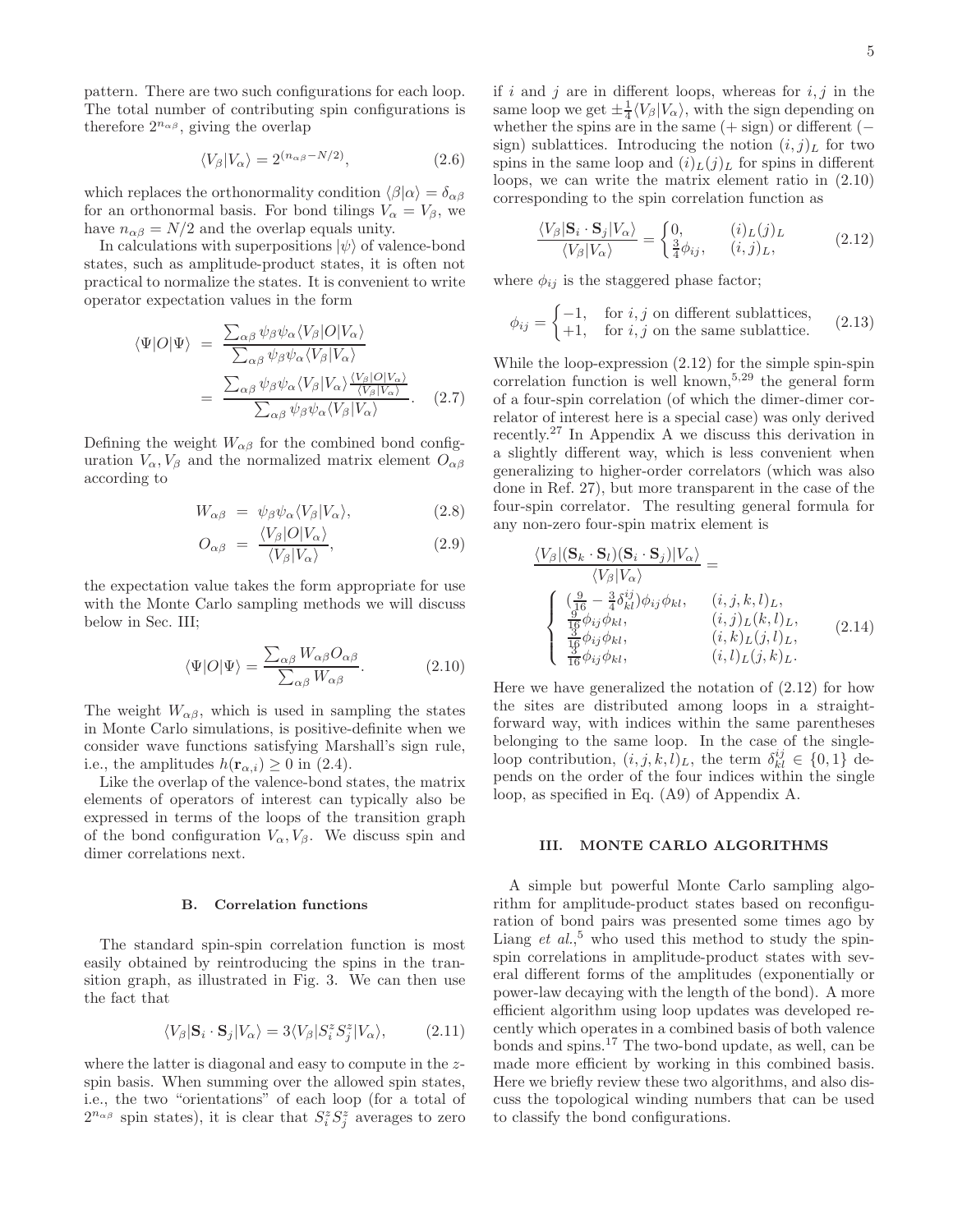#### A. Combined bond-spin basis

Monte Carlo sampling of valence bonds involves making some change in the bra and ket bond configurations  $V_{\alpha}$  and  $V_{\beta}$ , and accepting or rejecting the update based on the change in the sampling weight (2.8), according to some scheme satisfying detailed balance. Working with the standard non-orthogonal valence bond basis and using the Metropolis algorithm, we need to compute the weight ratio appearing in the acceptance probability

$$
P_{\text{accept}} = \min\left[\frac{W_{\alpha'\beta'}}{W_{\alpha\beta}}, 1\right],\tag{3.1}
$$

where the primes indicate the new states after some changes have been made in either bond configuration  $V_{\alpha}$ or  $V_\beta$  (or both, but typically one would change only one state at a time).

The weight ratio using (2.8) is

$$
\frac{W_{\alpha'\beta'}}{W_{\alpha\beta}} = \frac{\psi_{\alpha'}\psi_{\beta'}}{\psi_{\alpha}\psi_{\beta}} 2^{(n_{\alpha'\beta'} - n_{\alpha\beta})}.
$$
(3.2)

For an amplitude-product state, the ratio of the wave function coefficients is trivial, but computing the change  $n_{\alpha'\beta'} - n_{\alpha\beta}$  in the number of loops in the transition graph can be time consuming, as it involves tracing loops that can be long.

The loops are typically long,  $\mathcal{O}(N)$ , if there is antiferromagnetic long-range order.<sup>17</sup> That is not the case for the short-bond RVB states studied in this paper, but nevertheless it is more efficient to avoid the loop-counting step. That can simply be done by expressing each singlet in the standard basis of  $\uparrow$  and  $\downarrow$  spins, and sampling these spin configurations in addition to the bond configurations [and since the spin basis is orthonormal, the sampled (non-zero weight) spin configurations must be the same in the bra and the ket]. That is, the configurations being sampled consist of a direct product of two valence bond patterns  $V_{\alpha}$  and  $V_{\beta}$ , as well as one spin configuration  $Z_{\alpha\beta}$  compatible with both  $\alpha$  and  $\beta$  (i.e. one  $\uparrow$ and one  $\downarrow$  spin on each bond). Each loop in the transition graph must consist of an alternating string  $\uparrow \downarrow \uparrow ... \downarrow$  and, for every loop, there are two choices for this string. Thus, the ratio of the number of spin configurations is equal to the factor  $2^{(n_{\alpha'\beta'}-n_{\alpha\beta})}$  in Eq. (3.2)—the Monte Carlo sampling of the spin configurations compatible with the bond configurations therefore automatically takes care of the factor  $2^{n_{\alpha\beta}}$  in Eq. (3.2), with no need to generate a transition graph or count loops. For more details of the arguments leading to this conclusion, see Ref. 17.

# B. Monte Carlo sampling

Here we outline the two different bond sampling algorithms we used, each of which comes in a simple version for the CDM, as well as a generalization for the combined spin-bond basis for the RVB amplitude-product states.



FIG. 4: (Color online) Monte Carlo updates for the RVB state in the combined spin-bond basis. Open and solid circles represent  $\uparrow$  and  $\downarrow$  spins. In the basic moves (a) and (b), only one of the two two valence bond configurations is affected at a time. (a) A simple two-bond update. Choosing two sites on the same sublattice, the two bonds connected to them can be reconfigured in a unique way. If the spins are compatible with the  $\uparrow, \downarrow$  singlet restriction, this update can be accepted. (b) Loop-cluster update. Choosing an arbitrary starting site (in this example in the left-upper corner) two defects (a site with no dimer or two dimers connected to it, both indicated with an  $\times$ ) are generated by moving the end of the dimer on the initial site to another site which satisfies the bond-length constraint (here, in the extreme short-bond RVB, the length is always one) and the spin-singlet compatibility (anti-parallel spins on the bond). The dimer that was previously connected to this site is then moved away from the double-bond defect to another site. This process continues until a bond returns back to "annihilate" the original empty-site defect, which here happens already after two bond moves [the last step in (b)]. In both (a) and (b), we only show the bonds of the configuration involved in this update. (c) Monomer update. Monomers are shown as larger circles and must appear in the same locations in the state  $|V_{\alpha}\rangle$  and  $|V_{\beta}\rangle$ , the bonds of both of which are shown here (as solid and dashed lines). In addition to the two-bond or loop update of the bonds, monomers can move to a site on the same sublattice by also moving a bond which is common to the two valence bond states.

In the case of the RVB, the spin configurations also have to be updated. We also introduce a simple extension to sample states with monomers (empty sites).

The two updating algorithms are summarized using simple examples with short bonds in Figs.  $4(a,b)$ , with  $(c)$ showing the extension needed for also sampling monomer configurations. For either algorithm, updates are alternated between the ket and bra configurations, and there is an additional step for updating the spin configuration, where all the spins belonging to randomly chosen individual loops in the transition graph are flipped.

# 1. Two-bond update

For the two-bond update, as in Ref. 5 we choose two sites on the same sublattice (normally a next-nearestneighbor site pair) and exchange their dimers in the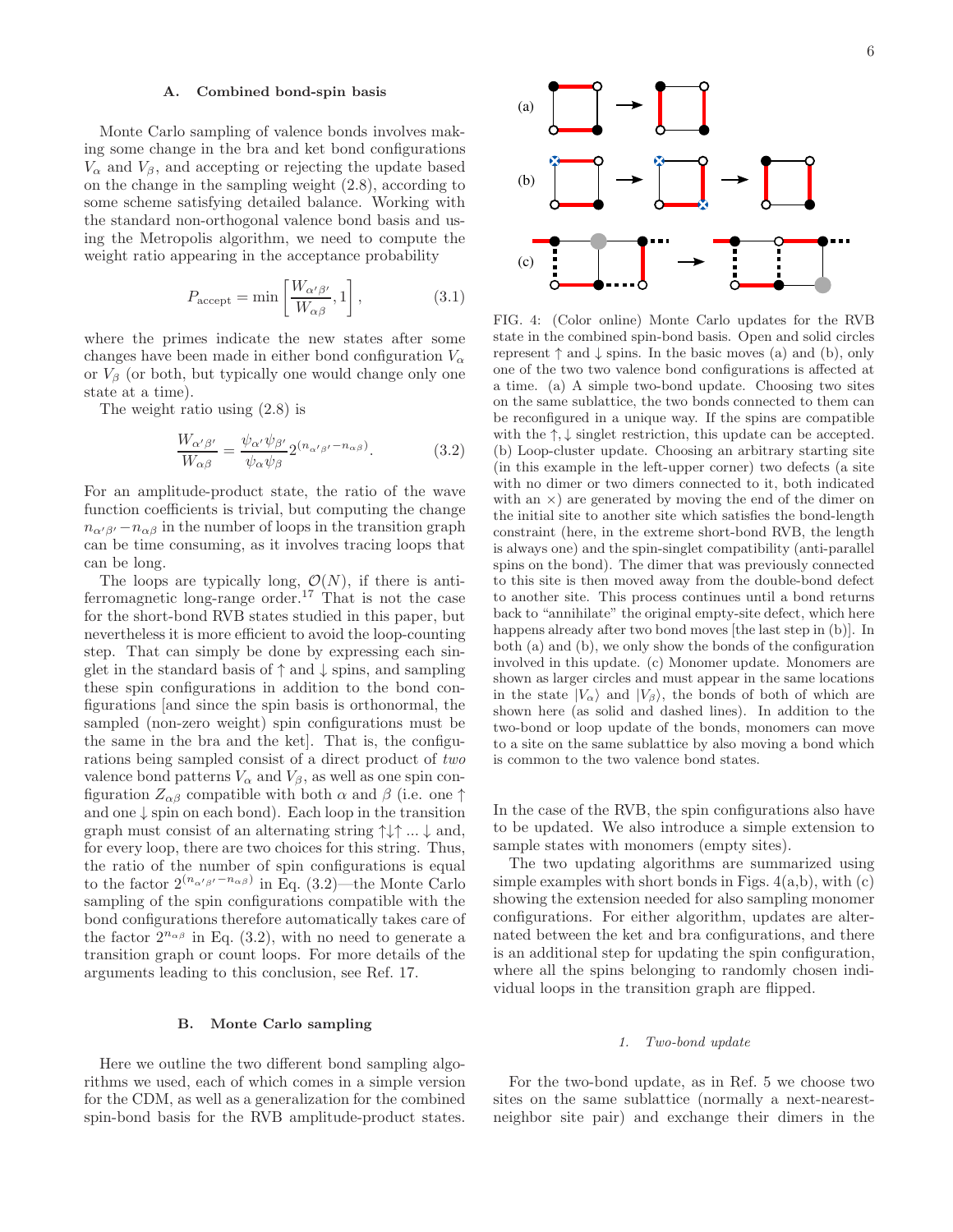unique way maintaining the  $A - B$  sublattice connectivity, as shown in Fig. 4(a). The update can be accepted only if the spin configuration is compatible with the new bond structure, i.e., only antiparallel spins are connected by the bond. In the case of the extreme short-bond RVB, an allowed new configuration is always accepted, as the wave function ratio in  $(3.2)$  trivially equals one, whereas in general, when longer bonds are present, a ratio involving the amplitudes of two bonds has to be computed to determine the Metropolis acceptance rate (3.1).

The algorithm for the CDM is simpler, as there is no spin state in that case. In the case of short bonds, an update of two bonds [flipping a pair of parallel bonds as in Fig.  $4(a)$  is then always accepted, whereas in the presence of longer bonds the acceptance probability involves the ratio of bond fugacities. We here consider only two bond lengths (nearest neighbor and fourth-nearest neighbor bonds, as shown in Fig. 3), with fugacities  $Z_1(i) = 1$ and  $Z_2(i)$ , respectively, for bonds connected to site i (taken to be the sublattice A site, for definiteness). The partition function is then given by

$$
\mathcal{Z}_{\mathcal{CDM}} = \sum_{C} Z_2^{n_2(C)} \tag{3.3}
$$

where  $n_2(C)$  is the number of long bonds in configuration C. The acceptance probability for an update of bonds on sites  $i$  and  $j$  is

$$
P_{\rm acc} = \min\left[\frac{Z_{\rm new}(i)Z_{\rm new}(j)}{Z_{\rm old}(i)Z_{\rm old}(j)}, 1\right],\tag{3.4}
$$

where "old" and "new" correspond to the length-index 1 or 2 before and after the bond reconfiguration.

For both the RVB and CDM, this algorithm keeps the system in a sector of fixed winding number, which we can take advantage of if we want to study properties in the individual sectors. Suitable starting configurations for different winding number sectors are shown in Fig. 1.

# 2. Loop update

If we want the system to wander among the different topological sectors, we instead use the loop-cluster update, which is a simple extension of a loop update for the CDM.12,30 It is also in general more efficient (exhibits shorter autocorrelation times) than the two-bond update for large size system. To start the loop update, we pick a site at random; in the example in Fig. 4(b) the top left site. We move the dimer connected to it, thus creating two defects in the system. We keep the starting site as a vacancy and move the original dimer of the now doubly occupied site to a new site, with certain probabilities satisfying detailed balance, and constrained by the spin configuration so that spins are opposite on every dimer. In the case of short bonds only, the probabilities are equal for the three new neighbor sites. For the general case where longer bonds are included, we refer

to Ref. 12 for efficient choices of the probabilities. This update moves the doubly-occupied defect to a new site, which in 4(b) is the lower-right site. We keep moving this defect using the above procedures, until it happens that the two defects annihilate each other, which means that bonds have been moved on a closed loop of sites. A sweep of bond updates is defined as the construction of a fixed number of loops (determined during the equilibration part of the simulation) which on average result in  $\approx N$  moved bonds in both the ket and the bra state.

# 3. Spin update

After updating the bond configurations with one of the above algorithms, we update the spin configuration by flipping the spins of randomly selected loops of the transition graph (such as those in the middle graph of Figs. 3), with probability 1/2 for each loop. All the loops have to be traversed, by moving between spins according to the bonds (which are stored in the computer as bidirectional links), alternating between bonds in the bra and ket state. Each site visited is flagged and no new loops are started from already visited sites. The computational cost of a full sweep of such updates (visiting each site once) is  $\mathcal{O}(N)$ .

# 4. Monte Carlo sweep

A sequence of bond updates in which  $\mathcal{O}(N)$  bonds are affected followed by a complete spin update constitutes one Monte Carlo sweep, which has a total computational cost  $\mathcal{O}(N)$ . Note that the sampling algorithm without the spins potentially costs up to  $N^2$  steps per sweep, since each two-bond update requires loop-traversals to check whether two loops are joined or a single loop is split,<sup>5</sup> and the loop length can then be up to  $\mathcal{O}(N)$  (in a N'eel state). The same issue pertains to loop updates in the pure valence-bond basis as well.

# 5. Sampling with monomers

We will also be interested in the distribution of two monomers in the RVB states. In the case of the CDM, the distribution function of the monomer separation can be measured just by keeping track of the two defects,<sup>12,30</sup> but in the RVB we have to explicitly introduce two monomers by removing both spins on a randomly chosen valence bond which is common to both the ket and bra bond configurations. Note that valence bond states with monomers are orthogonal unless the monomers are at the same locations in both states. We use the loop algorithm to sample the bond configuration space, and periodically we also move the monomers. Such a move can be done in combination with the move of a valence bond that is common to the two states, as shown in Fig.  $4(c)$ . In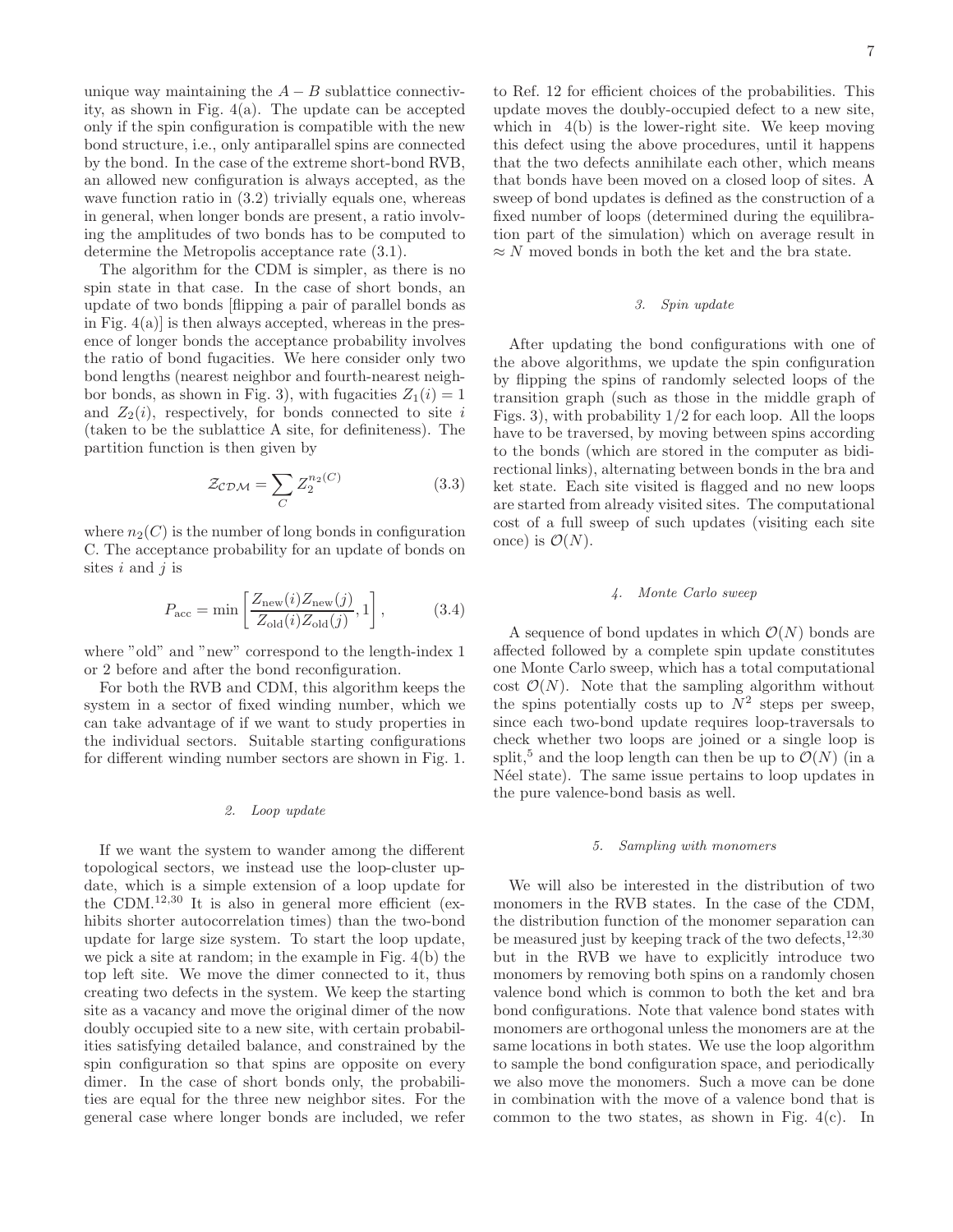the case of the short-bond RVB, this can always be accepted, while in a more general amplitude-product state the acceptance probability involves the change in amplitude for the updated bond and there is a Metropolis acceptance probability for that. We update the position of two monomers in turn after each sweep of bond updates, when possible, and measure the distribution probabilities  $M(\mathbf{r})$  as a function of distance r between the two monomers.

Note that if we assign spins to the monomer the situation is different, due to the overcompleteness of the basis. In a system with, e.g., two unpaired  $\uparrow$  spins, these two spins do not have to be located at the same sites in the ket and bra state—for a non-zero overlap it is only required that they are pairwise connected by valence bonds in the transition graph (which now contains two broken loops with open ends terminated by the unpaired spins). Such states with unpaired spins should be related to spinons,<sup>2</sup> but we will not pursue studies of them here. Valence bond states including unpaired spins have recently been studied in different systems.<sup>31,32</sup>

# C. Winding numbers

A two-bond update cannot bring the system from one topological winding number sector to another, while the loop update can. In the case of the RVB, there are winding numbers both for the bra and the ket state, and because of the non-orthogonality of the basis these winding numbers can be different. We denote the full winding number of a configuration in this case as  $W =$  $(W_x^{\alpha}, W_y^{\alpha}; W_y^{\alpha}, W_y^{\beta})$ . In a grand canonical ensemble of all winding numbers, the sectors have different weight, which can be computed using Monte Carlo sampling with the loop updates simply by keeping track of the number of configurations generated in each sector. Results for such weights are presented below in Sec. IV A.

The loop algorithm for the CDM remains ergodic in the grand-canonical winding-number space even for very large systems, i.e., the loops can easily become very long and span the system. These long loops are related to deconfined monomers.<sup>33</sup> The RVB simulations, in the case of short-bond states, in practice become stuck in some fixed winding-number sector for large L. However, the shortness of the RVB loops does not imply monomer confinement, as these loops are not directly related to states with monomers.<sup>33</sup> The loops for short-bond twodimensional RVB states are typically very short (rarely exceeding 12 bonds in the case of the length-1 bonds only). This results in rather large error bars for computed quantities for  $L \gtrsim 50$ , seen in grand-canonical results to be discussed further below. In practice, for large systems we will therefore study canonical ensembles in (different fixed winding number sectors). Starting with a configuration initially prepared with a desired winding number (such as those illustrated in Fig. 1), two-bond updates explicitly conserve the winding number while loop

updates in practice do as well, for large systems within reasonable simulation times.

# IV. RESULTS

The ground state of the QDM at the RK point is the equal amplitude superposition of classical dimer states. The CDM can therefore give some insights into properties of the RVB system as well, as long as the nonorthogonality of the valence-bond basis (i.e., the internal singlet structure of the valence bonds of the RVB) does not play an important role.<sup>6</sup> The quantitative validity of this approach is tested here by comparing the properties of the CDM and the short-bond RVB state. We present the winding number distributions of both models in Sec. IV A, then briefly discuss the standard spin correlation function of the RVB in Sec. IV B. In Sec. IV C we study the four-spin VBS correlation function (1.1) of the RVB (which we also refer to as a dimer-dimer correlation function) and compare with analogous results for the well known dimer-dimer correlations of the CDM. In this section we consider the winding number sector  $W = (0, 0)$  and later, in Sec. IV D, discuss also correlations in systems with nonzero winding number. In Sec. IV E we study the monomer distribution functions and in Sec. IV F systems including the longer bonds.

#### A. Sector probabilities

We simulated the grand-canonical ensemble of winding numbers, as explained in Sec. III C, and accumulated the probabilities of several different sectors as shown in Fig. 5, for both the RVB and CDM, and for various system sizes  $L$ . The  $W = 0$  [(0,0) for the CDM and  $(0, 0, 0, 0)$  for the RVB) sector is dominant in both cases, with the probabilities in the higher-W sectors decreasing rapidly. The probabilities of these low-W sectors clearly converge to L-independent non-zero constants, rapidly with L for the CDM, and also for the diagonal  $(W^{\alpha} = W^{\beta})$  sectors of the RVB (although the RVB data are much noisier for the large systems). By contrast, the probabilities of the off-diagonal sectors of the RVB, here exemplified by  $W = (0, 1; 0, 0)$ , decay exponentially to zero, which reflects the expectation that the states in different winding number sectors should become orthogonal in the thermodynamic limit.<sup>3</sup> In the following, when considering winding number sectors of the RVB we will focus on the diagonal sectors and for simplicity denote the total winding number by  $W = (W_x, W_y)$  in the same way as for the CDM.

# B. Spin correlations in the RVB state

The spin-spin correlation function of the RVB has been studied before and is known to decay exponentially for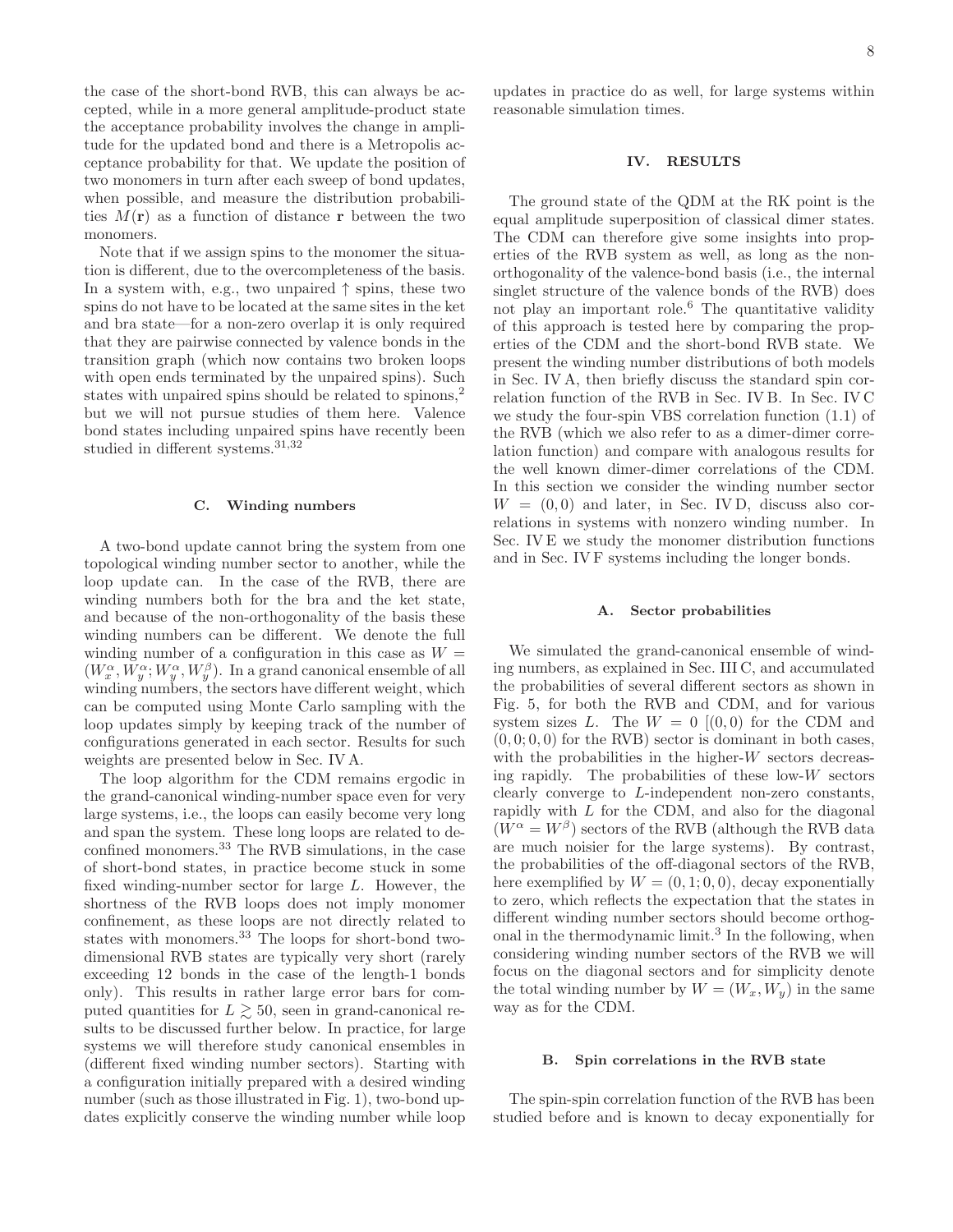

FIG. 5: (Color online) Winding number probabilities obtained in simulations with the loop algorithms for the RVB and CDM (with only the shortest bonds, as in Fig. 4). Results for several low-W sectors of the CDM (lower panel) and RVB (upper panel) are shown versus the lattice size on a lin-log scale. In the RVB, the probability of the off-diagonal sector  $W = (0, 1, 0, 0)$  vanishes exponentially with L, reflecting the orthogonality (when  $L \to \infty$ ) of states in different winding number sectors.

a 2D system with short bonds (while a system with sufficiently slow decay of the probability of long bonds has long-range antiferromagnetic order).<sup>5,34</sup> Here we only comment briefly on the role of the winding number. For unequal x and y winding numbers,  $W_x \neq W_y$ , the CDM and RVB systems clearly do not have the  $90^{\circ}$  rotational symmetry of the square lattice. We will investigate the directional dependence of the four-spin dimer-dimer correlations below. Here, in Fig. 6, we show results for the spin-spin correlations in two different winding number sectors. The correlations are always exponentially decaying with distance, with a faster decay in the same direction as the one in which a non-zero winding number is imposed.

#### C. Dimer Correlations

In the CDM, the dimer-dimer correlation function  $D_{xx}(\mathbf{r})$  is defined in the standard way using the bond occupation number  $n_x(i) = 0, 1$  on the link of the lattice between site i and its neighbor at distance  $(1, 0)$ ;  $D_{xx}(\mathbf{r}_{ii}) = \langle n_i n_i \rangle$ . The four-spin correlation function (1.1) of the RVB instead involves the loop estimator  $(2.14)$ . This reduces to the CDM form for  $SU(N)$  spins



FIG. 6: (Color online) Spin correlations versus lattice distance  $r$  in the short-bond RVB in the sector of winding numbers  $W = (0, 0)$  (top panel) and  $W = (0, 3L/7)$  (bottom panel) computed using  $L \times L$  lattices with  $L = 48$ . Results are shown for the separation  $(x, y)$  taken along the two axis,  $(r, 0)$ ,  $(0, r)$ , as well as on the diagonal,  $(r/\sqrt{2}, r/\sqrt{2})$ .

when  $N \to \infty$  and the basis becomes orthogonal [in the representation of  $SU(N)$  in which the factor  $1/2$  in the off-diagonal matrix element in (A3) and (A4) is replaced by  $1/N;^{13}$  see, Ref. 35 for computations with such basis states]. For  $N = 2$ , considered here, significant differences between the RVB and CDM can be expected.

Since we are using periodic boundary conditions, the maximal separation to be used in the correlation function is  $(L/2, L/2)$  on a  $L \times L$  lattice. We first investigate the dominant part of the correlation function, which in the CDM is a mixture of a staggered component, at  $q = (\pi, \pi)$  in reciprocal space, and columnar correlations, at  $q = (\pi, 0)$  and at  $(0, \pi)$ .<sup>10</sup> The asymptotic decay of these correlations can be accessed through the difference between the real-space correlations at two distances, e.g.,

$$
D_{xx}^*(x, y) = D_{xx}(x, y) - D_{xx}(x - 1, y).
$$
 (4.1)

This quantity at the longest distance  $\mathbf{r} = (L/2, L/2)$  is graphed versus  $L$  in Fig. 7 for both the RVB and the CDM in several fixed winding number sectors.

For the CDM, the decay with  $L$  is consistent with the known  $\sim 1/r^2$  decay of the dominant correlations. Apart from an overall prefactor that depends on the winding number, there are only minor differences between the different winding sectors for small systems. The dependence of the results on the winding number is stronger for the RVB, but, as expected, also here the exponent  $\alpha$  in the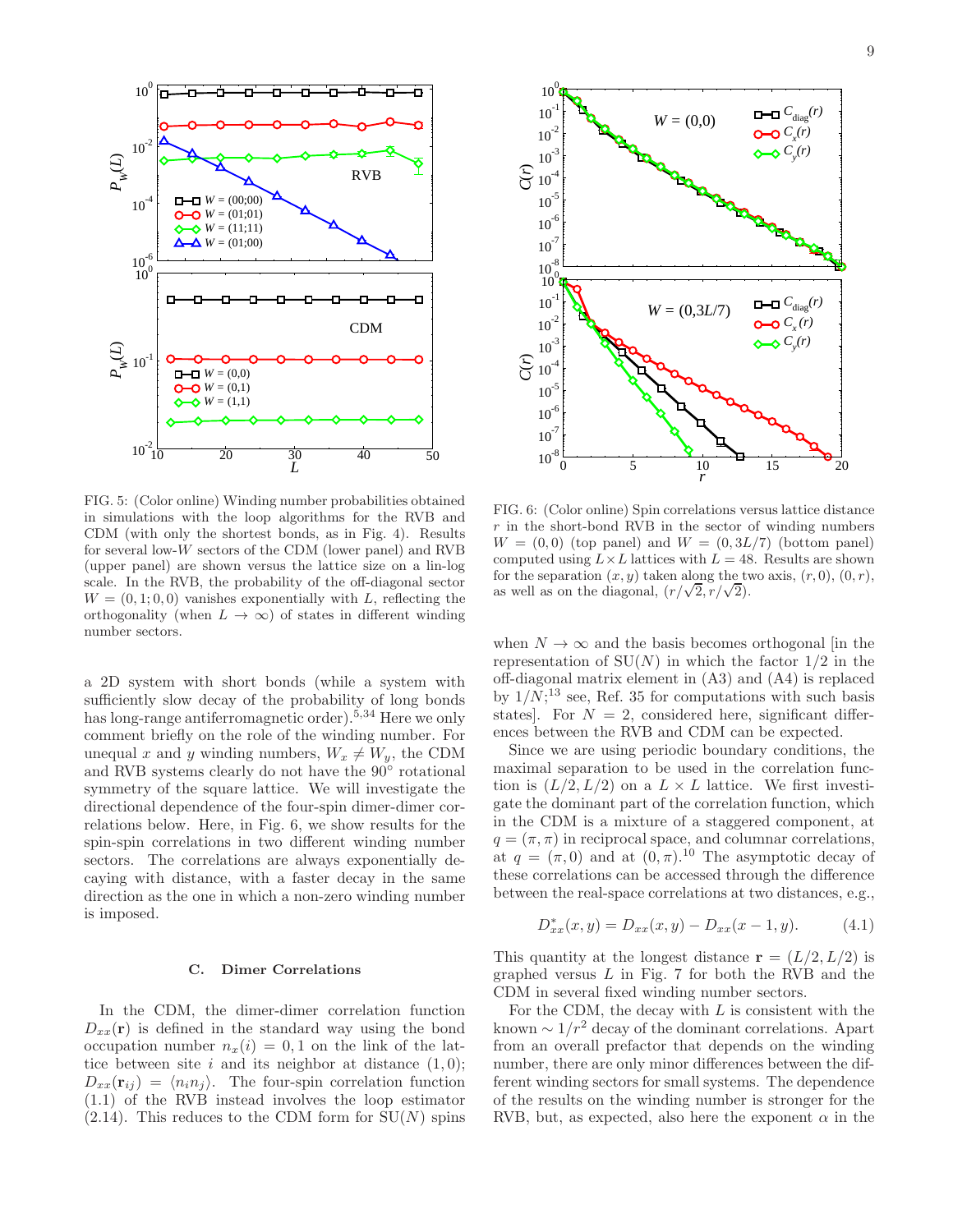

FIG. 7: (Color online) Dimer-dimer correlation function difference (4.1) at the maximal distance versus the lattice size. The upper panel shows results for the quantum RVB in different topological sectors as well as in the grand canonical ensemble (including all winding number sectors, in which case the fluctuations between sectors becomes very slow for large systems, as reflected in the large error bar for  $L = 48$ ). All correlations converge to the same power-law decay as system size increases. The power, based on the  $W = (0, 0)$  data for large L, is  $\alpha = -1.191(6)$ . The lower panel shows results for the CDM, which are consistent with  $\sim 1/r^2$  (shown with the solid line) for all winding number sectors.

power-law form  $1/r^{\alpha}$  becomes independent of W for large L (as long as the relative winding number  $W/L \rightarrow 0$  when  $L \to \infty$ ). Unlike the CDM, in this case the prefactor of the power-law form also converges as  $L \to \infty$ , i.e., the correction to the prefactor decays as some power higher than  $\alpha$ .

In Fig. 7 we also show results in the grand-canonical winding number ensemble, which, as discussed in Sec. III C, suffers from problems with non-ergodic sampling for  $L \geq 50$  (reflected in the large error bar for  $L = 48$ ). For extracting the asymptotic form of the correlations, the  $W = (0, 0)$  sector is the best choice and gives  $D(r) \propto 1/r^{\alpha}$  with  $\alpha = 1.191(6)$  for large systems. While the behavior is, thus, qualitatively similar to the CDM, the exponent differs considerably. The reduced value of the exponent can be interpreted as the RVB state being closer to an ordered VBS than might have been anticipated based on the known CDM dimer correlations.

There are two sources of differences between the correlations in the CDM and the RVB; the form of the estimator (2.14) as well as the weighting of the bra and ket valence bond states with the loop factor  $2^{n_{\alpha\beta}}$  for the



FIG. 8: (Color online) Fourier transform  $S(q)$  of the dimerdimer correlation function  $D_{xx}(\mathbf{r})$  for systems of size  $L =$ 32. The squares represent the full reciprocal space  $q_x, q_y \in$  $[0, 2\pi]$ . Results in winding number sectors  $W = (0, 0)$ ,  $W =$  $(0, 1)$ , and  $W = (0, 8)$  are shown for the RVB (left) and CDM (right). The location of the broad ("incommensurate") peak in both cases is  $\mathbf{Q} = (\pi, 2\pi W_y/L)$ . The sharp peak at  $(\pi, \pi)$ is due to a nonzero average staggered dimer order induced by a nonzero winding number. This peak has been removed in the graphs  $W = (0, 8)$  in order to make the other features of the correlations better visible. The height of the peaks as a function of the system size is analyzed in Fig. 9.

RVB instead of the equal superposition of the individual bond configurations in the CDM. We have also measured the dimer correlations of the RVB in the same way as in the CDM, by just using the bond occupation numbers in the bra and the ket state (but with the correctly weighted sampling of the RVB). We find the same exponent  $\alpha \approx 1.20$  as above, which shows that the source of the different power-law is only the different weighting of the states. This could also have been anticipated based on the fact that the spin-spin correlation function of the RVB is exponentially decaying, which translates into short loops in the transition graph.<sup>29</sup> The loop estimator (2.14) of the four-spin dimer correlation function is therefore still local and cannot change a power law.

The Fourier transform of the full dimer-dimer cor-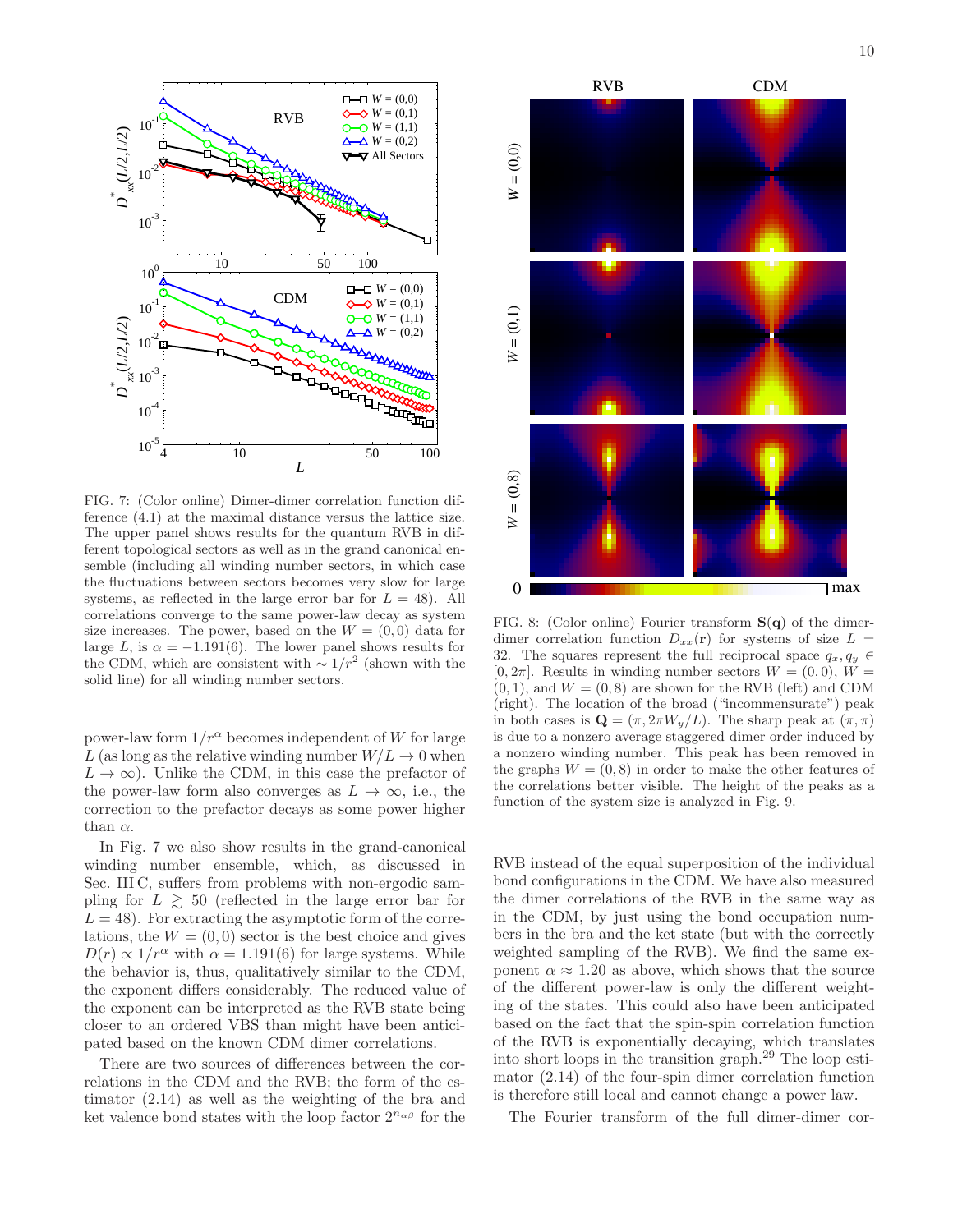

FIG. 9: (Color online) Peak values of the dimer structure factor, where  $\mathbf{Q} = (\pi, 2\pi W_y/L)$ , versus the system size in sectors with different winding  $W_y$ . The modified definition  $S'(\mathbf{Q})$  for the RVB is given in Eq.  $(4.2)$ . Note the different y-axis scales used for the two models (logarithmic for the RVB and linear for the CDM). In the CDM (lower panel) the behavior is consistent with a log divergence (as shown with fitted lines) for small winding numbers, but for larger  $W$  it appears that the behavior is instead governed by a power law (which then may be the case for all  $W_x/L > 0$  for sufficiently large systems). The curve through the  $W = (0, 3L/7)$  data shows  $S(\mathbf{Q}) \propto L^{0.48}$ . In the RVB (upper panel) the exponent of the power-law divergence decreases slightly with increasing winding number. The legends with  $(S)$  correspond to the peak values of the full structure factor  $S(\mathbf{Q})$ .

relation function  $D_{xx}(\mathbf{r})$  is the structure factor  $S(\mathbf{q})$ . This quantity gives a more detailed picture of the longdistance behavior of the dominant correlations. Representative results for the  $S(\mathbf{q})$  for  $L = 32$  systems in three different winding number sectors  $(0, W_y)$  are shown in Fig. 8. In this section we focus on the  $W = (0,0)$  sector and leave discussions of nonzero winding numbers to Sec. IV D. The "bow-tie" feature seen for  $W = (0, 0)$ in the CDM is well known and understood based on the mapping of the system to a height model (see Appendix B). The system has two kinds of power-law correlations: an effectively dipolar kind, which is responsible for the "pinch-point" singularity at  $q = (\pi, \pi)$  (see Sec. B 3), and a "critical" kind with variable exponents, which leads to a broad peak at  $\mathbf{Q} = (\pi, 0)$  diverging logarithmically with the system size, as shown in the lower panel of Fig. 9. In the RVB the peak is much sharper and

diverges faster, as a power law (as shown in the upper panel of Fig. 9) on account of the real-space form  $1/r^{\alpha}$ with  $\alpha \approx 1.2 < 2$  of the dimer correlation function.

When the Fourier transform  $S(\mathbf{q})$  is computed postsimulation based on all computed real-space correlations, the measurements in the simulations are expensive, requiring  $\mathcal{O}(N^2)$  operations to take full advantage of spatial averaging. In the CDM, we can instead easily just compute  $S(Q)$  at the single wave-vector Q directly in the simulations at a much lower cost of  $\mathcal{O}(N)$  to access larger system sizes. In the RVB, this speed-up is not possible, however, because we are there really measuring a four-spin correlation function that cannot be simply expressed as a product of two-spin correlators, as discussed in Appendix A, and there is no obvious way of avoiding the  $\mathcal{O}(N^2)$  scaling of this measurement.

In order to have a similar quantity, which scales with the system size in the same way as  $S(Q)$  but for which the measurements require only  $\mathcal{O}(N)$  operations, we define a modified structure factor  $S'(\mathbf{Q})$  for the RVB as

$$
S'(\mathbf{Q}) = \langle \widetilde{B}_x^*(\mathbf{Q}) \widetilde{B}_x(\mathbf{Q}) \rangle \tag{4.2}
$$

where  $B_r(Q)$  is the Fourier transform of the spin-spin correlator matrix element  $\langle V_\beta | (\mathbf{S}_i \cdot \mathbf{S}_j) | V_\alpha \rangle$  for an individual configuration in the RVB simulation (i.e., obtained from a transition graph, which gives values  $\in \{-3/4, 0\}$ for each nearest-neighbor bond on the lattice). This definition of the peak value differs from the full Fourier transform  $S(\mathbf{Q})$  of the four-spin dimer correlator  $D(r)$ , essentially because it does not contain any information on the order of the site indices in the matrix element  $\langle V_\beta | (\mathbf{S}_k \cdot \mathbf{S}_l)(\mathbf{S}_i \cdot \mathbf{S}_j) | V_\alpha \rangle$ , which plays a role in the transition-graph two-loop estimator of the dimer correlation function (as discussed in Appendix A). In particular, the modified quantity misses certain negative contributions arising in some cases where all four indices belong to the same loop. Therefore, we expect  $S'(\mathbf{Q}) > S(\mathbf{Q}),$ which is also confirmed by results for both quantities in small systems, as shown in the upper panel of Fig. 9. The form of the power-law divergence is the same, however.

Overall, there is significant directional dependence in the dimer correlations, but for  $W = (0,0)$  the RVB results in Fig. 9 confirm that the peak at  $(\pi, 0)$  (corresponding to columnar-modulated correlations) is sufficiently isotropic for the size dependence of the Fourier peak to be directly related to the exponent of the powerlaw decay  $1/r^{\alpha}$  found above for the real space correlation (and, it should be pointed out, the exponent  $\alpha$  also comes out consistently to the same value when extracted in different directions in real space).

With  $S'(\mathbf{Q})$  diverging with the system size L as  $L^{\alpha_Q}$ , we expect  $\alpha_Q \approx 2 - \alpha$  and the data confirm this. For instance, the  $W = (0, 0)$  data in the upper panel of Fig. 9 was fitted to a function  $f(x) = b_Q x^{\alpha_Q} + b_2 x^{\alpha_2}$  (where  $\alpha_2 > \alpha_0$  and this term is added in order to include data for the full range of system sizes) with four fitting parameters and we found  $\alpha_Q = 0.800(2)$  in good agreement with  $\alpha = 1.191(6)$  but with a smaller error bar. Our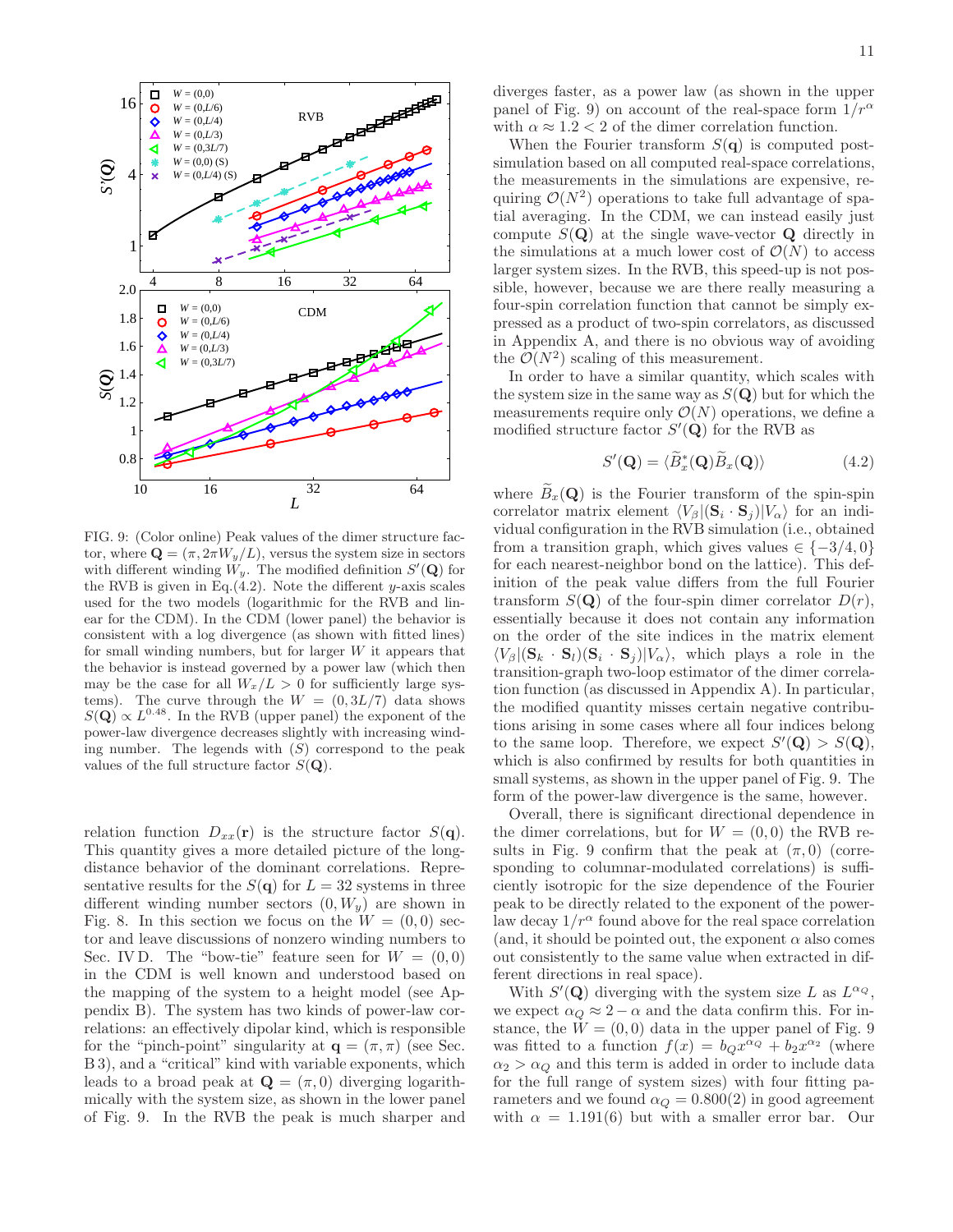

FIG. 10: (Color online) Dimer correlation differences versus x [where the separation  $\mathbf{r} = (x, x)$ ] along the diagonal lattice direction for systems of different size. The winding number is  $W = (0, 2)$ , and therefore two phase shifts are seen (corresponding to a total of four domains). Note that the overall magnitude of these correlations is much larger in the RVB (upper panel) than in the CDM (lower panel).

best estimate for the exponent is, thus,  $\alpha = 1.200(2)$ . Here the error bar is purely statistical and there may still be some systematical errors present as well (likely of the same order), arising from neglected higher-order corrections.

#### D. Correlations with nonzero winding number

In a background of nonzero winding number, all dimerdimer correlations should become modulated by the factor  $\cos(\delta \mathbf{Q} \cdot \mathbf{r})$ , as derived using the height-model formalism in Appendix B and shown explicitly as Eq. (B16), where  $\delta \mathbf{Q} = 2\pi (W_x, W_y)/L$ . Such a modulation is visible in the real-space dimer correlation function, as shown in Fig. 10 for  $D_{xx}^*(\mathbf{r})$  along the diagonal lattice direction,  $\mathbf{r} = (x, x)$ , for systems of different size with winding number  $W = (0, 2)$ . This implies that when r is followed along the  $[1, \pm 1]$  direction through an entire period,  $2(W_x \pm W_y)$  nodes of  $D_{xx}(\mathbf{r})$  are crossed; indeed, Fig. 10 for  $W = (0, 2)$  shows two changes of sign between  $x = 0$  and  $L/2$ , in both the CDM and the RVB cases.

The correlation function  $D_{xx}(x, y)$  in the full 2D space is shown for the RVB in Fig. 11, where an overall background constant representing  $D(r \to \infty)$  has been subtracted from  $D(\mathbf{r})$  and the remainder has been multiplied by  $r^{\alpha}$  to make the modulations visible. An over-all nondecaying staggered contribution present when  $W \neq 0$ 



FIG. 11: (Color online) Correlation patterns obtained from the dimer correlator  $D_{xx}(x, y)$  by subtracting a constant and dividing the result by the leading power-law form  $r^{-\alpha}$  (with  $\alpha = 1.2$  for the RVB and  $\alpha = 2$  for the CDM). The  $(\pi, \pi)$  contribution was also removed for the  $W \neq 0$  sectors (by going to Fourier space as in Fig. 8). Black and red bars represent positive and negative values (i.e., stronger and weaker dimer correlations), respectively. In the  $W = (0, 0)$  sector, a dominant columnar pattern is visible, while in the  $W = (0, 1)$ sector the correlations shift from weak-strong weak-strong to strong-weak strong-weak over a window of distances  $\propto L$ , corresponding to two nodal lines as stated in text. The origin is at lower left corner, and one quadrant  $(L/2 \times L/2)$  is shown of the possible separations. In the  $W = (1, 1)$  sector, correlations shift twice in a row, corresponding to the presence of two pairs of nodal lines.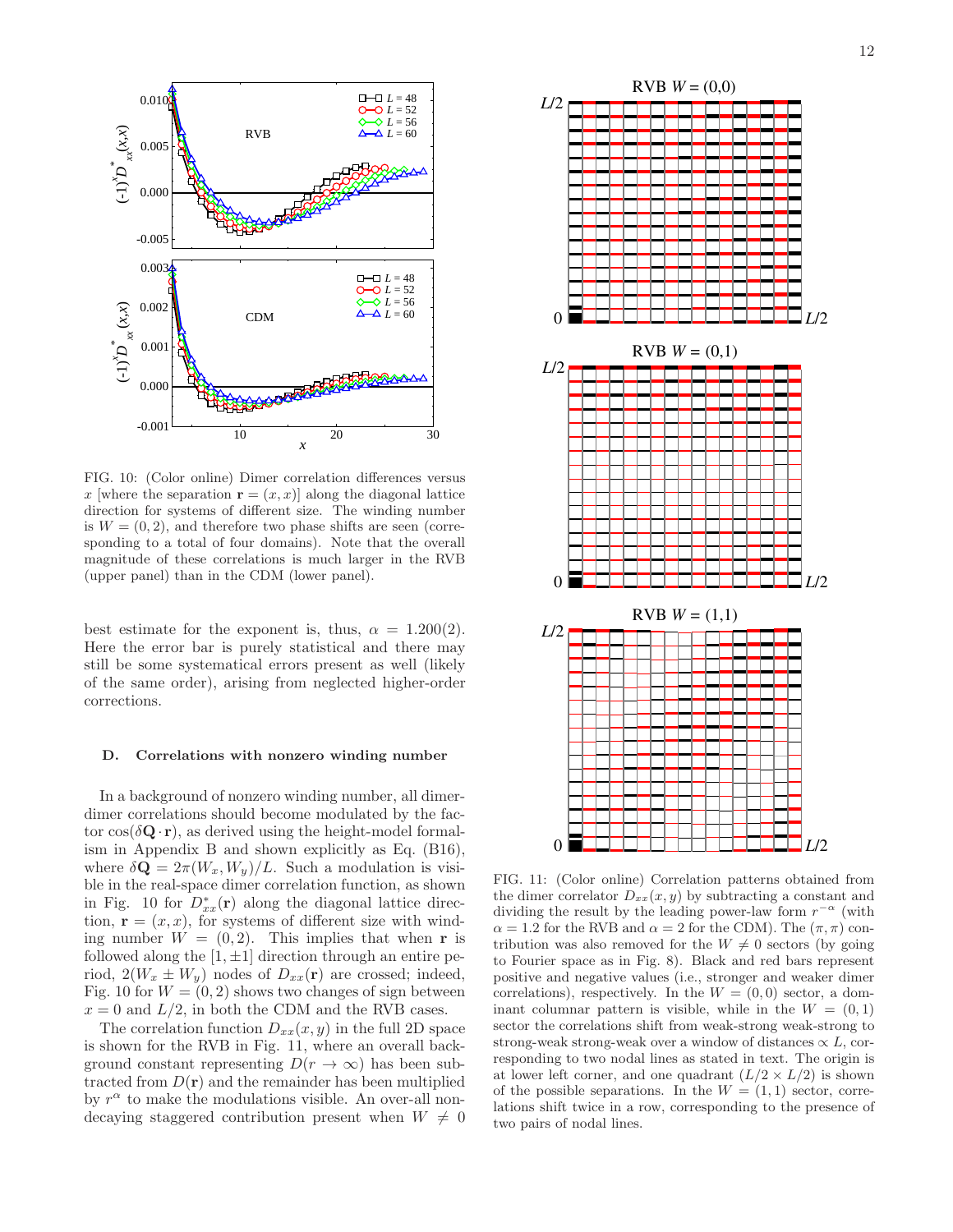has also been subtracted (see further discussion of this below and in Fig. 8). The color coding shows positive and negative correlations, and the width of bars represent the magnitude of the correlations. In the winding number  $W = (0, 0)$  sector, the positive and negative values alternate in rows, showing that the overall dominant correlations are of columnar type. In the  $W = (0, 1)$  sector, a phase shift occurring around at  $y = L/2$  is clear. The region over which the shift takes place is itself of size  $\mathcal{O}(L)$ , as expected since the amplitude is modulated proportional to a sine wave (which can be considered as a highly fluctuating critical delocalized domain wall). The results for the  $W = (1, 1)$  sector confirm the existence of two such delocalized nodes along the diagonal direction. A similar pattern of phase shifts in the correlation function is seen in the CDM case as well, but is much weaker because of the significantly faster decaying correlations (as is also clear in Fig. 10).

To our knowledge, these correlations in sectors of fixed non-zero winding number have not been studied in detail previously (but were pointed also in the parallel work by Albuquerque and  $Alet^{20}$ ). In Appendix B, we extend the height-model approach to this case as well (in Sec. B 7). Here we only briefly discuss some of the main features, with the aim of comparing the RVB and CDM systems.

Turning back to Fourier space plot, Fig. 8, it includes representative results for the structure factor in three different winding number sectors  $(0, W_u)$ . Once the winding number is non-zero, it is clear that there is, for both models, a  $\delta$ -function peak in  $S(\mathbf{q})$  at  $(\pi, \pi)$ , reflecting a non-zero static staggered order parameter. Since this peak grows in proportion to the winding number, we have subtracted it off in some cases in Fig. 8 to make the other features better visible.

There are two notable features of these results, for both the RVB and CDM: (i) the pinch-point remains at  $(\pi, \pi)$ and (ii) the singularity at  $(\pi, 0)$  present for  $W_y = 0$  is offset to  $\mathbf{Q} = (\pi, 2\pi W_y/L)$ , which when  $L \to \infty$  can be considered as an incommensurate peak at  $\mathbf{Q} \equiv (\pi, w)$ ,  $w \in [0, \pi]$ . This is exactly as expected from Eq. (B17) obtained within the height-model representation in Appendix B. Fig. 9 shows the system size dependence of the singular peak for different large winding numbers  $W_y \propto L$ . These features have been qualitatively expected in the case of the CDM based on several previous works<sup>26,36,37</sup> (as outlined in Appendix B), but they are still interesting to study quantitatively and to elucidate the similarities and differences between the CDM and RVB. It is already clear from Fig. 8 that the divergence of the incommensurate peaks is much stronger for the RVB than the CDM, which is anticipated based on our result for the slow real-space decay of the dimer-dimer correlations in the RVB.

For non-zero winding number, the correlations become significantly anisotropic, but we have not attempted to study their full functional form in real space or Fourier space. The exponent governing the asymptotic powerlaw decay is, however, expected to be direction indepen-



FIG. 12: (Color online) Monomer distribution function in the RVB state on an  $L = 512$  lattice. The straight line is a fit to the power-law form  $1/r^{\beta}$  with  $\beta = 0.830(9)$ .

dent, as discussed in Appendix B. The results in Fig. 9 indicate that  $S(\mathbf{Q})$  has the form  $L^{\alpha_Q}$ , with a weak dependence of the exponent  $\alpha_Q$  on the location of the peak (i.e., the winding number), also as expected based on the height-model results in Appendix B 8.

The incommensurate peak of the CDM was discussed by Fradkin et al.,  $26$  who pointed out a set of critical points in extended quantum dimers with more complicated diagonal and off-diagonal terms than the standard RK nearest-neighbor bond-pair interactions. The critical points extend from the conventional RK point at zero winding number, forming a complex fractal curve with devil's staircase features (forming a Cantor set). This critical curve separates a staggered dimer phase from one with a complex bond pattern with a large unit cell, which depends on the winding number. Similar transitions with a series of different VBS phases was studied in Ref. 25. Our CDM results in Fig. 9 for large winding numbers suggest that the incommensurate peak may become power-law divergent (i.e., stronger than the logarithmic divergence obtaining at zero winding number). This is seen most clearly in the  $W = (0, 3L/7)$  graph, where it is clear that the divergence with  $L$  is faster than logarithmic. A power-law fit,  $L^{\alpha_Q}$  with  $\alpha_Q = 0.48(3)$ describes the data well. This is expected, in the height scenario, since a nonzero background  $W/L$  changes the effective stiffness to K' as given by (B25), the exponent  $\alpha$ of real-space correlations accordingly changes from 2 and consequently the integral of  $1/r^{\alpha}$  (the structure factor) should diverge faster than logarithmically.

#### E. Monomer distribution

Monomers are expected to be deconfined in RVB states, $\frac{1}{2}$  which provides an intuitive picture of spin-charge separation. Here we will study two monomers in the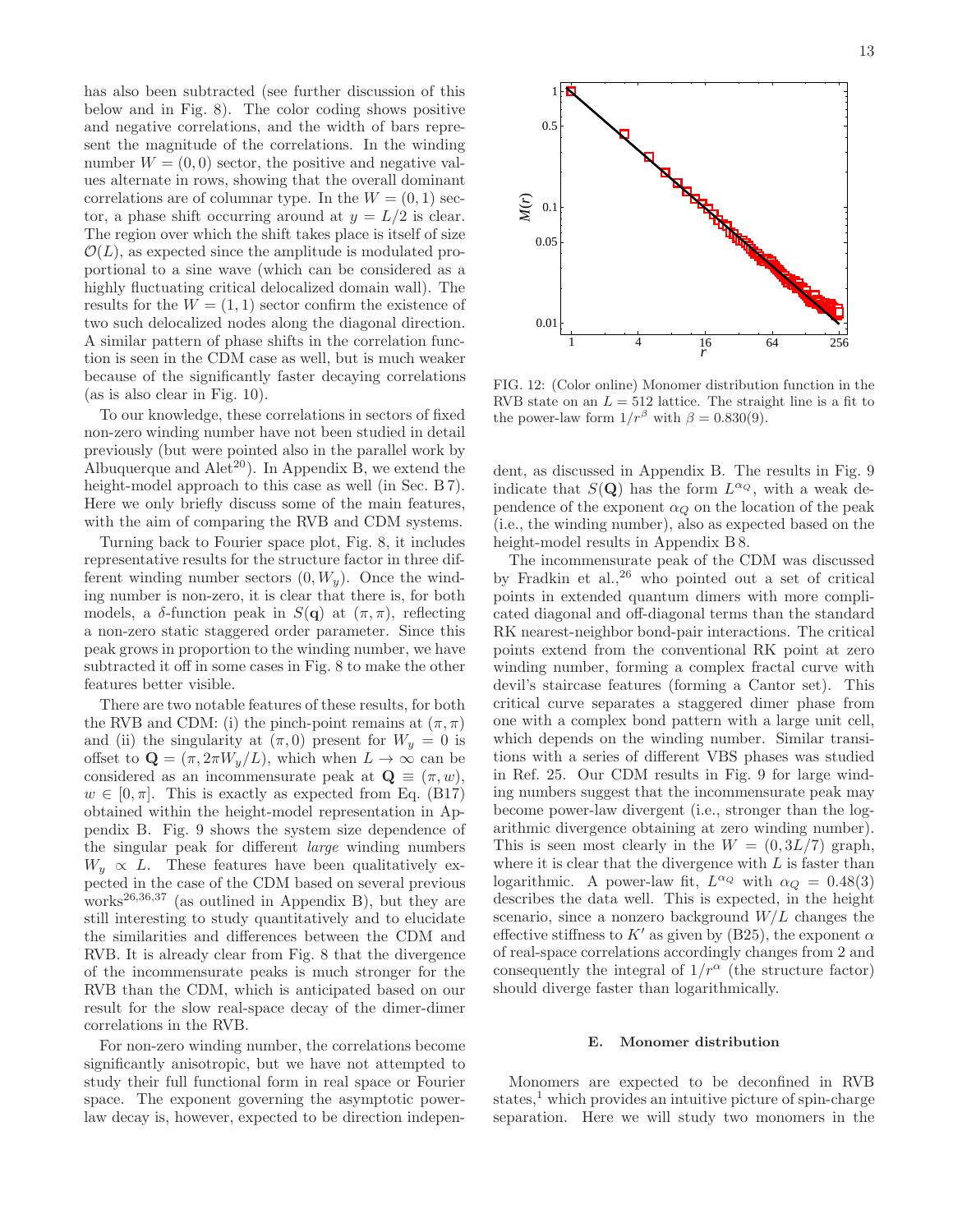

 $D_{xx}(r)$  for RVB systems in the  $W = (0, 0)$  sector with different fugacities  $Z_2$  of long (fourth-neighbor) bonds (with the short-bond fugacity  $Z_1 = 1$ ). The decay exponents grows with the long-bond fugacity. The values are given in Table I.

RVB. It should be noted, however, that these monomers are bosonic, and hence the results cannot be directly related to an hole-doped RVB spin liquid. In that case the monomers should be fermions and, as discussed, e.g., in Ref. 2, the sign rule we use here for the valence bonds would have to be replaced by more complex signs. It is nevertheless interesting to compare the monomer-doped RVB and CDM systems considered as different statistical mechanical systems.

The monomer-monomer distribution function of the CDM is defined using the monomer density  $m(\mathbf{r}_i) = 0, 1$ ;

$$
M(\mathbf{r}_{ij}) = \frac{\langle m(\mathbf{r}_i)m(\mathbf{r}_j)\rangle}{\langle m(\mathbf{r}_i)m(\mathbf{r}_i+\hat{\mathbf{x}})\rangle}, \quad \mathbf{r}_{ij} = \mathbf{r}_i - \mathbf{r}_j, \quad (4.3)
$$

where the normalization with the correlation at distance  $r = 1$  is a convention which makes it easy to compare results for different system sizes (i.e., results for fixed r converge to a non-zero number with increasing size, even if the monomers are deconfined). It is known<sup>10</sup> that this function decays as  $M(r) \propto 1/r^{\beta}$  with  $\beta = 1/2$ . This slow decay reflects monomer deconfinement, i.e., the function  $\langle m(\mathbf{r}_i)m(\mathbf{r}_j)\rangle$  without the normalization in (4.3) decays to zero for fixed  $\mathbf{r}_{ij}$  when  $K \to \infty$ . We use exactly the same definition of  $M(\mathbf{r})$  for the RVB, applying the procedures discussed in Sec. III to sample monomer configurations (while in the CDM the loop algorithm for the bond sampling without monomers gives the monomer distribution function as a bi-product<sup>12,30</sup>). Note that the winding number is not well defined in the presence of monomers, since they are associated with "broken loops" in the transition graph in Fig. 2.

The exponent  $\beta = 1/2$  for the CDM has been confirmed previously in Monte Carlo simulations on large lattices.<sup>12</sup> Fig. 12 shows our results for the RVB, using a system of size  $L = 256$  (for which the results for moder-



FIG. 14: (Color online) Monomer distribution function  $M(r)$ for RVB states with a small fraction of fourth-neighbor bonds on a lattice of size  $L = 256$ . The straight lines are fits giving deconfinement exponents which decrease with increasing longbond fugacity. The exponents are listed in Table I.

ate separation of the monomer are sufficiently converged to extract the decay exponent). We find that the exponent  $\beta \approx 0.83$  is significantly larger than in the CDM. The monomers are, thus, more strongly correlated to each other than in the CDM, but still deconfined. Note that in a long-range ordered VBS one would expect the monomers to be confined.

#### F. Including longer bonds

As the next step after investigating the extreme shortbond RVB, it is natural to think about what role of longer bond in spin liquids and the classical dimer model. In the case of the CDM, introducing bonds between next-nearest neighbors on the square lattice leads to exponentially decaying dimer correlations and monomer confinement, $12$  as on a triangular lattice with only nearest-neighbor bonds. However, with only bipartite bonds, the behavior is qualitatively similar to the short-bond model (as long as the fugacity for longer bonds decays sufficiently rapidly with the length of the bonds). The dimer correlations decay as  $1/r^{\alpha}$  with  $\alpha = 2$ not changing as longer bonds are introduced, but the monomer exponent  $\alpha$  decreases from 1/2.

In the RVB, Marshall's sign rule cannot be applied if non-bipartite (frustrated) bonds are introduced. Due to the non-orthogonality of the basis, there is, regardless of how signs beyond some simple Marshall rule are introduced, a sign problem in the Monte Carlo bonds sampling (due to non-positive definiteness of the state overlaps). We here study the effects of bipartite valence bonds connecting fourth-nearest neighbors, i.e, of "shape"  $(x, y) = (2, 1)$  and all symmetry-related shapes, as was done previously for the CDM.<sup>12</sup> We use small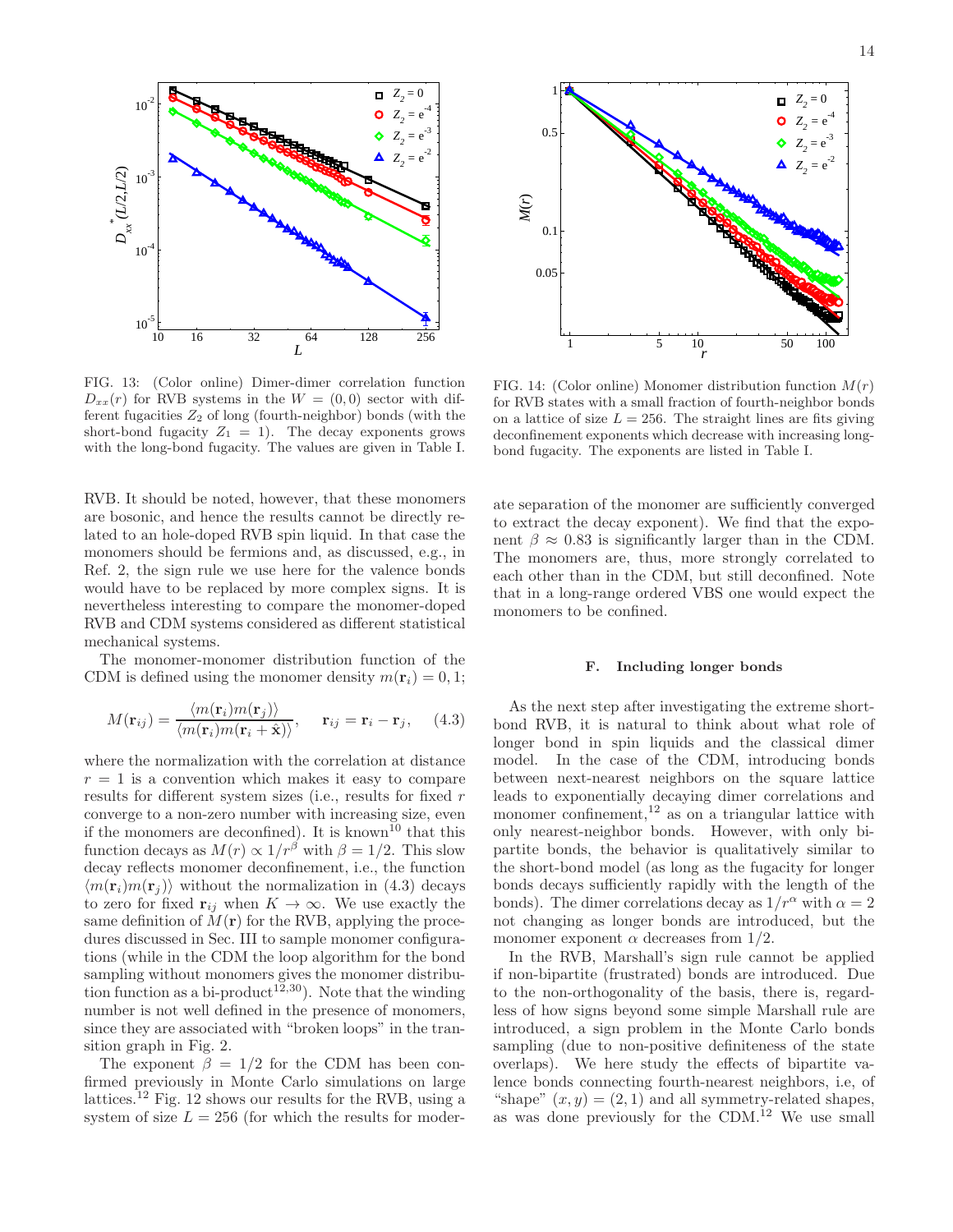TABLE I: Dimer-dimer and monomer exponents obtained for the CDM and RVB systems at different fugacities  $Z_2$  for the next-shortest bonds (of length  $\sqrt{5}$ ).

| Model      | $\mathbb{Z}_2$ | $\alpha$  |           |
|------------|----------------|-----------|-----------|
| CDM        | $\theta$       | 1.98(1)   | 0.4996(5) |
| CDM        | $e^{-4}$       | 2.17(2)   | 0.447(2)  |
| CDM        | $e^{-3}$       | 2.44(8)   | 0.392(1)  |
| CDM        | $e^{-2}$       | 2.7(2)    | 0.302(1)  |
| <b>RVB</b> | $\Omega$       | 1.191(6)  | 0.830(9)  |
| <b>RVB</b> | $e^{-4}$       | 1.255(5)  | 0.775(5)  |
| <b>RVB</b> | $e^{-3}$       | 1.377(10) | 0.707(5)  |
| <b>RVB</b> | $e^{-2}$       | 1.676(12) | 0.563(6)  |

fugacities  $Z_2 = e^{-2}$ ,  $Z_2 = e^{-3}$  and  $Z_2 = e^{-4}$  for the longer dimers and  $Z_1 = 1$  for the short bond connecting nearest neighbors. In the RVB, since we work with the amplitude product states, Eq. (2.4), we just use the "fugacitites" as another notation for the RVB amplitudes;  $h(r=1) = Z_1 = 1, h(r=\sqrt{5}) = Z_2.$ 

Spin correlations have been previously studied in the presence of long bonds, including exponential and powerlaw decays of the length-dependent fugacities.<sup>5,34</sup> Here we again focus on the dimer-dimer correlations and monomer distribution function.

The exponent of the dimer-dimer correlations changes with the fugacity of long bonds, as shown in Fig. 13 and Table I. The change can be seen even more obviously in higher winding number sectors (not shown in the figure). Note also that the spin correlations increase when longer bond are introduced.<sup>5,34</sup> Fig. 14 shows the monomer distribution  $M(r)$  as defined in Eq. (4.3). Similar to the  $CDM<sub>1</sub><sup>12</sup>$  the confinement exponents change with fugacities of long bonds. The higher the fugacity of long bonds, the lower is the monomer deconfinement exponent.

### V. HEIGHT MODEL INTERPRETATION

All of the numerical results found in these simulations can be compared with results obtained in the framework of the "height model" introduced in Sec. IB and elaborated in appendix B. According to that description, each of the following can written as a function of a single parameter, the height stiffness  $K$ :

- (1) The sector probabilities  $P(W_x, W_y)$  presented in Fig. 5 (in Sec. IV A).
- (2) The exponent  $\alpha$  of critical dimer correlations, inferred from the L-dependence of the structure factor at  $\mathbf{Q} = (\pi, 0)$  [the peak-value at winding number  $W = (0, 0)$  as shown in Fig. 9, and also from the L dependence of these same correlations at  $\mathbf{r} = (L/2, L/2)$  in real space, as plotted in Fig. 7.
- (3) The decay exponent  $\beta$  of the monomer distribution function  $M(r)$  as presented in Fig. 12.

TABLE II: Stiffness parameter  $K_P$  in infinite system for the CDM and RVB system inferred from the winding-number sector probabilities (from data in Fig. 5) according to Eq. (5.1).

|              | CDM           |                          | <b>RVB</b>          |          |
|--------------|---------------|--------------------------|---------------------|----------|
| $(W_x, W_y)$ | $P(W_x, W_y)$ | $K_P$                    | $P(W_x, W_y)$ $K_P$ |          |
| (0,0)        | 0.49625(4)    |                          | 0.764(5)            |          |
| (1,0)        | 0.10321(3)    | 0.19628(3)               | 0.057(2)            | 0.325(5) |
| (1,1)        | 0.02146(1)    | $0.19629(3)$ $0.0043(5)$ |                     | 0.324(7) |
| (2,0)        | 0.000925(2)   | $0.19642(8)$ —           |                     |          |

(4) The coefficient of the "pinch-point" singularity in the structure factor  $S(\mathbf{q})$  (seen in Fig. 8).

We can use these relations to reduce the different results to independent estimates of the stiffness, which we call  $K_P$ ,  $K_\alpha$ ,  $K_\beta$ , and  $K_S$ , from these respective measurements. The agreement (to be demonstrated below) of these is powerful evidence that a height-like field theory underlies the RVB state. That is well-known to be true for the CDM state, but the extension to the RVB is non-trivial, due to the configuration space here consisting of two bond configurations weighted by their transitiongraph loops, as discussed in Sec. II. Indeed, we have not derived the height-model representation explicitly for the RVB. We will make some comments on the feasibility of actually deriving the effective model below.

# A. Four ways to extract stiffness

We now run through the ways we get four independent measurements of the height stiffness  $K$ . CDM results are presented in parallel to the RVB results, firstly to check the systematic errors in our fitting procedures against exactly known results, and secondly to emphasize the similar behaviors.

#### 1. Sector probabilities

Table II gathers together the numerical sector probabilities from the data sets in Fig. 5. As seen in the figure, the smaller sizes show noticeable finite-L corrections, which are expected to be  $O(1/L^2)$  due to the quartic correction (B19) to the free energy density. The larger sizes show larger statistical errors particularly for the RVB case, as explained in Sec. III C. In order to partially account for finite-L corrections of leading order and higher, which we need to extract the probabilities at  $L \to \infty$ with relatively smaller statistical fluctuations by using a large set of lattice sizes, we use suitable polynomial fitting functions (some times without linear term) to extrapolate values in the thermodynamic limit.

According to Eq. (B15), we expect  $P(W_x, W_y) \propto$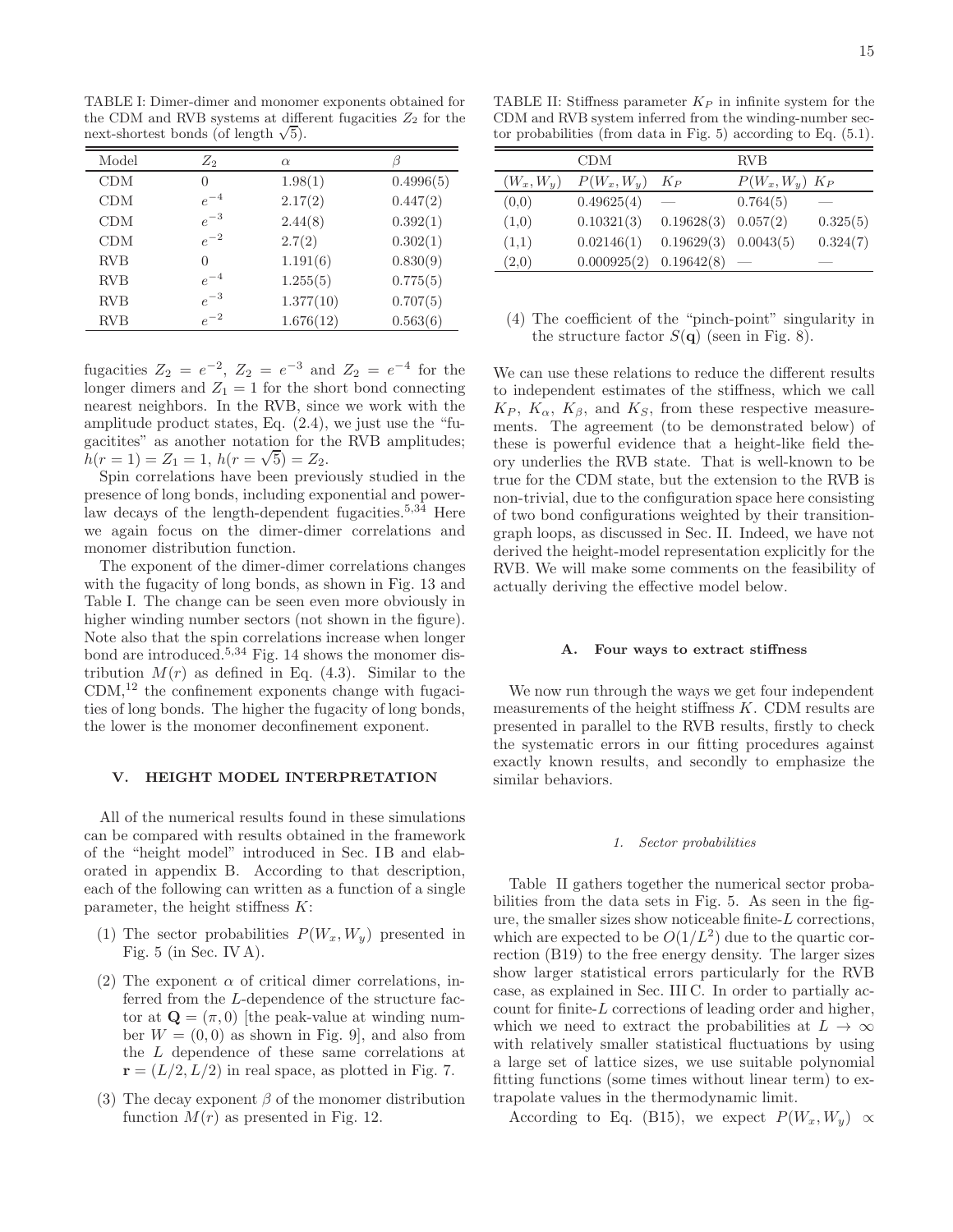

FIG. 15: (Color online)  $K_P$  value calculated in the  $W = (0, 1)$ sector according to Eq. (5.1) for systems with fugacity  $Z_2 =$ e −2 for long bonds and different lattice sizes. RVB and CDM results are shown in the upper and lower panel, respectively, as a function of the inverse system size  $1/L$ . The curves are second-order polynomial fits, not including the linear term.

 $\exp[-8K(W_x^2+W_y^2)],$  Thus, we define

$$
K_P \equiv -\frac{\ln[P(W_x, W_y)/P(0, 0)]}{8(W_x^2 + W_y^2)}.
$$
\n(5.1)

This expression clearly gives consistent results for every pair  $(W_x, W_y)$ , for either model as shown in Table II. The  $K_P$  values in this table are calculated directly from the corresponding sector probabilities presented next to them. The  $K_P$  values included in Table III is taken from the  $W = (0, 1)$  sector, as that has the smallest error bars (and also should be the best in terms of originating from a weak "tilt" field). As indicated by Fig. 15, the  $K_P$  value does not depend much on system size  $L$ for L larger than  $\approx$  50. Therefore, in order to obtain smaller statistical errors, we presented  $K_P$  in Table III with the same method described above for extrapolating winding sector probabilities in the thermodynamic limit. As an example, polynomial fitting functions are shown in Fig. 15.

# 2. Critical dimer correlations

We have [Eq. (B8) in Appendix B 4] that  $\alpha = \pi/8K$ ; hence we define

$$
K_{\alpha} \equiv \frac{\pi}{8\alpha}.\tag{5.2}
$$

TABLE III: Stiffness estimates obtained from the four kinds of measurements discussed in the text;  $Z_2$  is the fugacity for "dimers" of length  $\sqrt{5}$ .

| Model      | $\mathbb{Z}_2$ | Kр         | $K_{\alpha}$ | $K_{\beta}$ | $K_S$      |
|------------|----------------|------------|--------------|-------------|------------|
| CDM        | 0              | 0.19628(4) | 0.198(1)     | 0.1962(2)   | 0.1959(7)  |
| CDM        | $e^{-4}$       | 0.17547(4) | 0.182(2)     | 0.1755(8)   | 0.1794(3)  |
| CDM        | $e^{-3}$       | 0.15065(6) | 0.161(5)     | 0.1539(4)   | 0.1582(4)  |
| CDM        | $e^{-2}$       | 0.11638(3) | 0.14(1)      | 0.1186(4)   | 0.1234(1)  |
| <b>RVB</b> | $\Omega$       | 0.323(5)   | 0.330(2)     | 0.326(4)    | 0.3242(4)  |
| <b>RVB</b> | $e^{-4}$       | 0.3067(8)  | 0.313(1)     | 0.304(2)    | 0.3081(2)  |
| <b>RVB</b> | $e^{-3}$       | 0.2774(5)  | 0.285(2)     | 0.278(2)    | 0.277(1)   |
| <b>RVB</b> | $e^{-2}$       | 0.2258(1)  | 0.234(2)     | 0.221(2)    | 0.22619(2) |

The values of  $\alpha$  summarized in Table I could in principle all be obtained by fitting the size dependence of the peak-value  $S(Q)$  of the dimer structure factor, i.e., according to the peak-height analysis illustrated in Fig. 9 in the case of the RVBs. However, this approach requires a very significant computational effort for large lattices. We therefore use an easier but still reasonably accurate way to extract  $\alpha$ , by fitting the real-space long-distance dimer correlator  $D_{xx}^*(L/2, L/2)$  as in Fig. 13 by a powerlaw [as expected according to Eq. (B7)]. For non-zero  $Z_2$  cases in the case of the CDM, this approach does not work well, however, because  $\alpha$  increases with the fugacity, becoming larger than 2, and therefore the critical term is overshadowed by the stronger dipolar term (which always decays as  $1/r^2$ ; see Sec. B 4) and is hard to detect. In contrast, in the RVB  $\alpha < 2$  always and the critical term is dominant. A better way to find  $\alpha$  in CDM is to extract values by a fit of  $|D_{xx}^*(x,x)|$  (along the diagonal axis) for a range of distances x on a large lattice, since the dipolar term vanishes on this axis. The corresponding  $K_{\alpha}$  values are listed in Table III.

#### 3. Monomer pair distribution correlations

We have [Eq. (B11) in Appendix B 5] that  $\beta = 8K/\pi$ ; hence we define

$$
K_{\beta} \equiv \frac{\pi \beta}{8}.
$$
\n(5.3)

This quantity extracted from the exponents listed in Table I, originating from fits to the r-dependence of the monomer distribution function (Fig. 14 in the case of the RVBs), is listed in Table III.

# 4. Coefficient of the pinch-point in  $S(\mathbf{q})$

At  $\mathbf{Q} = (\pi, \pi)$ , there is a pinch-point singularity of the dimer structure factor for x-oriented dimers,  $S(\mathbf{q})$ , meaning there is no divergence but the limiting value at Q depends on the direction of the ray along which it is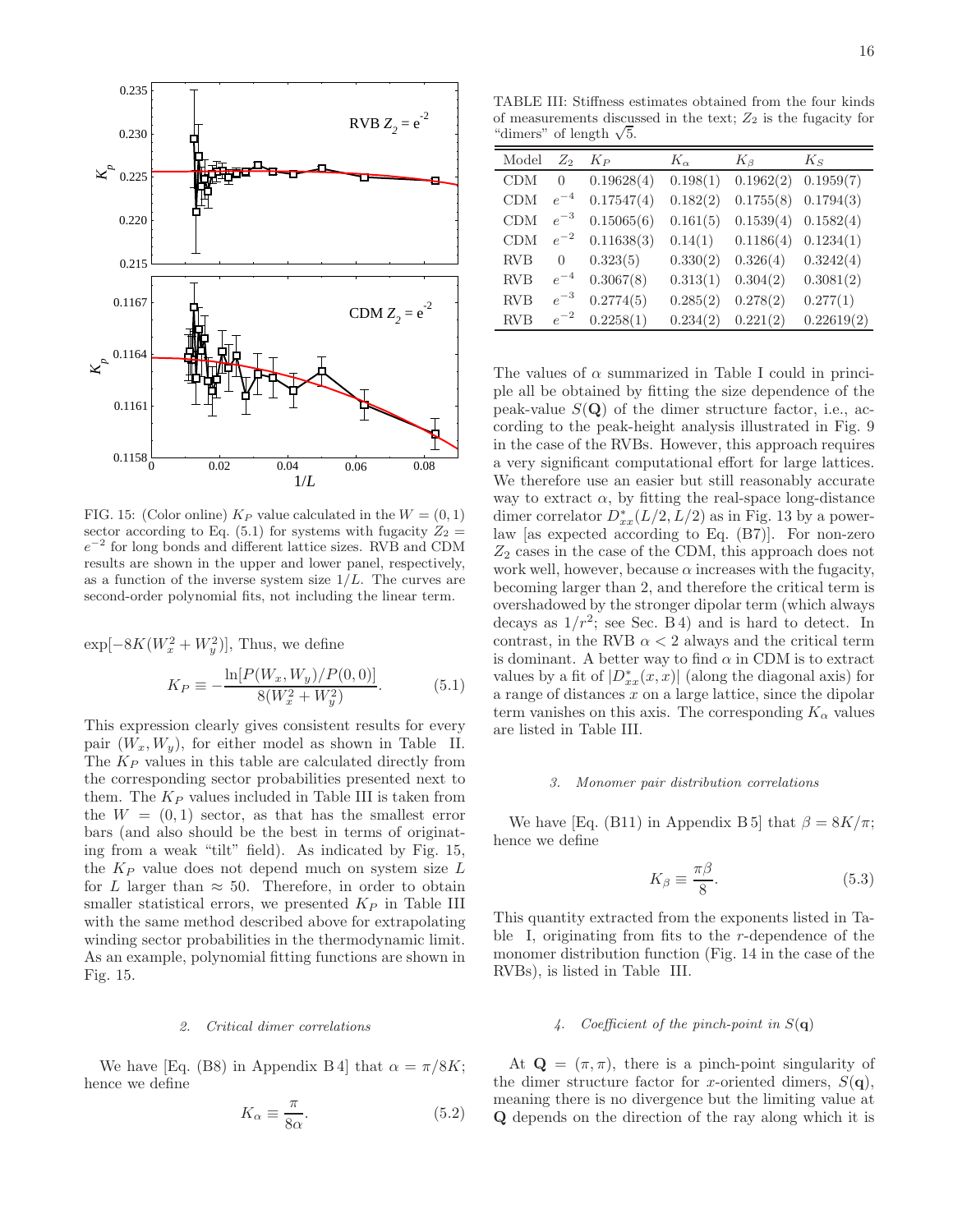approached. The coefficient of this  $k_y^2/(k_x^2 + k_y^2)$  singularity is  $1/K$  according to Eq. (B5), so we can do a simple fit and call the result  $K_S$ . Of course, the actual dependence on  $\mathbf{q} = \mathbf{Q} + \mathbf{k}$  must have additions of higher order in k, since  $S(\mathbf{q})$  is periodic in the Brillouin zone. Therefore, only a small domain around Q should be used in the fit, but it may be advantageous to use more than the wave-vectors immediately adjacent to Q, as one can then extrapolate to Q and eliminate most of the unwanted additions. Of the four methods, this one is closest to direct measurement of the height Fourier spectrum  $\langle |\tilde{h}(\mathbf{k})|^2 \rangle$ , which was the best method to extract stiffness constants from simulations of height models $37,38$  or random-tiling quasicrystals<sup>39,40</sup>.

In the RVB case, some additional steps are necessary, because we do not construct a height function and do not really even have a dimer configuration (recall the contributions to the wavefunction from different dimer configurations are non-orthogonal and the simulations sample pairs of dimer configurations). All we have is the correlations  $D_{xx}$  of an operator that has some projection onto a dimer-like variable as well as other contributions. This has two consequences for  $S(\mathbf{q})$ . The first is that the "other contributions" contribute a constant background on top of the pinch-point singularity, which does not vanish even along the line  $k_y = 0$ . That can in principle be remedied by fitting and subtracting off the constant addition, but unless the lattice is very large such a procedure will not be perfect. In our fits carried out here, we simply use the value of the point which is next to the pinch point along line  $k_y = 0$  as our constant addition.

The second consequence of the lack of a formal height model is that the measured  $S(\mathbf{q})$  is a multiple of the assumed dimer structure factor by an unknown coefficient  $c_S^2$ . Fortunately, we can calibrate  $c_S^2$  using the sectors with nonzero winding numbers: the  $\delta$ -function peak at Q in those cases (after subtracting the constant background) is proportional to  $c_S^2$  times  $(W_x^2 + W_y^2)$  times known constants, allowing us to infer  $c_S^2 \approx 0.56$ . From this value we can extract a normalized  $\tilde{S}(\mathbf{q})$  and, finally, find the pinch-point coefficient we call  $1/K_S$ . This estimate of  $K<sub>S</sub>$  was computed for several system sizes and then extrapolated to  $L = \infty$  by fitting functions  $f(L) =$  $a_0 + a_1/L^2 + a_2/L^3$  for the RVB and  $f(L) = a_0 + a_1/L^2$  for the CDM (i.e., with both forms not including the linear term). The results are given in Table III.

#### B. Summary of the stiffness estimates

Table III collects all four estimates of  $K$ , with their statistical errors (one standard deviation); the fugacity  $Z_2$  for long dimers specifies a family of RVB models and one of CDM models, with different exponents. Note that K according to our convention is  $\pi/8$  times K as used previously in Ref. 12.

The respective estimates for the stiffness constant for a given case typically agree to within a few error bars. In some cases the deviations are larger than expected purely based on statistics. This is not unexpected, since the correlation functions we have analyzed are also affected by corrections to the leading forms we have used. Note that  $K_S$  for CDM with long dimers are systematically too large (the only really significant disagreement); and  $K_S$ for RVB with long dimers appears to be slightly too large as well. Here the background contributions which may not be perfectly subtracted off in our procedure, may be to blame.

The results for the CDM can be compared with the exact value  $K_{\text{CDM}} \equiv \pi/16 \approx 0.19635$ , with which the sector estimate  $K_P$  agrees to within 2 error bars. As another test, we calculated  $K_P$  for the CDM with long bonds only (i.e., fugacities  $Z_2 = 1$  and  $Z_1 = 0$ ). The resulting value implies an exponent for the monomer correlations of  $\beta = 0.11092(6)$ , which agrees (within 1.5 error bars) with a previous obtained using a different analysis of the monomer distribution function (and where it was conjectures that  $\beta = 1/9$ .<sup>12</sup>

The good agreement between four different stiffness estimates provides strong evidence of an underlying height model description of the RVBs. The plausibility of the height-model approach for the RVB is partially motivated by the fact that the RVB and CDM coincide for  $SU(N)$ spins when  $N \to \infty$ .<sup>13</sup> One can then think of corrections to the continuum version of height model for the CDM in terms of an  $1/N$  expansion (which we have not carried out). The results discussed here show that the  $1/N$  corrections all the way down to  $N = 2$  only correspond to a renormalization of the stiffness constant.

# VI. ORDER-PARAMETER DISTRIBUTION

A columnar long-range ordered VBS on the square lattice breaks the translational and rotational lattice symmetries. As we have seen in the previous sections, the RVB is a critical VBS with a rather slowly decaying dimer-dimer correlation function. This correlation function, Eq. (1.1), measures the magnitude of the VBS order parameter. In this section we look at another aspect of these critical VBS correlations, probing the individual order parameters for columns forming with  $x$  and  $y$  orientation of the modulated bonds, defined according to

$$
D_x = \sum_{x=1}^{L} (-1)^x \sum_{y=1}^{L} [\mathbf{S}(x, y) \cdot \mathbf{S}(x+1, y)]_{\text{conf}}, (6.1)
$$

$$
D_y = \sum_{y=1}^{L} (-1)^y \sum_{x=1}^{L} [\mathbf{S}(x, y) \cdot \mathbf{S}(x, y+1)]_{\text{conf}}, (6.2)
$$

where [...]<sub>conf</sub> indicates that these correlators are evaluated for an individual configuration (i.e., in the RVB they are matrix elements between the sampled bra and ket states). The expectation values of these order parameters vanish. In the CDM, the dimer-dimer correlation functions that we investigated before correspond to their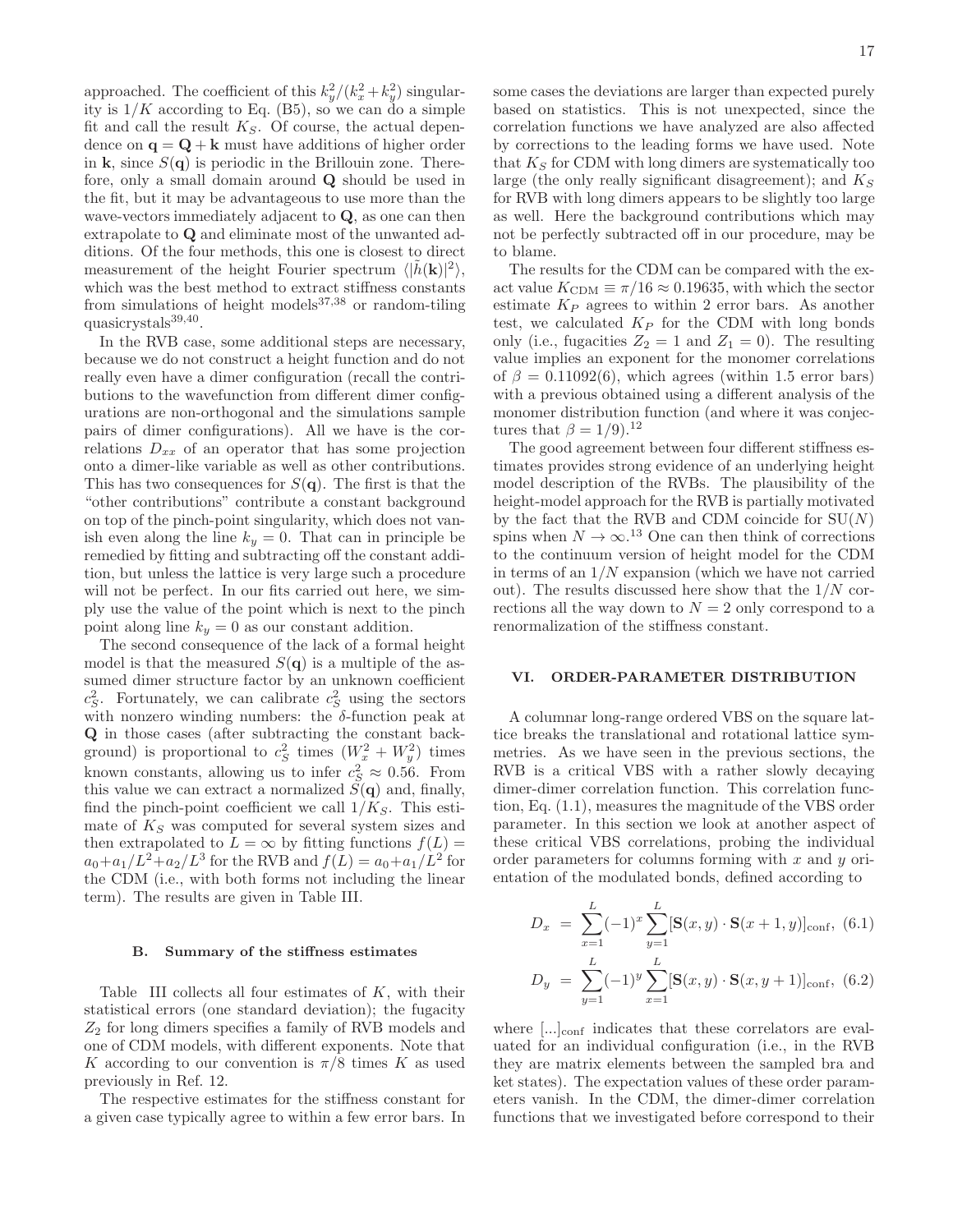

FIG. 16: (Color online) VBS order parameter distribution function  $P(D_x, D_y)$  in the space of point pairs  $(D_x, D_y)$  generated in the Monte Carlo simulations of the RVB state (left) and CDM (right) for systems of size  $L = 64$ . We are only concerned here with the shapes of these distributions (a ring with depleted weight in the center for the RVB and a broad central peak for the CDM) and have therefore not labeled the graphs with the range of  $(D_x, D_y)$  or the actual values of the probability density.

squares, i.e., the dominant structure factor in reciprocal space (as seen in Fig. 8) is  $S(\pi, 0) = \langle D_x^2 \rangle/N$ , and the behavior of this quantity as a function of the system size is shown in Fig. 9. In the RVB, as we have discussed in Sec. IV C and Fig. 9, the squared order parameter based on the sampled values (6.2) is not exactly the same as the actual four-spin correlation function, but we have shown that the scaling properties are the same.

We here study the probability distribution  $P(D_x, D_y)$ generated in the Monte Carlo sampling. Each generated configuration of the valence bonds corresponds to pair of values  $(D_x, D_y)$  evaluated according to the loop estimator (2.12). We use these to accumulate the histogram  $P(D_x, D_y)$ . Such histograms were generated by Sutherland in his loop-gas study, $29$  and he noted a circular symmetry of the distribution (instead of a 4-fold symmetry that would have been naively expected due to the lattice symmetry). At that time the results were affected by very large statistical uncertainties, however.

Dimer order-parameter histograms have recently become interesting in the context of deconfined quantum  $critical$  (DQC) points<sup>41,42</sup> in models exhibiting quantum phase transitions between the antiferromagnetic Néel state and a VBS state.<sup>43,44</sup> A long-range ordered columnar VBS corresponds to a distribution  $P(D_x, D_y)$  peaked at one of the four points  $(\pm |D|, \pm |D|)$ , with the magnitude |D| growing linearly with the system size  $N = L^2$ . In a finite system, in which the  $Z_4$  symmetry is not broken, one expects equal weight in all these four peaks, as well as some weight between the peaks (which is related to the tunneling probability between the four ordered VBS states). As a DQC point is approached from the VBS side, one expects an emergent  $U(1)$  symmetry in the system.<sup>41</sup> This is manifested in  $P(D_x, D_y)$  as a circularsymmetric distribution,  $42,43$  i.e., for a finite system size L, the discrete four-fold  $(Z_4)$  symmetry naively expected



FIG. 17: (Color online) VBS order parameter distribution function  $P(D_x, D_y)$  for  $L = 48$  systems in the grand-canonical winding number ensemble (left) and with winding number  $W = (0, 1)$  (right). Here the range of  $D_x, D_y$  values is the same in both cases, i.e., the distribution for  $W = (0, 1)$  is much narrower.

for the VBS evolves into a continuous  $U(1)$  symmetric distribution. For fixed couplings, the Z<sub>4</sub> symmetry develops as L exceeds a length-scale characterizing the spinon confinement (which diverges at the DQC point).

While the RVB is a critical state, it does not correspond to a DQC point, because the spin correlations decay exponentially. At a DQC point, both the spin and dimer correlations are critical.<sup>41</sup> It is nevertheless interesting to study the symmetry of the critical VBS order parameter in the RVB and to compare it with the corresponding distribution in the CDM [where in  $S(x, y) \cdot S(x + 1, y)$  is replaced by the dimer occupation number on the bond. Results for  $L = 64$  systems in the winding number sector  $W = (0, 0)$  are shown in Fig. 16. Completely circular-symmetric distributions are seen in both cases, with no signs of  $Z_4$  anisotropy. The natural expectation for a critical state is that the weight is centered around  $(D_x, D_y) = (0, 0)$ , and this is in fact true for the CDM. Surprisingly, it is not true for the RVB critical state: the distribution is instead ring shaped, with the dominant weight a finite radius away from the center. This is the behavior seen in candidate models for DQC points in the VBS state close to the phase transition into the Néel state. The ring-shaped distribution in the RVB case is no contradiction to its being a critical state, because the ring's radius still grows slower with L than  $L^2$ . The expectation value  $\langle D^2 \rangle/N$  is twice the structure factor  $S(\pi,0)$  and hence grows as  $L^{2-\alpha}$ , with  $\alpha \approx 1.20$  determined in Sec. IV C.

In the case of a fixed non-zero winding number, the VBS order parameter is modulated by a plane wave, in the same way as its correlation function is, as discussed in Sec. IV C. Hence its spatial average tends to cancel, with the result that the distribution function now has a central peak, as seen in Fig. 17 (right panel) for  $W = (0, 1)$ . For large winding numbers the distribution is marginally oval-shaped, reflecting the anisotropy induced by large winding numbers (see Appendix B). In Fig. 17 the anisotropy is too small to observe clearly. Interest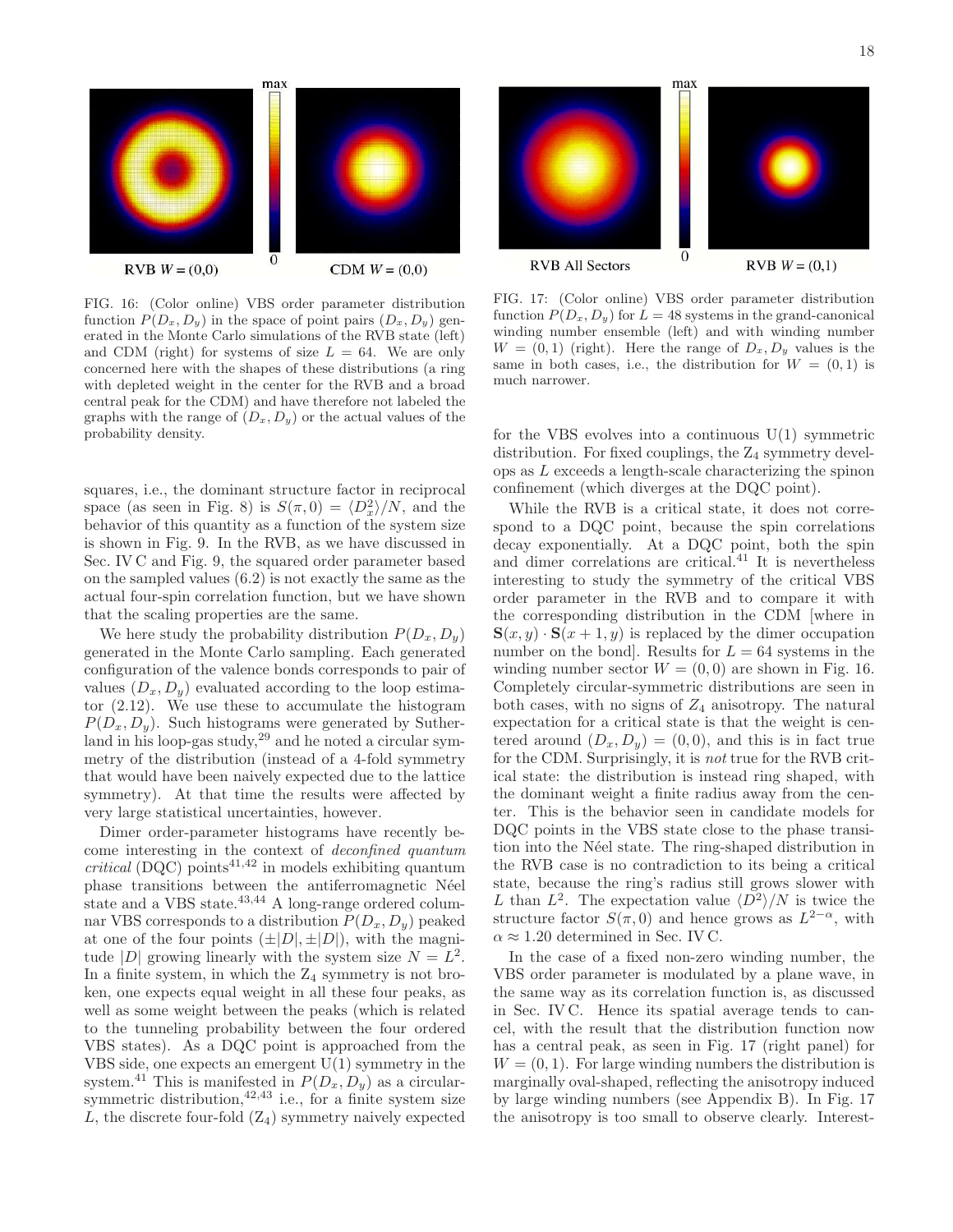ingly, when all winding numbers are included in grandcanonical simulations, the ring-shaped distribution seen for  $W = (0, 0)$  in Fig. 16 no longer obtains. Although this sector completely dominates the grand-canonical ensemble (as seen in Fig. 5), the narrow central peaks contributed by the non-zero winding number sectors completely fill in the central portion inside the ring, resulting in a broad central peak, as shown in Fig. 17 (left panel).

# VII. SUMMARY AND DISCUSSION

We have compared long-wavelength properties of short-bond RVB spin-liquid states with those of classical dimers, specifically those associated with correlations and topological constraints of dimers. Taking properly into account the non-orthogonality of valence-bond basis states, arising from the internal bond-singlet spin structure which is not present in classical dimers, we have carried out numerically exact Monte Carlo simulations of the four-point correlation function measuring the tendency to formation of a VBS state. In contrast to the exponentially decaying two-point spin correlations,<sup>5</sup> these VBS correlations decay as a power law. Such a power may had been anticipated based on the fact that the classical dimer-dimer correlations decay as  $1/r^2$  (although the overcompleteness of the RVB could in principle have led also to more dramatic deviations from the CDM), but the exact value of the exponent necessitates an exact treatment of the overcomplete basis, as we have done here. The result is that the correlations decay slower than what might have been anticipated, as  $1/r^{\alpha}$  with  $\alpha \approx 1.20$ .

The weighting of valence bond states is (qualitatively) different in that sampling the RVB state involves the transition graph of two states, whereas in the CDM only a single state is sampled (as different dimer configurations are by definition orthogonal). In particular, the loops are small in the short-bond RVB, as they necessarily must be in order to give exponentially decaying spin correlations (whereas in an antiferromagnetically ordered state the typical loop size scales as the system size<sup>17,34</sup>). The operators that we measure are also different in the two systems: the "dimer-dimer" correlations in the RVB actually refer to two-spin operators, Eq. (1.2) in place of just bond occupation numbers in the CDM. We have confirmed that the changed  $\alpha$  exponent (and presumably other changed expectations) in the RVB state originate solely from the different state weighting, not from the form of the correlation-function estimator (2.14).

The RVB structure factor has a "pinch-point" at  $(\pi, \pi)$ in reciprocal space, in any winding number sector, like the well-known pinch-point in the CDM and other height models; it further shows singularities related to the critical correlations near to  $(\pi, 0)$  (but shifted by nonzero winding number) which are logarithmic for CDM at zero winding number, and otherwise are variable power laws. Finally, we found that introduced pairs of monomers topological defects—are marginally deconfined with a power law distribution of their separations.

Remarkably, all of the above observations fit into the framework of the "height model" with a stiffness constant K as worked out in Appendix B. Independent measurements of the stiffness constant can be derived from (i) logarithms of the probabilities of sectors with different winding numbers (ii) the critical dimer correlation exponent (iii)the monomer pair separation exponent, and (iv) the pinch point of the structure factor  $S(\mathbf{q})$ . All yielded  $K_{\text{RVB}} \approx 1.6 K_{\text{CDM}}$ . Other behaviors, which do not yield measurements of  $K$ , are also suggestive of this. Thus, our results vindicate at last the qualitative correctness of of zero-overlap assumption adopted in the RK quantum dimer model, although quantitatively the RVB state has a larger degree of VBS order (as expressed by that ratio of stiffnesses 1.6). It is as if the RVB state were the ground state of the generalized RK state corresponding to some (still unknown) generalized classical dimer model.

Introducing a small fraction of longer bonds (the next bipartite bond, which connects fourth-nearest neighbors), we have studied the evolution of the powerlaws characterizing the dominant VBS correlations and monomer correlations. As in the CDM case<sup>12</sup>, in the dimer-dimer correlations a  $(\pi, \pi)$  modulated "dipolar" term continues to have the  $1/r^2$  behavior; on the other hand a  $(\pi, 0)$  modulated "critical" term has an increasing exponent, while the monomer-monomer distribution function has a decreasing exponent, both of which can be explained in terms of a decreasing stiffness for the "height" fluctuations. The monomers remain deconfined for all fugacities we studied.

We further studied the modifications to correlations due to finite topological winding number, for both the RVB and classical dimers. The critical VBS correlations acquire a sinusoidal modulation, correlations become anisotropic, and the effective stiffness is increased, as expected from height-model calculations;

We have also studied the joint probability distribution  $P(D_x, D_y)$  of the VBS order parameters for columnar order with  $x$  and  $y$  oriented bonds. We found this distribution to be  $U(1)$  symmetric, which in analogy with the proposed deconfined quantum-critical point $41$  should correspond to the lattice-imposed  $Z_4$  symmetry of the VBS on the square lattice to be dangerously irrelevant [when regarded as a perturbation to an  $U(1)$  symmetric field theory] in these critical systems (both in the RVB and the CDM). In a model which has one of these states as the ground state for some values of tunable parameters, e.g., the extended dimer models with "Cantor deconfinement" studied in Refs. 26 and 25, one would then expect the  $U(1)$  symmetry to be emergent upon approach to the critical point.

Although we have here studied the RVB state without reference to any specific Hamiltonian, some general conclusions can still be drawn based on our results. If a (local) Hamiltonian's ground state has algebraic correlations, then it must correspondingly have gapless excitations. Thus our results show that any Hamiltonian<sup>16</sup> with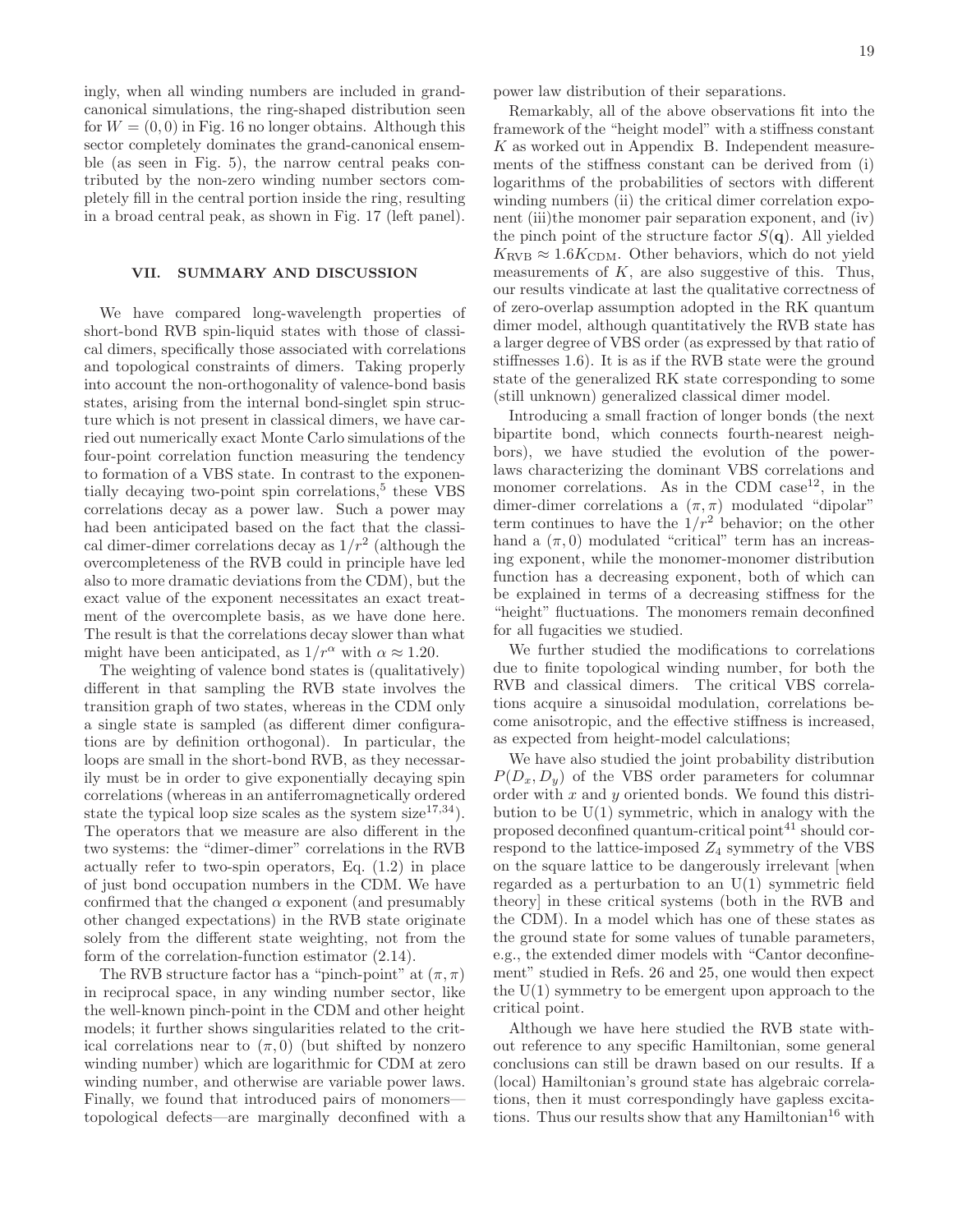the RVB ground state is gapless in the singlet sector, even though it has a spin gap. Furthermore, the close qualitative correspondence of the RVB static correlations to the RK model<sup>6</sup> suggests the long-wavelength excitations are similar too; these are known<sup>7</sup> to be coherent bosons with  $q<sup>2</sup>$  dispersion. Some actual spin systems may be spingapped but singlet-gapless. This has long been claimed for the spin-1/2 kagome antiferromagnet,  $45,46$  although the spin gap is small enough that an extrapolated value of zero cannot be ruled out<sup>47</sup>. From this viewpoint it is interesting to verify that the original short-range RVB state has such a property.

In experiments, the 2D organic  $S = 1/2$  spin-liquid candidate,  $\text{EtMe}_3\text{Sb}[\text{Pd}(dmit)_2]_2$ , shows gapless spin and singlet sectors in zero magnetic field;  $48$  but in a magnetic field, spin excitations become gapped while singlet excitations remain gapless and have high mobility, as indicated by specific heat and thermal conductivity.

On the theory side, one might ask whether our result should have been expected: soon after the original proposal of the RVB wavefunction, field theorists argued that it corresponded to a  $U(1)$  gauge theory<sup>13,21,23</sup>—and for a "height model" to be in its rough phase, as we found, is equivalent to being asymptotically a  $U(1)$  gauge theory. But the numerical value of the stiffness constant K has not been measured previously (before our original estimate in Ref. 18); to our knowledge, it was not even suggested whether  $K$  should be larger or smaller than  $K_{CDM}$  of the quantum dimer model. If for no other reason, one must check the value of  $K$  since, were it much larger, one would find long-range order in the dimer correlations (a spin-Peierls phase).

It would clearly be interesting to try to derive the height model (or the continuum version of it) starting from an  $1/N$  expansion of the classical dimer model, which corresponds to the RVB for  $SU(N)$  spins in the limit  $N \to \infty$ . Further, the recent construction<sup>16</sup> of a model Hamiltonian which has exactly the RVB state studied here as its ground state also offers hope that one could actually, with extensions of that Hamiltonian, study a quantum phase transition in which the static properties of the critical point should be exactly those that we have investigated here in the RVB.

#### Acknowledgments

When finalizing the first version of this manuscript<sup>19</sup> we became aware of similar independent work carried out in parallel with ours by A. F. Albuquerque and F. Alet.<sup>20</sup> We thank them for communication related to this. Initial results of our study were first reported in a meeting  $abstract<sup>18</sup>$  and subsequently in the unpublished first version of the present paper.<sup>19</sup> This work was supported by NSF Grants No. DMR-0803510, DMR-1104708 (AWS) and DMR-1005466 (CLH). CLH also acknowledges support from the Condensed Matter Theory Visitors Program at Boston University.



FIG. 18: (Color online) Action of a singlet projection operator in two different cases; (a) when the sites  $b, c$  are on different sublattices and  $(b)$  when  $b, d$  belong to the same sublattice. The arrows indicate the order of the spins in a singlet;  $(a, b) = (|\uparrow_a \downarrow_b\rangle - |\downarrow_a \uparrow_b\rangle)/\sqrt{2}$ , and, in the case of spins on different sublattices, conforms with the definition (2.1) of bipartite valence bond states.

# Appendix A: Four-spin correlators in the valence-bond basis

In this appendix we work out the loop expression for four-spin correlators, analogous to the well-known twospin expression (2.12).

It is useful to consider the singlet projectors

$$
C_{ij} = -(\mathbf{S}_i \cdot \mathbf{S}_j - \frac{1}{4}).\tag{A1}
$$

When acting on a valence bond, this operator is diagonal with eigenvalue 1. Denoting a singlet on sites  $a$  and  $b$  as  $(a, b)$ , we have

$$
C_{ab}(a,b) = (a,b), \tag{A2}
$$

whereas acting on a pair of different valence bonds leads to a simple reconfiguration of those bonds, e.g.,

$$
C_{bc}(a,b)(c,d) = \frac{1}{2}(c,b)(a,d),
$$
 (A3)

$$
C_{bd}(a,b)(c,d) = \frac{1}{2}(a,c)(b,d), \tag{A4}
$$

which can be shown easily by going back to the basis of  $\uparrow$  and  $\downarrow$  spins. Note the order of the indices within the singlets in (A3), which reflects consistently the chosen convention in the valence-bond state definition (2.1) when the sites  $a, c$  are on sublattice A and  $b, d$  on sublattice B. We will also have to consider operations on two spins belonging to the same sublattice, as in (A4). We have not specified a convention for the order of the spins in singlets formed between two spins on the same sublattice, therefore, it is important to keep track of the signs, which depends on the order in which the singlets are written.

Fig. 18 illustrates the two different types of singlet projector outcomes in (A3) and (A4). In (a), both the initial and the final bond pairs are bipartite whereas in (b) the bonds after the operator has acted are non-bipartite. The non-bipartite bonds do not belong to the restricted basis of bipartite valence-bond basis in which we normally work. However, when generating non-bipartite bonds like this (which can happen in the course of calculations), we can always rewrite them in terms of bipartite bonds.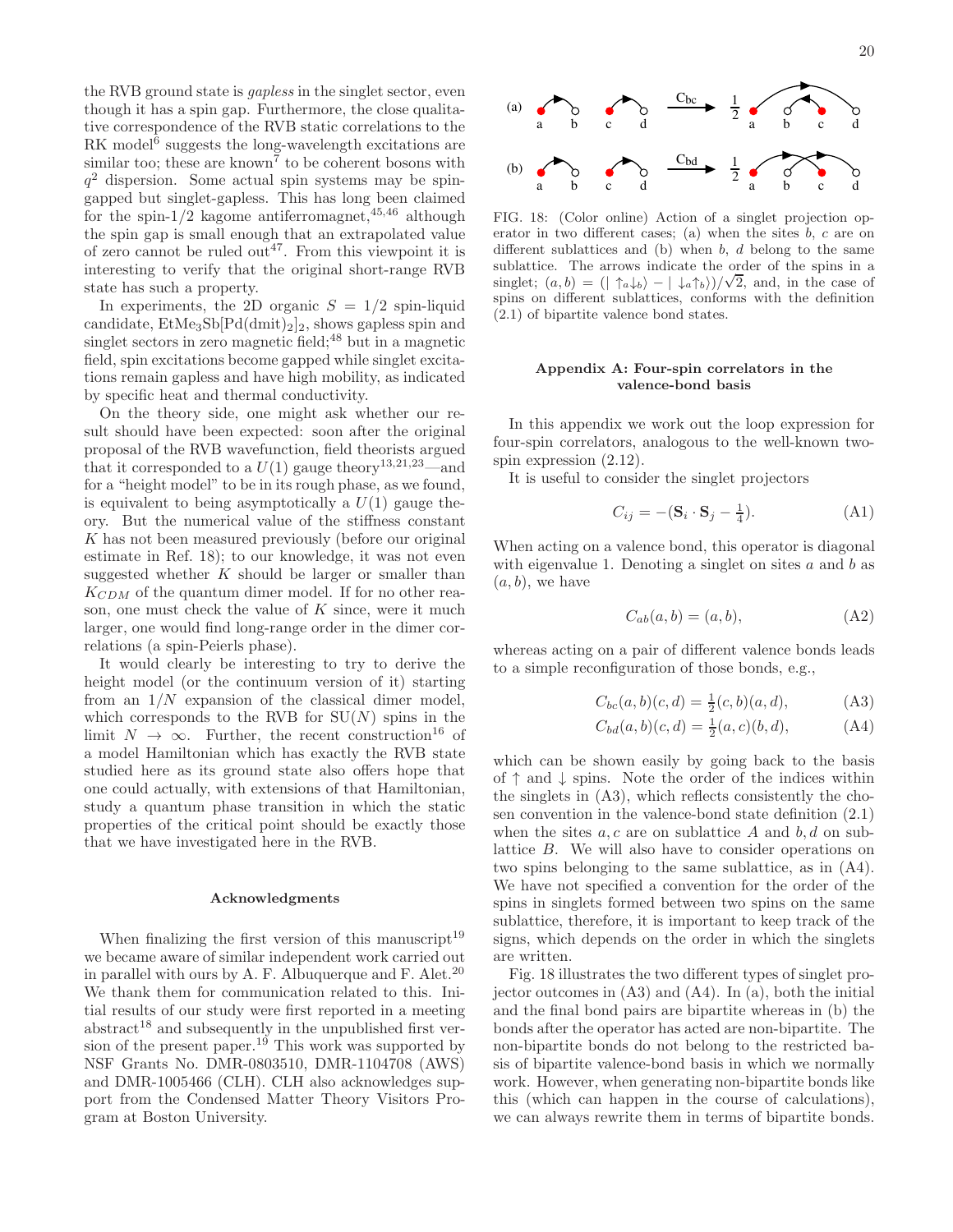

FIG. 19: (Color online) Illustration of the equivalence (A5), due to overcompleteness, between a state formed by two nonbipartite valence bonds and a superposition of two states involving only bipartite bonds.

One can easily verify the following equivalence between valence bond pairs;

$$
(a, c)(b, d) = (a, b)(c, d) - (a, d)(c, b), \quad (A5)
$$

which is illustrated in Fig. 19. This relationship is particularly useful when sites  $a, c \in A$  and  $b, d \in B$ , but it of course holds irrespective of sublattices.

As in (2.11), we can take advantage of the spinrotational symmetry also when considering a four-spin correlation function, writing the corresponding matrix element as

$$
\langle V_{\beta} | (\mathbf{S}_k \cdot \mathbf{S}_l) (\mathbf{S}_i \cdot \mathbf{S}_j) | V_{\alpha} \rangle = 3 \langle V_{\beta} | S_k^z S_l^z (\mathbf{S}_i \cdot \mathbf{S}_j) | V_{\alpha} \rangle. \tag{A6}
$$

Note, however, that we cannot further reduce this expression to a correlation function involving only z-spin components, because if  $\gamma \neq z$ ,

$$
\langle V_{\beta} | S_k^z S_l^z S_j^z S_j^z | V_{\alpha} \rangle \neq \langle V_{\beta} | S_k^z S_l^z S_j^{\gamma} S_j^{\gamma} | V_{\alpha} \rangle. \tag{A7}
$$

It is easy to see that the matrix element (A6) is non-zero only if all four indices  $i, j, k, l$  belong to the same loop, or if there are two indices in each of two loops. To carry out the calculations for these cases, it is convenient to make use of the singlet projection operator (A1) and write the matrix element as

$$
\langle V_{\beta} | S_{k}^{z} S_{l}^{z} (\mathbf{S}_{i} \cdot \mathbf{S}_{j}) | V_{\alpha} \rangle =
$$
\n
$$
\frac{1}{4} \langle V_{\beta} | S_{k}^{z} S_{l}^{z} | V_{\alpha} \rangle - \langle V_{\beta} | S_{k}^{z} S_{l}^{z} C_{ij} | V_{\alpha} \rangle.
$$
\n(A8)

We only go through the calculation in detail for the case where all four indices belong to the same loop, which is the most complicated situation.

The procedure is illustrated in Fig. 20. Acting first with the singlet projector  $C_{ij}$ , the loop is split into two separate loops if  $i, j$  are on different sublattices, as shown in Fig.  $20(a,b)$ . If these sites are on the same sublattice, as in Fig. 20(c), the loop instead becomes "twisted" by two non-bipartite bonds. This loop can be re-cast in terms of two different contributions containing only bipartite bonds, by using the valence-bond equality illustrated in Fig. 19. In each case, after  $C_{ij}$  has acted, we can return to the spin representation of the valence bonds and evaluate the average of the remaining operator  $S_k^z S_l^z$  exactly as we did for the two-spin correlation function. Here the result depends on whether  $k, l$ are in the same loop (giving a non-zero correlation) or different loops (giving a zero average) after the loopsplitting with  $C_{ij}$  has been enacted; these two different cases are illustrated in Fig. 20(a,b) for the case  $i, j$  in



FIG. 20: (Color online) Operations for evaluating the fourspin matrix element  $\langle V_\beta | (\mathbf{S}_k \cdot \mathbf{S}_l) (\mathbf{S}_i \cdot \mathbf{S}_j) | V_\alpha \rangle$  when all the sites  $i, j, k, l$  are in the same loop of the transition graph. The thin lines connecting labeled sites refer to the operator components  $S_k^z S_l^z$  and  $C_{ij}$  in (A8). The solid and dashed bonds belong to  $|V_{\alpha}\rangle$  and  $\langle V_{\beta}|$ , respectively.

different sublattices [while for  $i, j$  on the same sublattice, Fig. 20(c) only shows the case of  $k, l$  in different parts of the split loop]. In all cases, the matrix element ratio  $\langle V_\beta|S_k^zS_l^zC_{ij}|V_\alpha\rangle/\langle V_\beta|V_\alpha\rangle$  is now easy to compute using Fig. 20 and keeping in mind that an increased number of loops after a split by  $C_{ij}$  increases the corresponding matrix element by a factor 2 according to the loop expression (2.6) for the overlap. The four-spin correlation can then be extracted using Eqs. (A6) and (A8).

In order to write the final result in a compact unified form for all the different cases, it is useful to introduce the concept of *subloops* with respect to the operator  $C_{ij}$ of a loop containing sites  $i, j$ , or  $(i, j)$ -subloops. As seen in Fig. 20, regardless of whether  $i, j$  are on the same or different sublattices, the loop is split in the same way by  $C_{ij}$  in all cases where such split loops appear. This can be formalized by the following convention: The splitting of a loop into  $(i, j)$ -subloops is accomplished using the bonds in the ket  $|V_{\alpha}\rangle$  (the solid bonds in Fig. 20, on which  $C_{ij}$ acts), i.e., the two  $V_{\alpha}$ -bonds on which i, j are located are those that are reconfigured in such a way that the loop splits into two. The subloops then always contain only bipartite bonds. This definition is illustrated in Fig. 21. We also introduce a symbol to distinguish between the cases of  $k, l$  in the same subloop or different subloops;

$$
\delta_{ij}^{kl} = \begin{cases} 0, & \text{for } k, l \text{ in the same } (i, j)\text{-subloop,} \\ 1, & \text{for } k, l \text{ in different } (i, j)\text{-subloops.} \end{cases} \tag{A9}
$$

If  $i, j$  are on the same bond of  $|V_{\alpha}\rangle$ ,  $C_{ij}$  does not change the loop and there is then only a single subloop (the intact original loop) and  $\delta_{ij}^{kl} = 0$  for all k, l.

The remaining cases of non-zero four-spin matrix elements involve two loops (with two indices in each loop). These calculations are easier than the case of all indices in the same loop, because there are no subloops to consider, and we just list the results. The full final result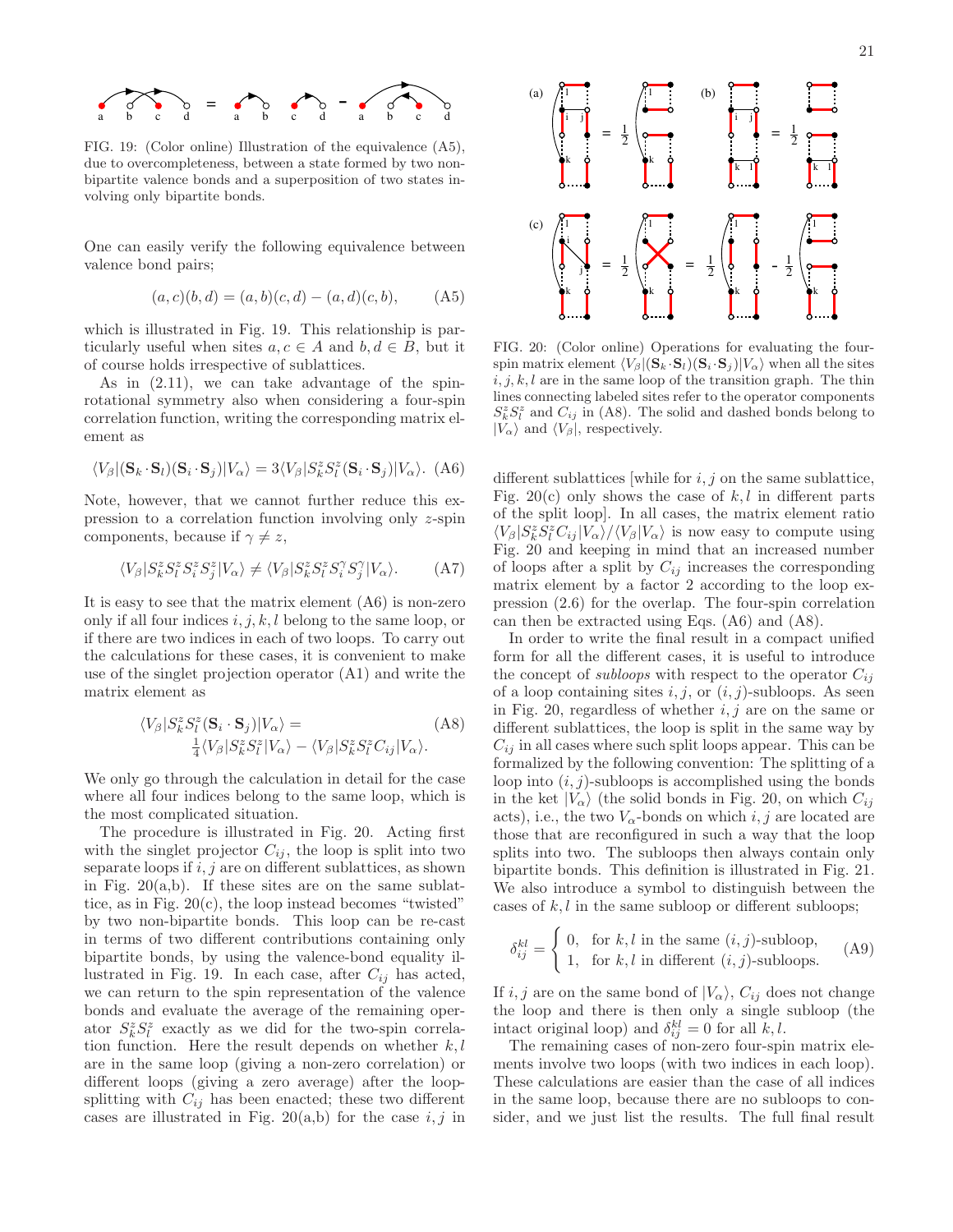

FIG. 21: (Color online) Subloops of a valence-bond loop with respect to two sites  $i, j$ . The "cuts" splitting the loop into subloops are at the solid bonds connected to  $i$  and  $j$  (which belong to the ket  $|V_{\alpha}\rangle$ ; the state on which  $C_{ij}$  acts), irrespective of the two possible locations of  $i, j$  within these bonds. When i, j are sites in the same bond in  $|V_{\alpha}\rangle$ , there is only a single subloop (the whole loop).

for all non-zero four-spin matrix elements is given in the main text as Eq.  $(2.14)$ .

Note that whereas the sign of the two-spin correlation (2.12) is always dictated by the staggered phase factor, always contain only bipartite bonds. This definition is illustrated in Fig. 21. We also introduce a symbol to distinguish between the cases of  $k, l$  in the same subloop or different subloops; the sign of the four spin correlation is different from the four-site staggered phase  $\phi_{ij}\phi_{kl}$  if all the indices are in the same loop and  $k, l$  belong to different  $(i, j)$ -subloops.

The concept of subloops may seem unnecessarily complicated in the definition of  $\delta_{kl}^{ij}$  in (A9), since this number (0 or 1) is essentially also determined by the order in which the indices  $i, j, k, l$  appear when traversing a loop. If only one of the indices  $k, l$  appear between  $i, j$ , then, in most cases, k, l are in different subloops and  $\delta_{kl}^{ij} = 1$ . There are, however, special cases where the definition based on the order of indices is ambiguous, e.g., when they are all on the same valence bond in the ket  $|V_{\alpha}\rangle$ . In that case, k, l are in the same subloop and  $\delta_{kl}^{ij} = 0$ , as also explained in Fig. 21.

# Appendix B: Calculations based on height representation

Any complete covering of a bipartite planar lattice (such as the square lattice) by dimers can be mapped into a configuration of "heights" representing a kind of interface model. Often , the ensemble weighting corresponds to the "rough" phase of the interface. In this case, many statistical properties may be derived from a simple (Gaussian) classical field theory in terms of the coarse-grained height function, using the "Coulomb-gas" formalisms introduced in the Kosterlitz-Thouless theory of the two-dimensional XY model.49,50 Bipartite dimer coverings are a subset of a larger class of "height" models treated by this formalism, which also include randomtiling quasicrystals.39,40

The CDM is known to be in this "rough" phase. For the case of the RVB wavefunction, that has been unknown, but it is shown in this paper that all statistical behaviors of the RVB are consistent with a rough height

model. It should be emphasized that this is an emergent behavior, since there is no exact way to map spin states to dimer coverings (the dimers to spins mapping is not invertible). We might hypothesize the existence of some hidden, nonlocal way to define winding numbers and perhaps height fields from the spins; however, the nonzero overlap between configurations in different winding-number sectors (see Fig. 5) shows there cannot be an exact mapping of that sort.

The starting point of the height treatment is that the probability of a (coarse-grained) height field  $\{h(\mathbf{r})\}$  is given by  $\exp[-F_{\text{tot}}(\{h(\mathbf{r})\})]$ , where

$$
F_{\text{tot}} = \int d^2 \mathbf{r} \frac{1}{2} K |\nabla \bar{h}(\mathbf{r})|^2. \tag{B1}
$$

We here study various consequences following from this.

#### 1. Relation of height field and dimer operators

There are two closely related ways to define a height function, for a dimer model, as laid out in Ref. 37. The microscopic height  $h(\mathbf{r})$  is defined on dual vertices (centers of plaquettes); we set

$$
h(x + \frac{1}{2}, y + \frac{1}{2}) - h(x - \frac{1}{2}, y + \frac{1}{2})
$$
  
= (-1)<sup>x+y</sup>[4n<sub>y</sub>(x, y) - 1], (B2a)  

$$
h(x + \frac{1}{2}, y + \frac{1}{2}) - h(x + \frac{1}{2}, y - \frac{1}{2})
$$
  
= (-1)<sup>x+y</sup>[4n<sub>x</sub>(x, y) - 1]. (B2b)

Thus h takes a step  $\pm 3$  across a dimer, or  $\mp 1$  across an unoccupied bond, where the sign alternates between even and odd vertices of the lattice. If one takes four steps around a vertex, one crosses a dimer once and an unoccupied bond three times such that the net difference is zero, ensuring a well-defined height field.

A second, locally averaged height function  $\bar{h}(x, y)$  is defined on the original vertices, being the mean of  $h$  on the four surrounding plaquettes. [Note the locally averaged  $h(x, y)$  is not quite identical to the fully coarse-grained height function assumed in the field theory, although we use the same notation  $\bar{h}(\mathbf{r})$ . This  $\bar{h}(x, y)$  is uniform in any one of the four special domains in which the dimers are aligned on opposite sites of plaquettes; it shifts by one unit on crossing a domain wall to the next domain. A change of  $\pm 4$  in h brings us back to the same domain.

Thus, the dimer occupation can be written as a periodfour function of the local height variable,

$$
n_x(\mathbf{r}) = \frac{1}{2} \left[ \cos \left( \frac{2\pi \bar{h}}{4} \right)^2 + (-1)^x \cos \left( \frac{2\pi \bar{h}}{4} \right) \right], \quad \text{(B3a)}
$$

$$
n_y(\mathbf{r}) = \frac{1}{2} \left[ \sin \left( \frac{2\pi \bar{h}}{4} \right)^2 + (-1)^y \sin \left( \frac{2\pi \bar{h}}{4} \right) \right].
$$
 (B3b)

The configurations with a given winding number may be visualized as fluctuating domains with smoothed domain walls. For winding number  $W = (W_x, 0)$ , a net number of domain walls  $4W_x$  must be crossed as the system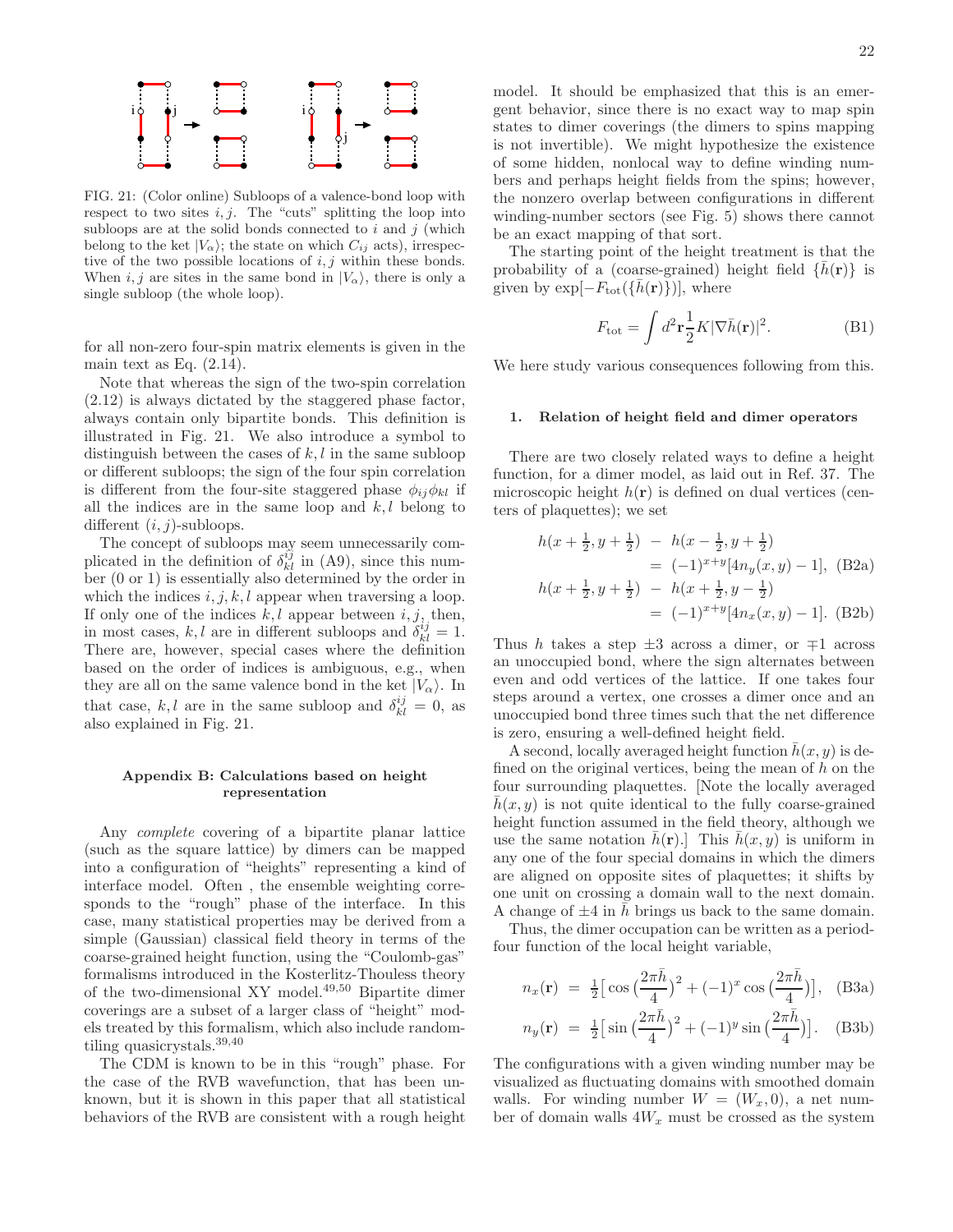is traversed in the  $x$  direction. There is no long-range dimer order, so the domain walls thereby enforced are delocalized; indeed, in a snapshot of the configuration, they are lost in the dense array of random domain walls which are part of the inherent fluctuations even in the  $W = (0, 0)$  sector.

#### 2. Effects of long dimers

In the present simulations, sometimes dimers are permitted (both in CDM and RVB models) between sites separated by a  $(2, 1)$  type vector with a fugacity  $Z_2$ . This requires us to modify the height construction. Say this dimer extends from  $(0,0)$  to  $(2,1)$ . The height changes across the lattice edges  $(0,0)$ – $(1,0)$  and  $(1,1)$ – $(2,1)$  as if there were ordinary dimers occupying both edges (i.e. −1 times the height change if those edges were vacant.) As for the lattice edge  $(1,0)$ – $(1,1)$  bisected by the long dimer, the height change is  $+5$  times the height change the vacant edge would have had. Around the vertex  $(1,0)$ or (1,1), the net height changes are  $3 + 3 - 5 - 1 = 0$ , showing the modified construction is well defined.

It can be seen that long dimers allow larger differences in height between adjacent sites. In the coarse-grained picture this means that height gradients are penalized less and thus  $K$  is decreased. Indeed, it was observed in previous work<sup>12</sup> that in the CDM when *only* long dimers are present,  $K$  is reduced by a factor of  $2/9$ .

#### 3. Dimer correlations: dipolar term

It seems as if (B2) and (B3) express contradictory relations between the height field and the dimer configuration. The proper resolution is that the dimer field has two slowly varying parts that are modulated in different ways with respect to the lattice,

$$
n_x(x, y) - \frac{1}{4} \approx (-1)^{x+y} \frac{d\bar{h}}{dy}
$$
(B4a)  
 
$$
+ \frac{(-1)^x}{2} \cos\left(\frac{2\pi \bar{h}}{4}\right),
$$
  
\n
$$
n_y(x, y) - \frac{1}{4} \approx (-1)^{x+y+1} \frac{d\bar{h}}{dy}
$$
(B4b)  
\n
$$
+ \frac{(-1)^y}{2} \sin\left(\frac{2\pi \bar{h}}{4}\right),
$$

which is equivalent to Eq. (2.4) of Ref. 26. It turns out that the  $n_x-n_x$  dimer occupation correlation, as a function of displacement  $\mathbf{r} = (x, y)$ , breaks up into two slowly decaying terms,  $D_{xx}(\mathbf{r}) = D_{xx}^{\text{dip}}(\mathbf{r}) + D_{xx}^{\text{crit}}(\mathbf{r})$ , which are due to the two kinds of terms in Eqs. (B4).

Consider the first kind of term. Eq. (B1) implies, for the Fourier transform of the height field,  $\langle |\tilde{h}(\mathbf{q})|^2 \rangle \approx$  $1/K|\mathbf{q}|^2$  for small wavevectors **q**. Combining with the  $h$  gradient terms in  $(B4)$ , we find

$$
S(\mathbf{Q} + \mathbf{k}) \approx \frac{k_y^2}{K|\mathbf{k}|^2}
$$
 (B5)

for the x-dimer structure factor near  $\mathbf{Q} = (\pi, \pi)$ . Taking the Fourier transform of (B5) gives the (two-dimensional) pseudo-dipolar correlations

$$
D_{xx}^{\text{dip}}(\mathbf{r}) \approx (-1)^{x+y} \text{Const} \frac{x^2 - y^2}{2\pi K |\mathbf{r}|^4}.
$$
 (B6)

The radial dependence of this is  $1/r^2$  in any direction, irrespective of the value of K.

# 4. Dimer correlations: critical term

We now turn to the second kind of term in Eqs. (B4), the terms periodic in  $\bar{h}$ . By a calculation standard in height model literature $37,38$ , they imply the Coulomb gas (critical) term,

$$
D_{xx}^{\text{crit}}(\mathbf{r}) \propto \frac{(-1)^x}{|\mathbf{r}|^\alpha},\tag{B7}
$$

where

$$
\alpha = \frac{(2\pi/4)^2}{2\pi K} \equiv \frac{\pi}{8K}.
$$
 (B8)

It is a peculiarity of the CDM, with nearest-neighbor dimers and equally weighted configurations, that  $\alpha =$ 2. Thus both terms have the same decay exponent and in fact they cancel exactly on certain sites. Modifying the relative weighting of dimer configurations normally changes  $\alpha$ . If  $\alpha < 1/4$ , the height configuration locks into a flat state (roughening transition) which means the dimers lock into a long-range ordered state. However, in the present study,  $\alpha$  is reduced from the CDM value of 2 by a relatively modest amount.

The same kind of calculation implies that

$$
D_{xx}^{\text{crit}}(L/2, L/2) \propto \frac{1}{L^{\alpha}},\tag{B9}
$$

with the same  $\alpha$  as in (B7), but a different prefactor. Note that (so long as the elasticity is isotropic) the dipolar contribution  $D_{xx}^{\text{dip}}(\mathbf{r})$  is exactly zero along the lines  $x = \pm y$  (even as its asymptotic r-dependence break down) and therefore does not contribute to  $D_{xx}(L/2, L/2).$ 

# 5. Topological (monomer) defects and their correlations

If a site is uncovered, the height differences do not cancel in going around it, but change by  $b = \pm 4$  (where the sign depends on whether the vertex is even or odd). Such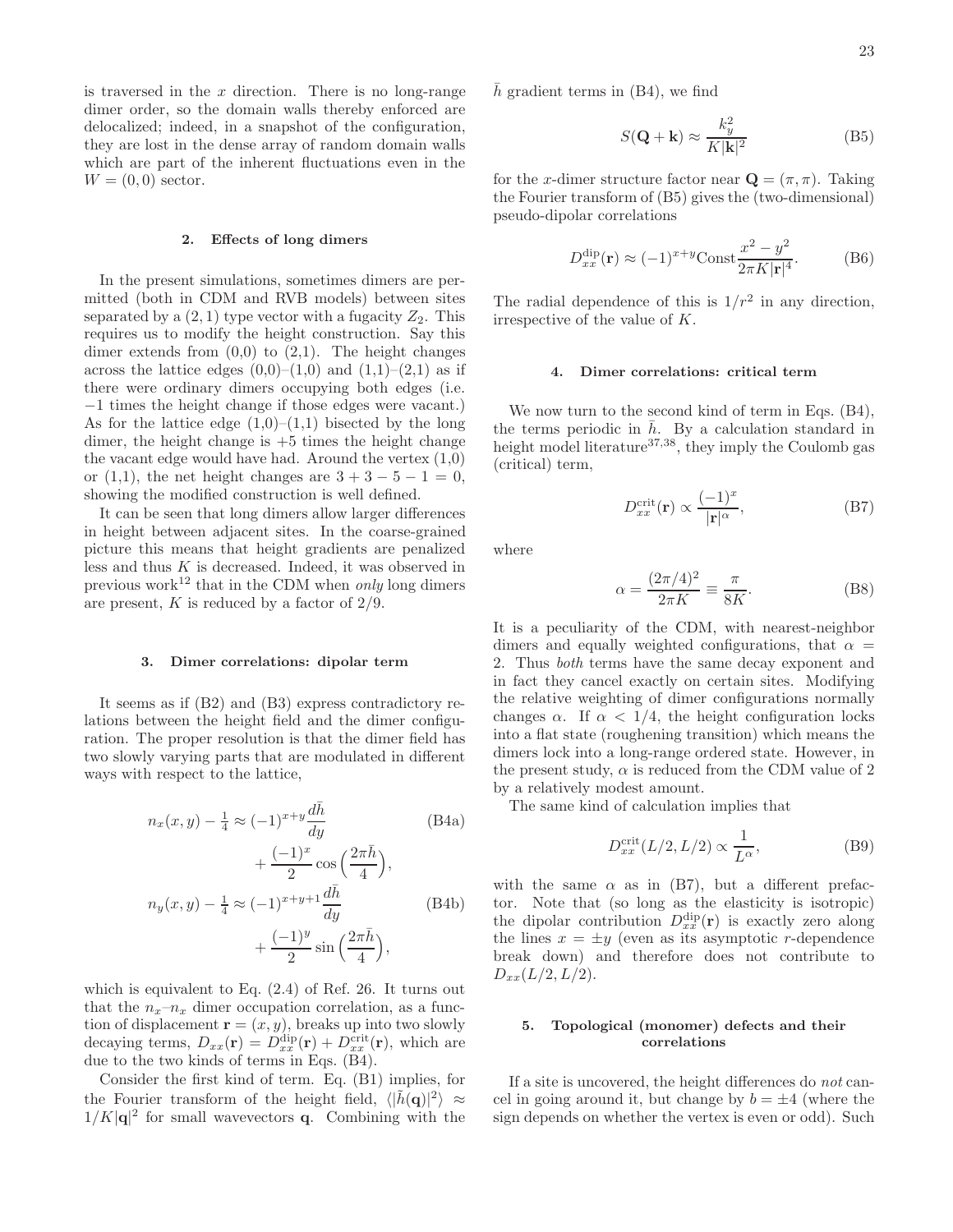defects can only be created in pairs of opposite charge, and play the same role as vortices in the Kosterlitz-Thouless theory. The K values in our simulations are small enough that we are above the Kosterlitz-Thouless unbinding transition: i.e. if there were nonzero fugacity to have defects, they would destroy the critical state at sufficiently long length scales. However, the fugacity is in fact zero (except that in some simulations, one pair is inserted by hand as a probe).

The presence of a defect at (say) the origin enforces a background gradient in the height field with  $|\nabla h|$  =  $b/2\pi r$ . When substituted into Eq. (B1), that would give a logarithmically divergent total, except that the divergence gets cut off by another defect at distance  $R$ . The result is that the effective potential cost for the defects to be separated by R is  $(K/2\pi)b^2 \ln R$ , and the pair distribution is given by

$$
M(R) \propto \frac{1}{R^{\beta}},\tag{B10}
$$

with

$$
\beta = \frac{Kb^2}{2\pi} = \frac{8K}{\pi},\tag{B11}
$$

and in particular  $\beta = 1/2$  for the basic CDM.

#### 6. Sector probabilities

We now turn to the effects of enforcing net winding numbers  $W_x, W_y$ . This is equivalent to a boundary condition that  $\bar{h}(L, y) \equiv \bar{h}(0, y) + 4W_x$  and  $\bar{h}(x, L) \equiv$  $\bar{h}(x, 0) + 4W_y$ . In light of (B3), no discontinuity is implied in the actual dimer pattern, since that depends on  $h(\mathbf{r})$  with period 4. It would be exactly analogous to enforcing, in an XY model, angle differences  $(2\pi W_x, 2\pi W_y)$ across the system.

Thus the effect of winding number  $(W_z, W_y)$  is to impose a uniform "background" height tilt  $(m_x, m_y)$  =  $4(W_x, W_y)/L$ . We write

$$
\bar{h}(\mathbf{r}) = m_x x + m_y y + \bar{h}'(\mathbf{r}), \qquad (B12)
$$

separating the height field into the background plus a (smaller) deviation  $\bar{h}'(\mathbf{r})$  that satisfies periodic boundary conditions.

If we substitute the free energy (B1) into (B12), we see that

$$
F_{\text{tot}}(\lbrace \bar{h} \rbrace) = F_{\text{tot}}(\lbrace \bar{h}' \rbrace) + \Delta F(W_x, W_y), \tag{B13}
$$

where

$$
\Delta F(W_x, W_y) = \frac{1}{2}KL^2(m_x^2 + m_y^2) = 8K(W_x^2 + W_y^2). \tag{B14}
$$

Since  $F_{\text{tot}}$  in (B13) is exactly the same function as before, it follows that when we integrate over all configurations of  $\{\bar{h}'(\mathbf{r})\}$  to obtain the partial partition function  $Z(W_x, W_y)$  for a given sector,  $Z(W_x, W_y)$  =  $Z(0,0) \exp[-\Delta F(W_x, W_y)].$  We conclude that the relative probabilities of different sectors are given by

$$
P(W_x, W_y) = P(0, 0)e^{-8K(W_x^2 + W_y^2)}.
$$
 (B15)

In checking the normalization of  $P(W_x, W_y)$ , it should be remembered that e.g. the  $(1,0)$  sector is fourfold degenerate [the possible winding numbers are  $(\pm 1, 0)$  and  $(0, \pm 1)$ , as are the  $(1,1)$  and  $(2,0)$  sectors.

#### 7. Correlation modulation due to winding number

To calculate the critical contribution in the presence of a background  $\bar{h}$  gradient associated with a winding number, we need merely substitute (B12) into Eqs. B4, remembering that the rightmost terms are the ones contributing to the desired correlation. The result is that we get the correlation due to the  $\bar{h}'$  field (i.e. the same as before) times  $\cos(\frac{2\pi}{4}(m_x x + m_y y))$ , here  $(x, y)$  is the vector connecting the two points. In other words

$$
D_{xx}^{\text{crit}}(\mathbf{r};W) = D_{xx}^{\text{crit}}(\mathbf{r};0)\cos(\delta \mathbf{Q} \cdot \mathbf{r}),\tag{B16}
$$

where  $D_{xx}^{\text{crit}}(\mathbf{r};W)$  means  $D_{xx}^{\text{crit}}(\mathbf{r})$  given winding numbers W, and

$$
\delta \mathbf{Q} \equiv \frac{2\pi}{4} (m_x, m_y) = 2\pi (W_x, W_y) / L. \tag{B17}
$$

Since  $D_{xx}^{\text{crit}}(\mathbf{r};0)$  already includes a  $(-1)^x$  modulation, it follows that the structure factor singularity of  $D_{xx}^{\text{crit}}(\mathbf{r};W)$ gets shifted to

$$
\mathbf{Q} = (\pi, 0) \pm \delta \mathbf{Q}.
$$
 (B18)

#### 8. Anisotropic effects due to winding number

In a height model, the free energy density is a function of  $\nabla h(\mathbf{r})$  and its derivatives, satisfying all lattice symmetries. The free energy density in (B1) is the lowest term of its Taylor expansion in  $\nabla h$ . The next terms consistent with the square lattice are quartic: thus the free energy density becomes

$$
f(\nabla \bar{h}) = \frac{1}{2} K |\nabla \bar{h}|^2 + g_{11} \left[ \left( \frac{d\bar{h}}{dx} \right)^4 + \left( \frac{d\bar{h}}{dy} \right)^4 \right],
$$
  
+ 
$$
2g_{12} \left( \frac{d\bar{h}}{dx} \right)^2 \left( \frac{d\bar{h}}{dy} \right)^2.
$$
 (B19)

If we insert Eq. (B19) into Eq. (B12) The effective free energy density to lowest order in  $\bar{h}'$  is

$$
f = \frac{1}{2}K_x \left(\frac{d\bar{h}}{dx}\right)^2 + \frac{1}{2}K_y \left(\frac{d\bar{h}}{dy}\right)^2 + K_{xy} \left(\frac{d\bar{h}}{dx}\right) \left(\frac{d\bar{h}}{dy}\right), \tag{B20}
$$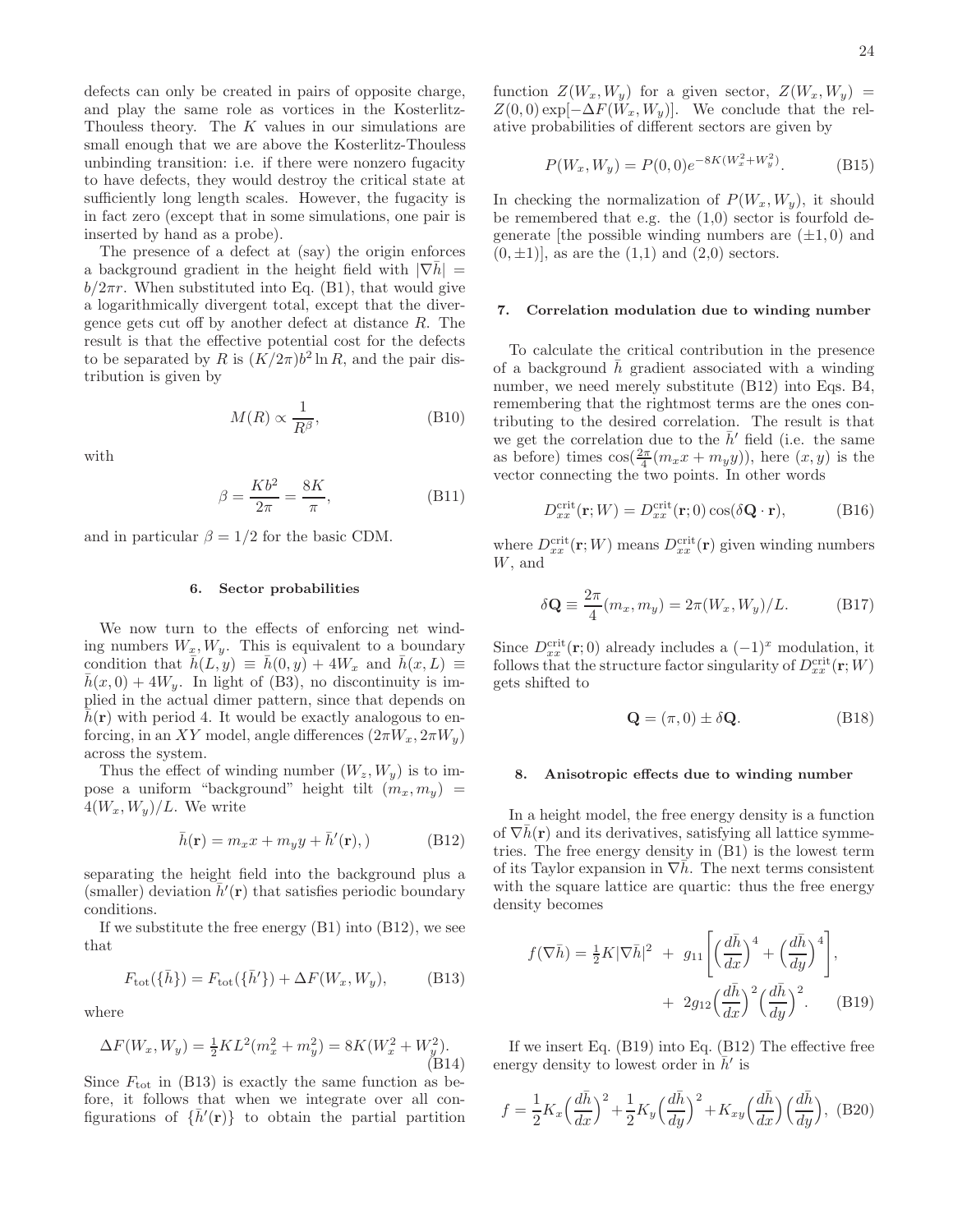where

$$
K_x \equiv K + 12g_{11}m_x^2 + 2g_{12}m_y^2, \qquad \text{(B21a)}
$$

$$
K_y \equiv K + 12g_{11}m_y^2 + 2g_{12}m_x^2, \qquad \text{(B21b)}
$$

$$
K_{xy} \equiv 4g_{12}m_x m_y. \tag{B21c}
$$

The nonlinear terms of a background tilt were considered and measured from simulations in the quasicrystal random tiling context<sup>40</sup>. It is possible, in principle, to extract analytical expressions for the nonlinear terms from the exact solutions.

Next we consider how this modifies correlations. For simplicity, consider the case  $m_y = 0$ . We make a change of variables

$$
x' \equiv \gamma x; \quad y' \equiv \gamma^{-1} y,\tag{B22}
$$

where

$$
\gamma \equiv (K_x/K_y)^{1/4}.\tag{B23}
$$

In the new coordinates, the free energy density is

$$
f = \frac{1}{2}K'\left[\left(\frac{d\bar{h}'}{dx'}\right)^2 + \left(\frac{d\bar{h}'}{dy'}\right)^2\right],\tag{B24}
$$

with an effective stiffness  $K' \equiv \sqrt{K_x K_y}$ . In these new coordinates, (B24) looks isotropic again and the same results must follow for the behavior of all correlations. In particular, the dimer and monomer correlation decay exponents,  $\alpha$  and  $\beta$ , depend on K' in the same way they previously did on K. In the general case that  $m_x m_y \neq 0$ , the effective stiffness is

$$
K' \equiv \sqrt{K_x K_y - K_{xy}^2}.\tag{B25}
$$

For small  $W/L$ , i.e. small  $(m_x, m_y)$ , this reduces in light of (B21) to to  $K' \approx K + 96(g_{11} + g_{12})(W_x^2 + W_y^2)/L^2$ . Hence large  $L$ , and a winding number  $W$  the corrections to exponents scale the same way,  $\delta \alpha \sim \delta \beta \sim W^2/L^2$ .

Notice that the decay exponent is the same in all spatial directions. The way the anisotropy gets expressed in the correlations with variable exponents is that (e.g.) dimer correlations do not fall off exactly as  $1/r^{\alpha}$ , but rather as  $1/r'^{\alpha}$ , where  $r' \equiv \sqrt{\gamma^2 x^2 + \gamma^{-2} y^2}$ , and similarly for monomer pair separations. It would be interesting to see whether the anisotropy of spin correlations, as shown in Fig. 6, is expressed by the same ratio  $\gamma$ .